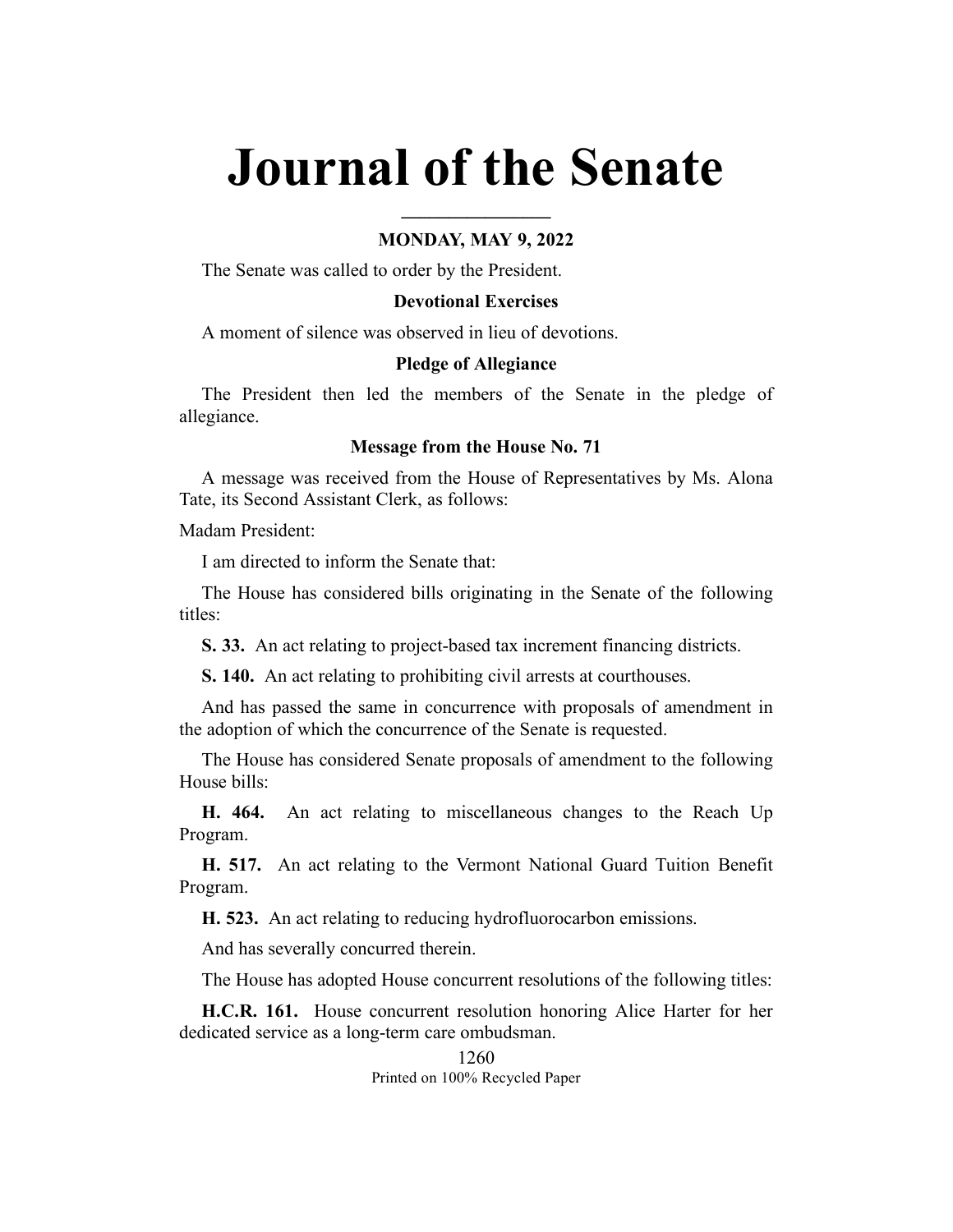**H.C.R. 162.** House concurrent resolution honoring Vermont Historical Society Librarian extraordinaire Paul A. Carnahan for his superb professional leadership.

**H.C.R. 163.** House concurrent resolution honoring Ludlow civic leader Herbert Van Guilder.

**H.C.R. 164.** House concurrent resolution honoring Linda Wrazen for her exemplary career at Vermont Humanities.

**H.C.R. 165.** House concurrent resolution congratulating the Green Mountain Power Corporation of Colchester on Time Magazine's designating it as one of the 100 most influential companies in the world.

**H.C.R. 166.** House concurrent resolution honoring Berlin Town Clerk Rosemary Morse for 20 years of exemplary dedication to her community.

**H.C.R. 167.** House concurrent resolution commemorating the 75th Anniversary of the U.S. Air Force.

**H.C.R. 168.** House concurrent resolution in memory of former House Majority Leader Willem Westpalm van Hoorn Jewett of Ripton.

**H.C.R. 169.** House concurrent resolution congratulating the Vermont students at the Pioneer Valley Regional School in Northfield, Massachusetts, who are being honored as 2022 Peacemaker Award winners.

In the adoption of which the concurrence of the Senate is requested.

The House has considered concurrent resolutions originating in the Senate of the following titles:

**S.C.R. 20.** Senate concurrent resolution congratulating the Vermont Spring Open Studio Weekend on its 30th anniversary..

**S.C.R. 21.** Senate concurrent resolution recognizing the week beginning May 1, 2022 as Tardive Dyskinesia Awareness Week in Vermont..

And has adopted the same in concurrence.

The Governor has informed the House that on May 6, 2022, he returned without signature and vetoed a bill originating in the House of the following title:

**H. 715.** An act relating to the Clean Heat Standard.

#### **Text of Communication from Governor**

The text of the communication from His Excellency, the Governor, whereby he vetoed and returned unsigned **House Bill No. H. 715** to the House is as follows: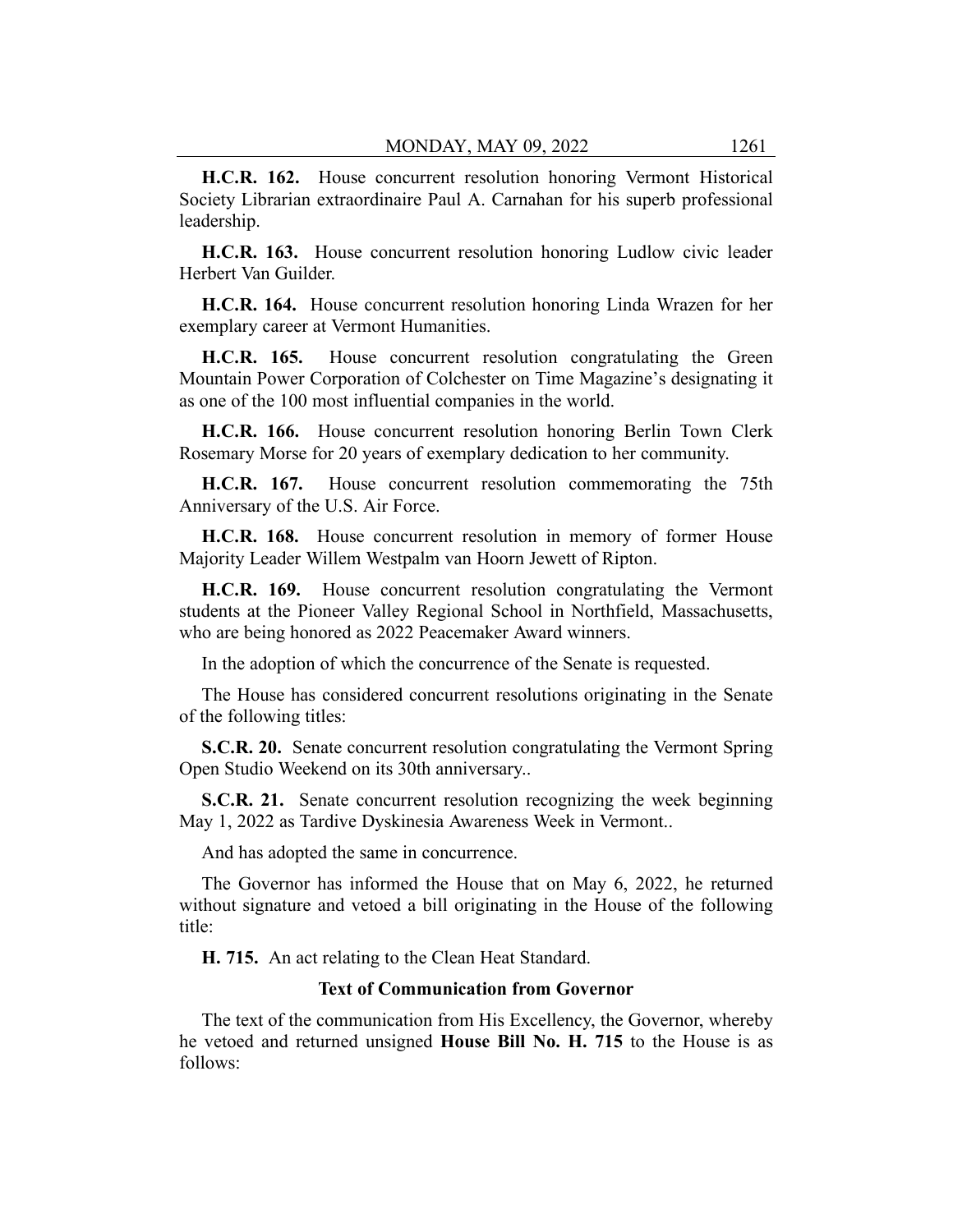#### **Communication from the Governor**

"May 6, 2022

The Honorable BetsyAnn Wrask Clerk of the Vermont House of Representatives 115 State Street Montpelier, VT 05633

Dear Ms. Wrask:

Pursuant to Chapter II, Section 11 of the Vermont Constitution, I am returning H.715, *An act relating to the Clean Heat Standard,* without my signature because of my objections described herein:

As Governor and as elected officials, we have an obligation to ensure Vermonters know the financial costs and impacts of this policy on their lives and the State's economy. Signing this bill would go against this obligation because the costs and impacts are unknown. The Legislature's own Joint Fiscal Office acknowledges this fact, saying:

*"It is too soon to estimate the impact on Vermont's economy, households, and businesses. The way in which the Clean Heat Standard is implemented, including the way in which clean heat credits are priced and how incentives or subsidies are offered to households and businesses, must be established before meaningful analysis is possible. At the same time, those incentives or subsidies could be costly for the State, suggesting larger fiscal impacts in future years."*

I understand the importance of reducing greenhouse gas emissions, which is why I proposed a \$216 million dollar climate package and why my administration has engaged in this policy conversation since January. However, over the last several months it became very clear to me that no one had a good handle on what this program was going to look like, with some even describing it as a carbon tax on the floor.

I have clearly, repeatedly, and respectfully asked the Legislature to include language that would require the policy *and* costs to come back to the General Assembly in bill form so it could be transparently debated with all the details before any potential burden is imposed. This is how lawmaking and governing is supposed to work and what Vermonters expect, deserve and have a right to receive.

What the Legislature has passed is a bill that includes some policy, with absolutely no details on costs and impacts, and a lot of authority and policy making delegated to the Public Utility Commission (PUC), an unelected board. And regardless of the latest talking points, the bill does not guarantee a full legislative deliberation on the policy, plan and fiscal implications prior to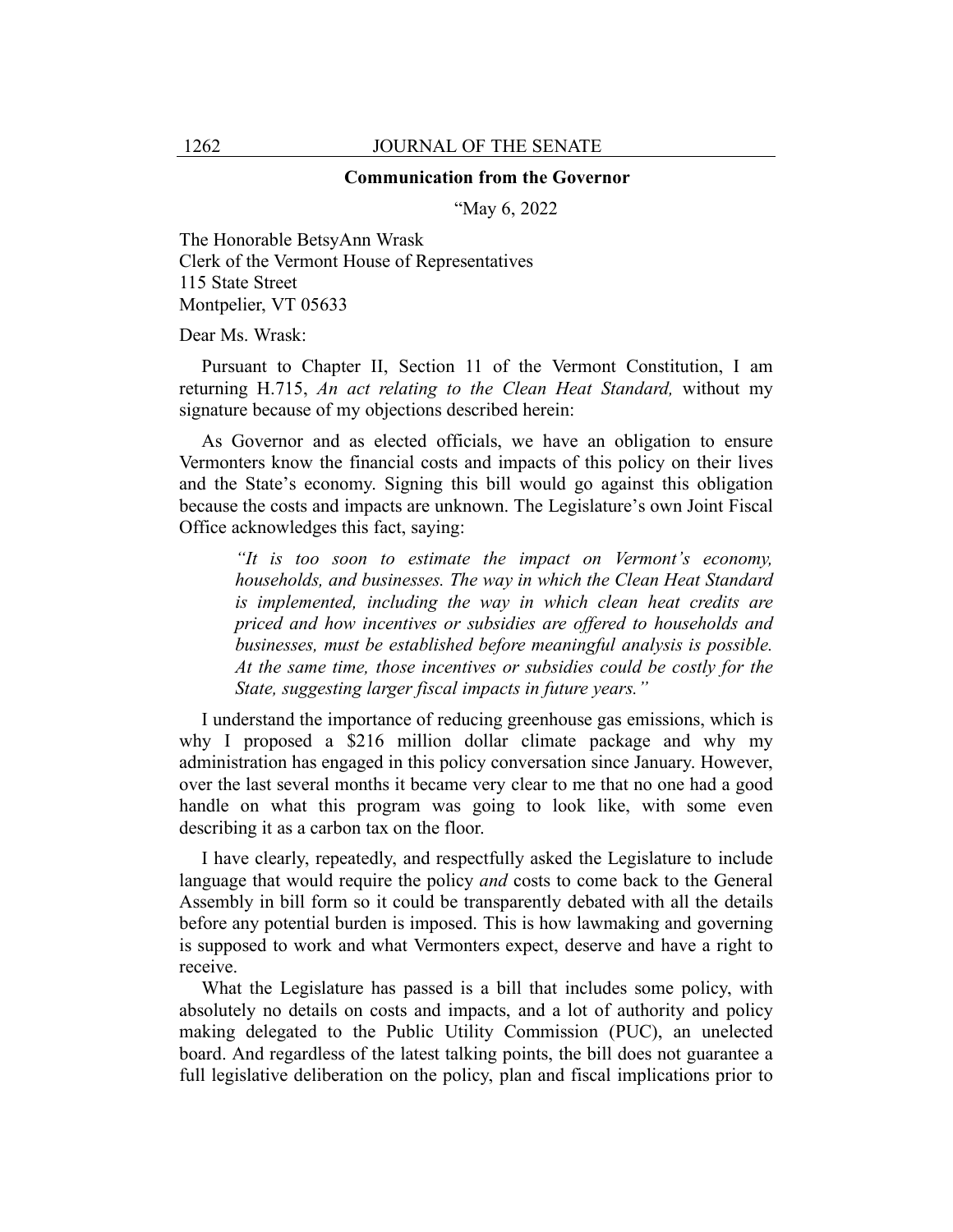implementation. By design, this bill and the inadequate "check back" allows legislators to sign off on a policy concept – absent important details – and not own the decision to raise costs on Vermonters.

For these reasons I cannot allow this bill to go into law and strongly urge the Legislature to sustain this veto.

Sincerely,

/s/Philip B. Scott Governor

PBS/kp"

## **Message from the House No. 72**

A message was received from the House of Representatives by Ms. Alona Tate, its Second Assistant Clerk, as follows:

Madam President:

I am directed to inform the Senate that:

The House has considered a bill originating in the Senate of the following title:

**S. 139.** An act relating to nondiscriminatory school branding.

And has passed the same in concurrence.

The House has considered bills originating in the Senate of the following titles:

**S. 224.** An act relating to juvenile proceedings.

**S. 226.** An act relating to expanding access to safe and affordable housing.

And has passed the same in concurrence with proposals of amendment in the adoption of which the concurrence of the Senate is requested.

The House has considered Senate proposals of amendment to the following House bills:

**H. 96.** An act relating to creating the Truth and Reconciliation Commission.

**H. 279.** An act relating to miscellaneous changes affecting the duties of the Department of Vermont Health Access.

**H. 410.** An act relating to the use and oversight of artificial intelligence in State government.

**H. 546.** An act relating to racial justice statistics.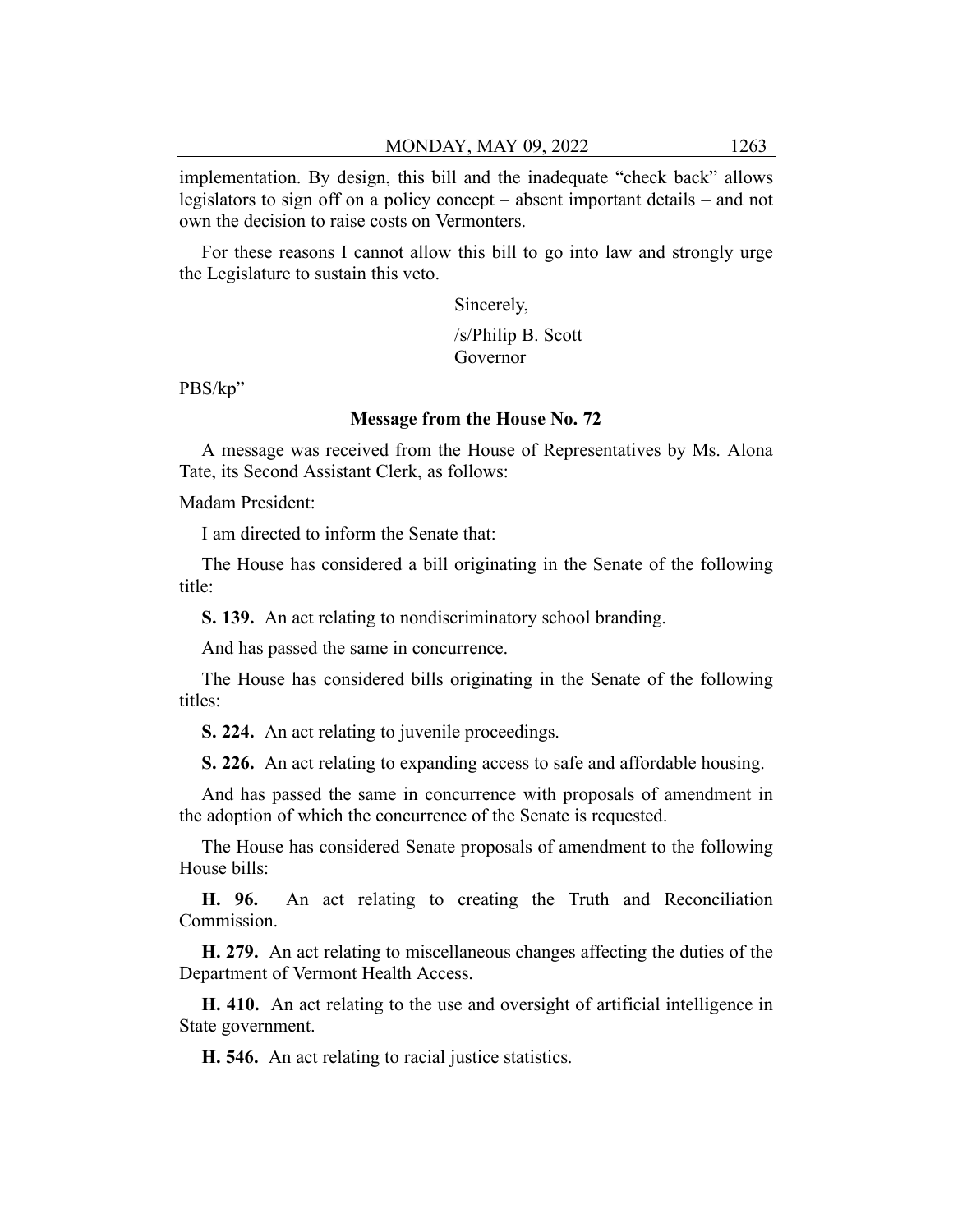**H. 551.** An act relating to prohibiting racially and religiously restrictive covenants in deeds.

And has severally concurred therein.

The House has considered Senate proposal of amendment to House bill:

**H. 729.** An act relating to miscellaneous judiciary procedures.

And has severally concurred therein with further amendments in the passage of which the concurrence of the Senate is requested.

The House has considered the Governor's veto on Senate bill of the following title:

**S. 286.** An act relating to amending various public pension and other postemployment benefits.

And has passed the same, the refusal of the Governor to approve notwithstanding.

#### **Bills Referred to Committee on Appropriations**

House bills of the following titles, appearing on the Calendar for notice, and carrying an appropriation or requiring the expenditure of funds, under the rule were severally referred to the Committee on Appropriations:

**H. 512.** An act relating to modernizing land records and notarial acts law.

**H. 730.** An act relating to alcoholic beverages and the Department of Liquor and Lottery.

**H. 738.** An act relating to technical and administrative changes to Vermont's tax laws.

#### **Senate Resolution Referred**

## **S.R. 26.**

Senate resolution of the following title was offered, read the first time and is as follows:

By Senators Brock, Clarkson, Balint, Benning, Bray, Campion, Chittenden, Collamore, Cummings, Hardy, Hooker, Ingalls, Kitchel, Lyons, MacDonald, Mazza, McCormack, Nitka, Parent, Pearson, Perchlik, Pollina, Ram Hinsdale, Sears, Sirotkin, Starr, Terenzini, Westman, and White,

**S.R. 26.** Senate resolution urging the Vermont Congressional Delegation to introduce and pursue the enactment of legislation authorizing permanent U.S. residency eligibility for the more than 800 international victims of the Vermont EB-5 scandal.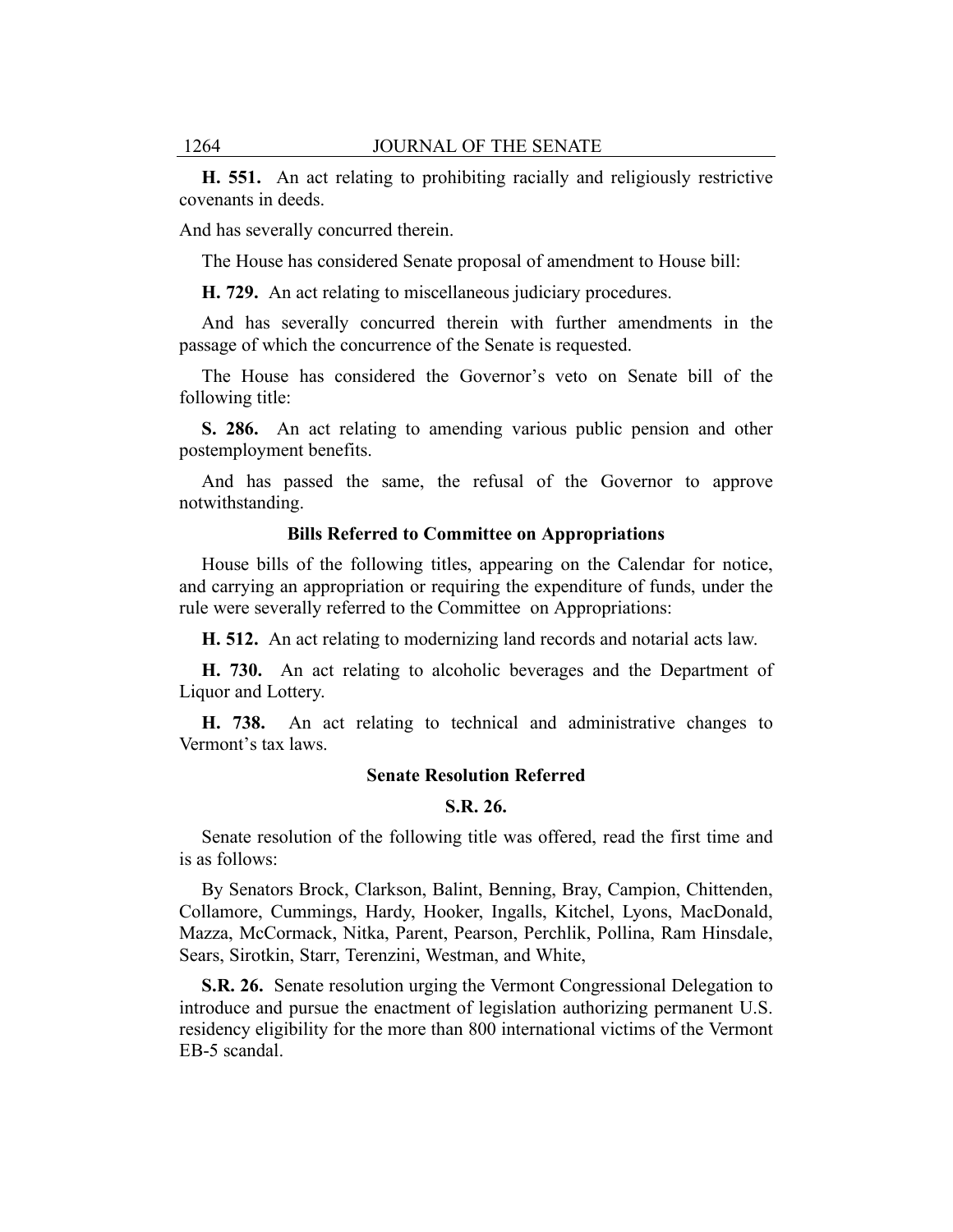*Whereas*, in 1990, as part of the Immigration Act of 1990, Pub. L. No. 101- 649, Congress established the EB-5 program, codified at 8 U.S.C. § 153 (b)(5), enabling citizens of other nations who contribute a designated sum to a job-creating business development project to become eligible for permanent U.S. residency, and

*Whereas*, the EB-5 program is administered through the U.S. Department of Homeland Security's U.S. Citizenship and Immigration Services and the program's designated regional centers, and

*Whereas*, in the Northeast Kingdom, Ariel Quiros, Bill Stenger, and William Kelly established a series of construction projects at the Jay Peak and Burke Mountain ski areas—some of which were completed, and others of which were only partially completed or were completed contrary to the way they had been described to the investors— and in Newport, where the AnC Bio medical research facility was never built, and

*Whereas*, millions of dollars were fraudulently misspent on these projects, some on personal expenses, and the more than 800 total victimized contributors from over 70 nations, each of whom contributed \$500,000.00 in anticipation of being granted permanent U.S. residency, were denied this outcome, and

*Whereas*, the creators of these projects have been subject to civil and criminal penalties, including jail terms, and

*Whereas*, Congress has recognized the problems with the EB-5 program and, in the Consolidated Appropriations Act of 2022, Pub. L. No. 117-103, revised the EB-5 program with the intent of addressing its weaknesses, and

*Whereas*, although the EB-5 program, as administered in connection with these Vermont projects, lacked sufficient safeguards, the individual contributors of \$500,000.00 were acting in good faith, and

*Whereas*, as the perpetrators of the Vermont EB-5 scandal have been punished, and the EB-5 statute amended, the more than 800 victims of this financial catastrophe deserve to be made eligible for the permanent U.S. residency they reasonably assumed was forthcoming, and

*Whereas*, the only way this unfair situation may be remedied is if Congress enacts legislation specifically authorizing the victims of the Vermont EB-5 scandal, if otherwise qualified, to be granted their long-anticipated permanent U.S. residency, *now therefore be it*

## *Resolved by the Senate:*

That the Senate of the State of Vermont urges the Vermont Congressional Delegation to introduce and pursue the enactment of legislation authorizing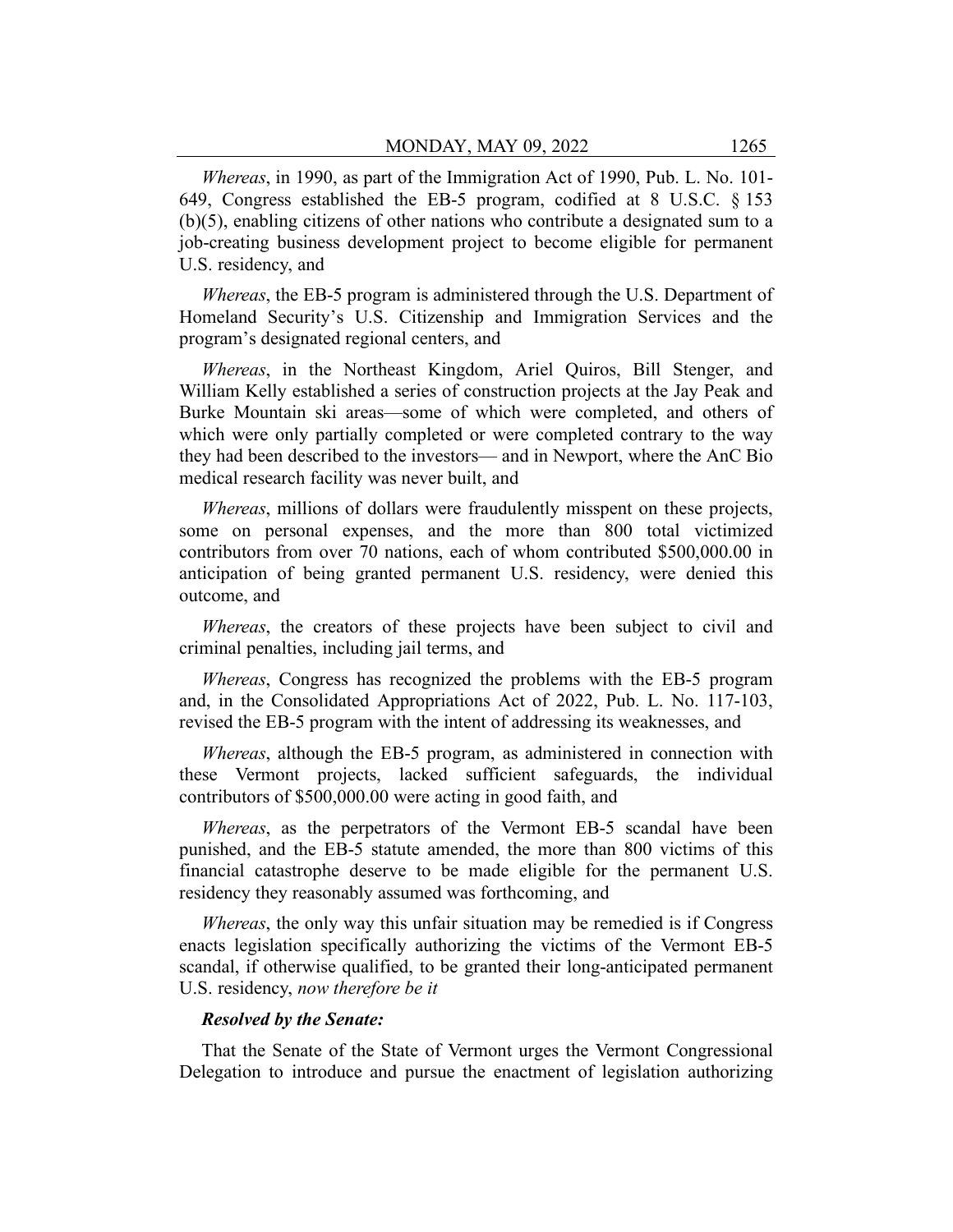permanent U.S. residency eligibility for the more than 800 international victims of the Vermont EB-5 scandal, *and be it further*

*Resolved:* That the Secretary of the Senate be directed to send a copy of this resolution to the Vermont Congressional Delegation.

Thereupon, the President, in her discretion, treated the joint resolution as a bill and referred it to the Committee on Government Operations.

## **House Proposal of Amendment Concurred In**

#### **S. 261.**

House proposal of amendment to Senate bill entitled:

An act relating to municipal retention of property tax collections.

Was taken up.

The House proposes to the Senate to amend the bill as follows:

By striking out Sec. 2, effective date, in its entirety, and inserting in lieu thereof:

Sec. 2. 32 V.S.A. § 5412(e) is amended to read:

(e) A reduction made under this section shall be an amount equal to the loss in education grand list value multiplied by the tax rate applicable to the subject property in the year the request is submitted. However, the total amount for all reductions made under this section in one year shall not exceed \$100,000.00 \$1,000,000.00. If total reductions for a calendar year would exceed this amount, the Director shall instead prorate the reductions proportionally among all municipalities eligible for a reduction so that total reductions equal \$100,000.00 \$1,000,000.00.

Sec. 3. 32 V.S.A. § 5413 is added to read:

## § 5413. STATE APPRAISAL AND LITIGATION ASSISTANCE PROGRAM

(a) A State appraisal and litigation assistance program shall be created within the Division of Property Valuation and Review of the Department of Taxes to assist municipalities with the valuation of complex commercial or other unique properties within a municipality's jurisdiction and to assist with any appeals arising from those valuations. The Commissioner of Taxes may contract with one or more commercial appraisers to provide State appraisal and litigation assistance to municipalities under this section. The Commissioner may adopt rules to administer the provisions of this section.

(b) The Commissioner shall: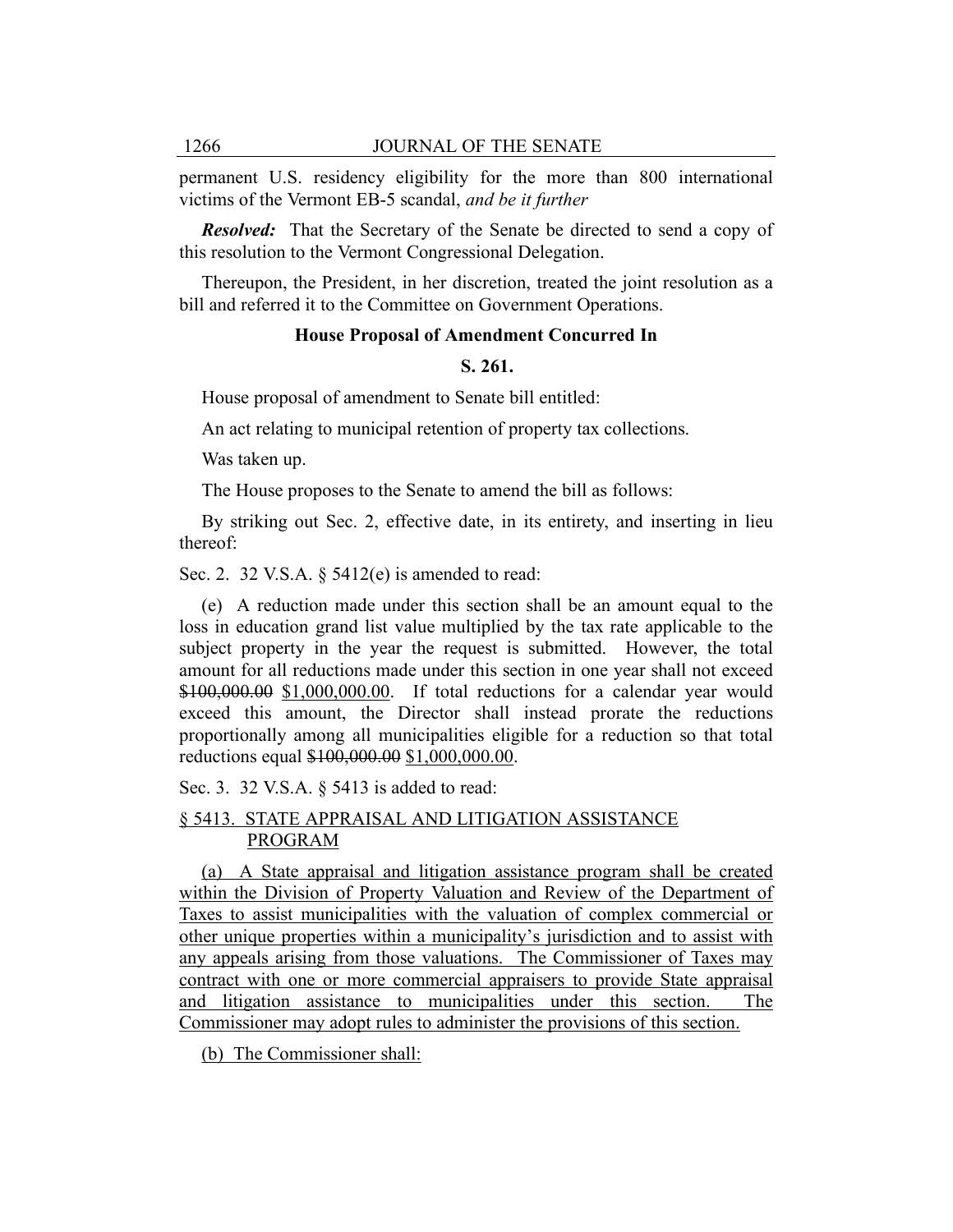(1) determine the conditions for a property to be eligible for State assistance, including the grand list value or category of the property or other relevant factors as determined by the Commissioner; and

(2) provide a process by which a municipality may apply for assistance under this section for one or more properties.

(c) Any municipality assisted under this section shall be considered to have followed best practices pursuant to subdivision  $5412(a)(1)(D)$  of this title.

## Sec. 4. COST ESTIMATE; NEW STATE PROGRAM

On or before January 15, 2023, the Commissioner of Taxes shall submit a cost estimate for the creation of a new State appraisal and litigation assistance program within the Division of Property Valuation and Review of the Department of Taxes to the House Committees on Appropriations and on Ways and Means and the Senate Committees on Appropriations and on Finance. The cost estimate under this section shall include the upfront and ongoing operating costs required to create, implement, and maintain a new program, including contracting with one or more commercial appraisers to provide State assistance to municipalities.

Sec. 5. 32 V.S.A.  $\S$  4461(a) is amended to read:

(a) A taxpayer or the selectboard members of a town aggrieved by a decision of the board of civil authority under subchapter 1 of this chapter may appeal the decision of the board to either the Director or the Superior Court of the county in which the property is located. The appeal to the Superior Court shall be heard without a jury. The appeal to either the Director or the Superior Court shall be commenced by filing a notice of appeal pursuant to Rule 74 of the Vermont Rules of Civil Procedure within 30 days after entry of the decision of the board of civil authority. The date of mailing of notice of the board's decision by the town clerk to the taxpayer shall be deemed the date of entry of the board's decision. The town clerk shall transmit a copy of the notice to the Director or to the Superior Court as indicated in the notice and shall record or attach a copy of the notice in the grand list book. The entry fee for an appeal to the Director is \$70.00; provided, however, that the Director may waive, reduce, or refund the entry fee in cases of hardship or to join appeals regarding the same parcel. If, in the opinion of the Director, an appeal under this subsection involves a complex or unique property or valuation that would be best adjudicated by the Superior Court, the Director may decline to assign a property valuation hearing officer pursuant to section 4465 of this title and shall forward the appeal to the Superior Court where it shall be heard. An appeal forwarded by the Director under this subsection shall be considered timely filed in the Superior Court if it was timely appealed to the Director.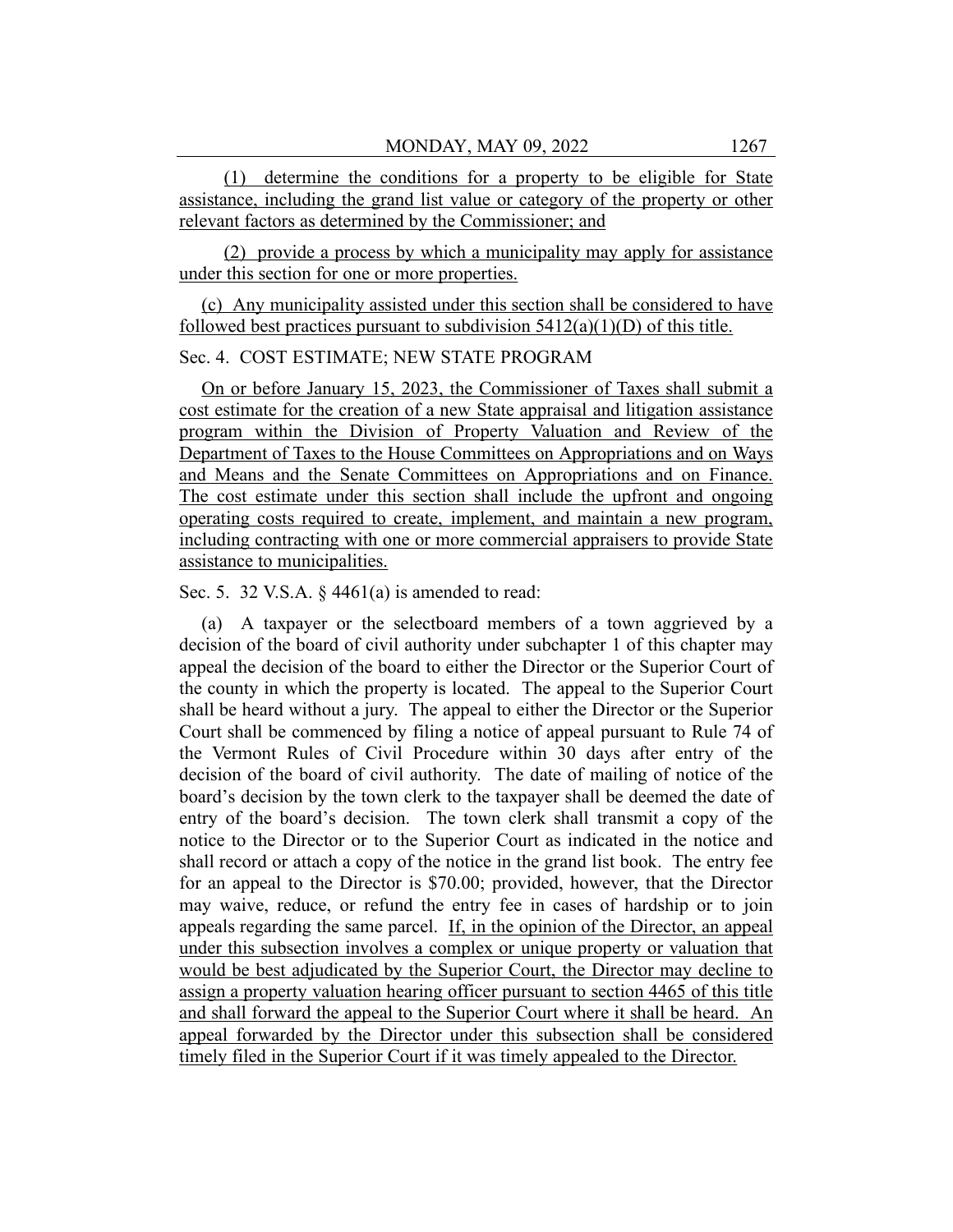#### Sec. 6. 32 V.S.A. § 4465 is amended to read:

## § 4465. APPOINTMENT OF PROPERTY VALUATION HEARING OFFICER; OATH; PAY

When an appeal to the Director is not withdrawn or forwarded by the Director to Superior Court pursuant to subsection 4461(a) of this title, the Director shall refer the appeal in writing to a person not employed by the Director, appointed by the Director as hearing officer. The Director shall have the right to remove a hearing officer for inefficiency, malfeasance in office, or other cause. In like manner, the Director shall appoint a hearing officer to fill any vacancy created by resignation, removal, or other cause. Before entering into their duties, persons appointed as hearing officers shall take and subscribe the oath of the office prescribed in the Constitution, which oath shall be filed with the Director. The Director shall pay each hearing officer a sum not to exceed \$150.00 per diem for each day wherein hearings are held, together with reasonable expenses as the Director may determine. A hearing officer may subpoena witnesses, records, and documents in the manner provided by law for serving subpoenas in civil actions and may administer oaths to witnesses.

## Sec. 7. REPORT; TIME-SHARE PROJECT VALUATION

On or before January 15, 2023, the Commissioner of Taxes shall submit a report to the House Committee on Ways and Means and the Senate Committee on Finance proposing options for addressing the complexities of valuing timeshare projects in this State. The report under this section shall include a review of other states' time-share project valuation laws and an evaluation of the feasibility of applying those formulas in Vermont. The report shall propose any recommendations for legislative changes to clarify the valuation of time-share projects.

## Sec. 8. EFFECTIVE DATES

This act shall take effect on passage, except that:

(1) Sec. 2 (refund for reduction in grand list value) shall take effect on January 1, 2023 and shall apply to municipal requests for reduction submitted on or after January 1, 2023 for a final appeal or court action resolved within the previous calendar year, beginning with the 2022 calendar year.

(2) Sec. 3 (State appraisal and litigation assistance program) shall take effect on July 1, 2023, provided the General Assembly has, on or before July 1, 2023, appropriated funding to cover the Department of Taxes' operating costs required to create, implement, and maintain a new State appraisal and litigation assistance program.

And that after passage the title of the bill be amended to read: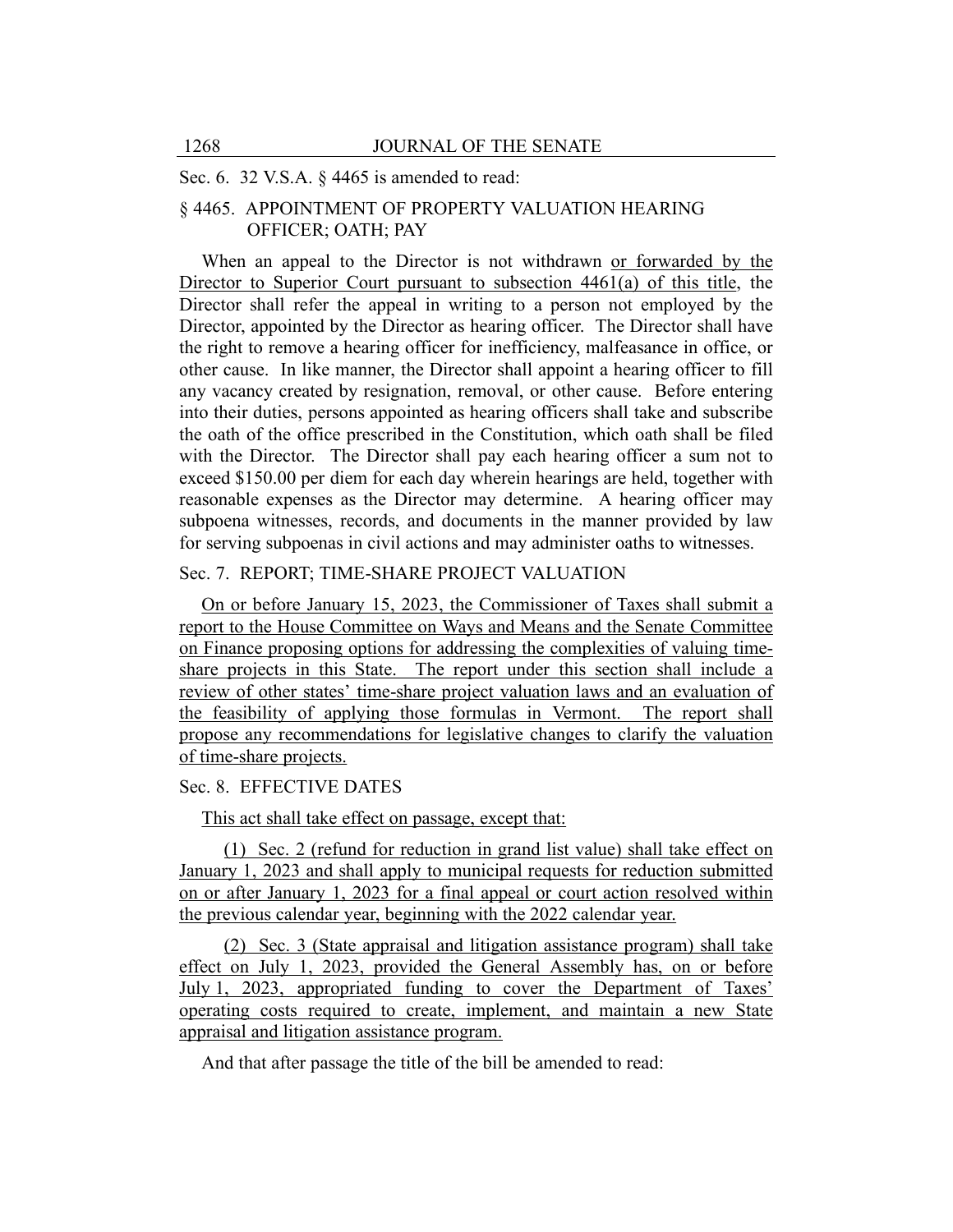An act relating to municipal retention of property tax collections and valuation for purposes of the education property tax.

Thereupon, the question, Shall the Senate concur in the House proposal of amendment?, was decided in the affirmative.

## **House Proposal of Amendment Concurred In**

## **S. 269.**

House proposal of amendment to Senate bill entitled:

An act relating to extending the Energy Savings Account Partnership Pilot Program.

Was taken up.

The House proposes to the Senate to amend the bill as follows:

By striking out Sec. 3, effective date, in its entirety and inserting in lieu thereof the following:

\* \* \* Home Weatherization Assistance Program \* \* \*

Sec. 3. 33 V.S.A. § 2502 is amended to read:

§ 2502. HOME WEATHERIZATION ASSISTANCE PROGRAM

\* \* \*

(b) In addition, the Director shall supplement, or supplant, any federal program with the State Home Weatherization Assistance Program.

(1) The State program shall provide an enhanced weatherization assistance amount exceeding the federal per unit limit allowing amounts up to an average of \$8,500.00 per unit allocated on a cost-effective basis. The allowable average per unit may be adjusted to account for the lower cost per unit of multifamily buildings. In units where costs exceed the allowable average by more than 25 percent, prior approval of the Director of the State Economic Opportunity Office shall be required before work commences. This amount shall be adjusted annually by increasing the last year's amount by the percentage increase in the Consumer Price Index for the previous year to account for inflation of materials and labor.

\* \* \*

\* \* \* Reauthorization and Extension of VEGI \* \* \*

Sec. 4. FY 2020–2022; VEGI AWARDS

Any awards for a Vermont Employment Growth Incentive under 32 V.S.A. chapter 105, subchapter 2 granted by the Vermont Economic Progress Council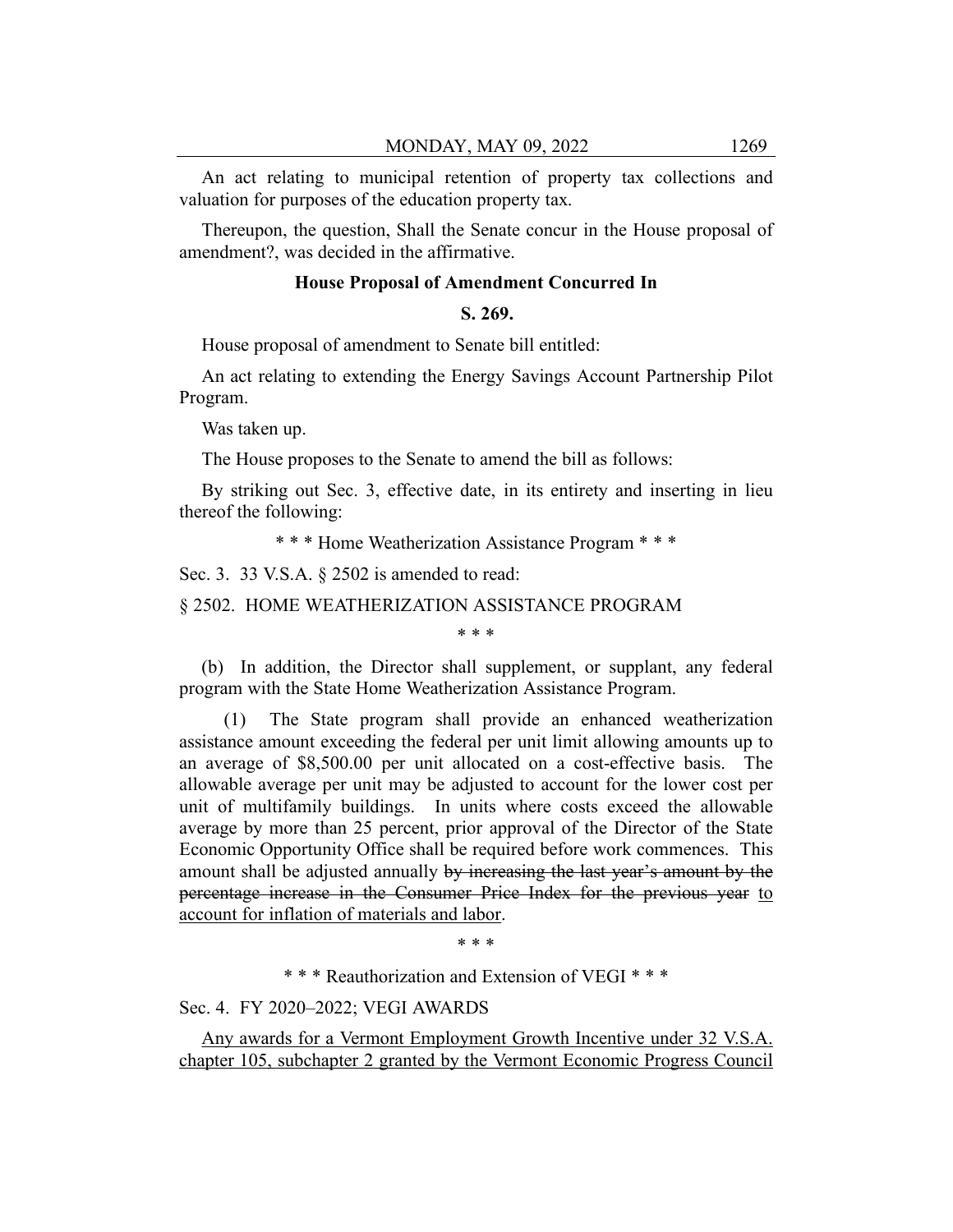between January 1, 2021 and enactment of this act are authorized by the General Assembly.

Sec. 5. 2016 Acts and Resolves No. 157, Sec. H.12 is amended to read:

## Sec. H.12. VEGI; REPEAL OF AUTHORITY TO AWARD INCENTIVES

Notwithstanding any provision of law to the contrary, the Vermont Economic Progress Council shall not accept or approve an application for a Vermont Employment Growth Incentive under 32 V.S.A. chapter 105, subchapter 2 on or after January 1, 2021 2024.

## Sec. 6. EFFECTIVE DATES

This act shall take effect on passage except that, notwithstanding 1 V.S.A. § 214, Sec. 4 (VEGI awards) shall take effect retroactively on December 31, 2020.

Thereupon, the question, Shall the Senate concur in the House proposal of amendment?, was decided in the affirmative.

## **Bill Passed in Concurrence**

## **H. 743.**

House bill of the following title was read the third time and passed in concurrence:

An act relating to amending the charter of the Town of Hardwick.

## **Joint Resolution Adopted on the Part of the Senate**

## **J.R.S. 53.**

Joint Senate resolution of the following title was read the third time and adopted on the part of the Senate:

Joint resolution supporting transgender youth and their parents who seek essential medical care for the treatment of gender dysphoria.

## **Third Readings Ordered**

## **H. 742.**

Senator Collamore, for the Committee on Government Operations, to which was referred House bill entitled:

An act relating to approval of amendments to the charter of the Town of Milton.

Reported that the bill ought to pass in concurrence.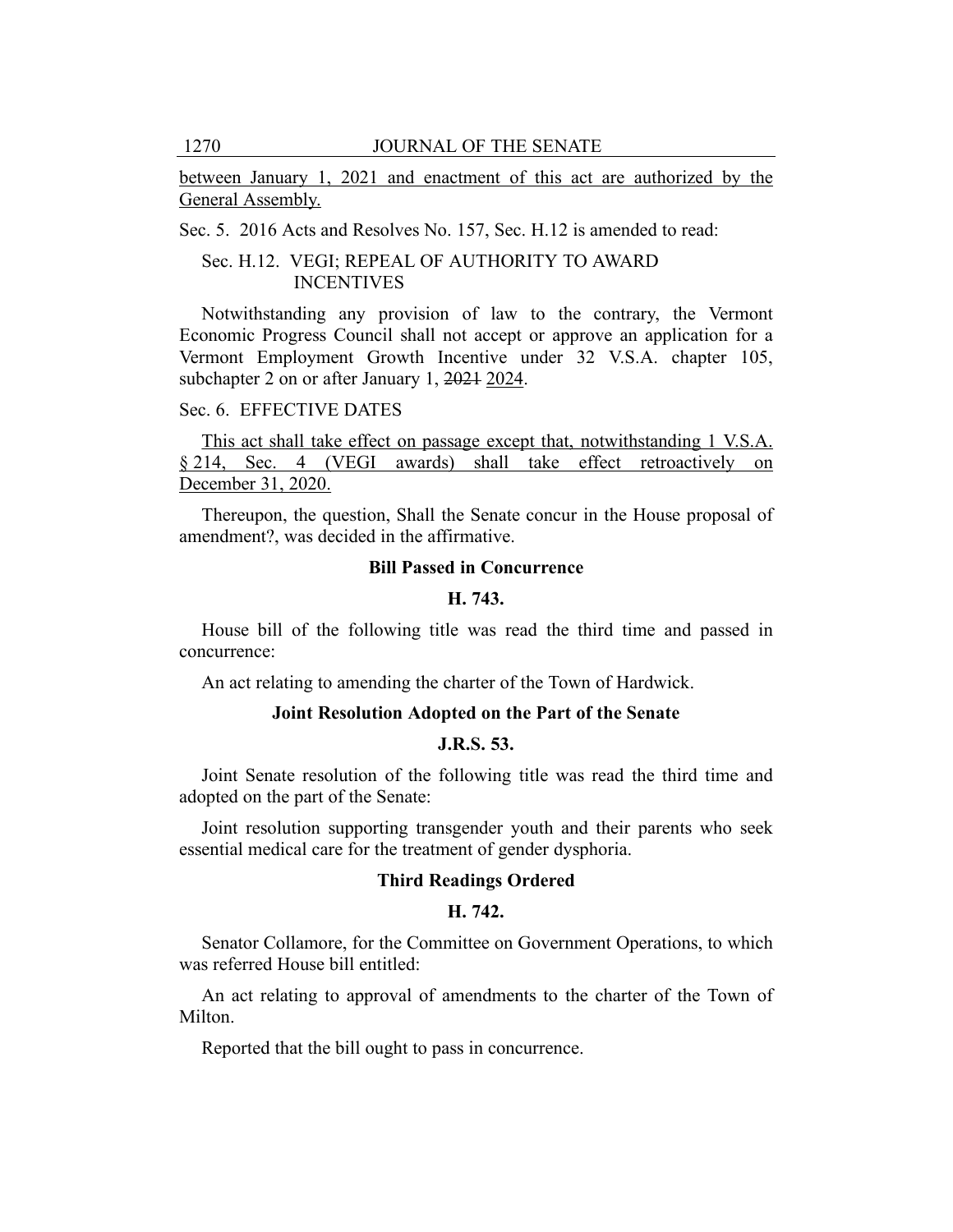Thereupon, the bill was read the second time by title only pursuant to Rule 43, and third reading of the bill was ordered.

## **H. 746.**

Senator Pollina, for the Committee on Government Operations, to which was referred House bill entitled:

An act relating to an amendment to the charter of the City of Burlington.

Reported that the bill ought to pass in concurrence.

Thereupon, the bill was read the second time by title only pursuant to Rule 43, and third reading of the bill was ordered.

## **Proposal of Amendment; Third Reading Ordered**

## **H. 572.**

Senator White, for the Committee on Government Operations, to which was referred House bill entitled:

An act relating to the retirement allowance for interim educators.

Reported recommending that the Senate propose to the House to amend the bill by striking out all after the enacting clause and inserting in lieu thereof the following:

## Sec. 1. FY 2023; RESTORATION OF SERVICE; VERMONT STATE TEACHERS' RETIREMENT SYSTEM

(a) Authority. Notwithstanding 16 V.S.A. § 1939 or any other provision of law, in fiscal year 2023, a beneficiary who retired from the System as a Group A or a Group C member may resume service, as that term is defined in 16 V.S.A. § 1931, to serve as an interim school educator for a period not to exceed one school year and receive the beneficiary's retirement allowance for the entire period that service is resumed, provided that:

(1) the beneficiary has received a retirement allowance for six months or more immediately preceding the resumption of service;

(2) the employer of the beneficiary is subject to the assessment set forth in 16 V.S.A. § 1944d on behalf of the beneficiary and remits payment to the Benefits Fund; and

(3) the employer of the beneficiary remits a one-time fee of \$2,500.00 to the State Treasurer for administrative costs associated with the beneficiary resuming service.

(b) Period of service. A person who resumes service under subsection (a) of this section shall not make any contributions to the System during the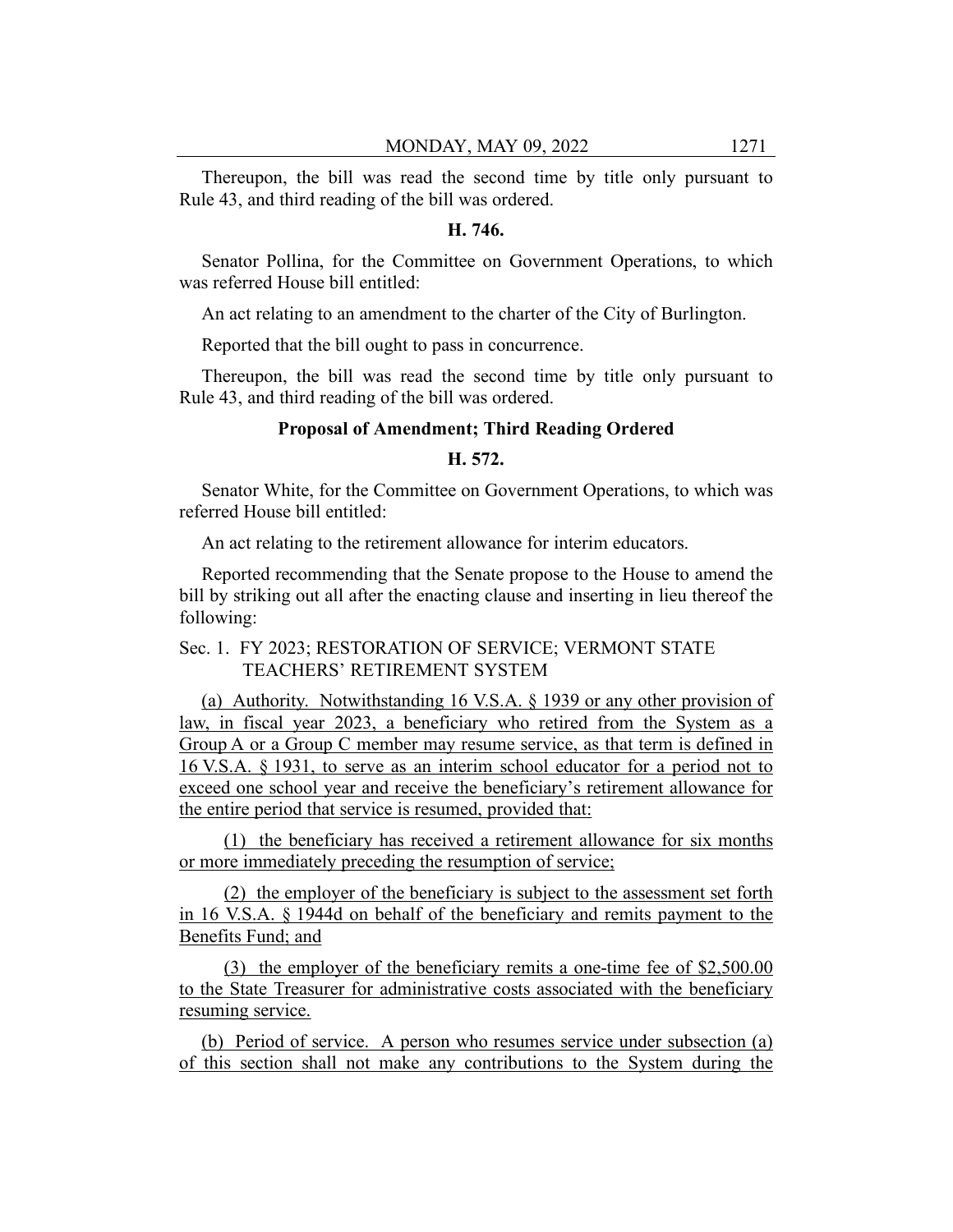person's period of service and shall not be entitled to a retirement allowance separately computed for the period that service was resumed.

(c) Employment certification. Each superintendent who hires an interim school educator pursuant to subsection (a) of this section shall certify to the Board that the district exhausted all reasonable options to employ a qualified active educator prior to employing a beneficiary as an interim school educator.

## (d) Renewal.

(1) In fiscal years 2024 and 2025, the State Treasurer is authorized to grant not more than two renewals for a one-fiscal-year period to the authority described in subsection (a) of this section. The State Treasurer shall make the determination to renew the authority not earlier than June 1 but not later than June 30 in each fiscal year and shall notify the House and Senate Committees on Government Operations of the determination.

(2) In the event the State Treasurer makes a determination to renew the authority pursuant to subdivision (1) of this subsection, a beneficiary may only resume service during each one-year renewal period if service is performed in a different interim school educator position.

(e) Repeal. This section shall be repealed on June 30, 2026.

## Sec. 2. EFFECTIVE DATE

This act shall take effect on July 1, 2022.

And that the bill ought to pass in concurrence with such proposal of amendment.

Senator Brock, for the Committee on Finance, to which the bill was referred, reported recommending that the bill ought to pass in concurrence with proposal of amendment as recommended by the Committee on Government Operations.

Senator Baruth, for the Committee on Appropriations, to which the bill was referred, reported recommending that the bill ought to pass in concurrence with proposal of amendment as recommended by the Committee on Government Operations.

Thereupon, the bill was read the second time by title only pursuant to Rule 43, the proposal of amendment was agreed to, and third reading of the bill was ordered.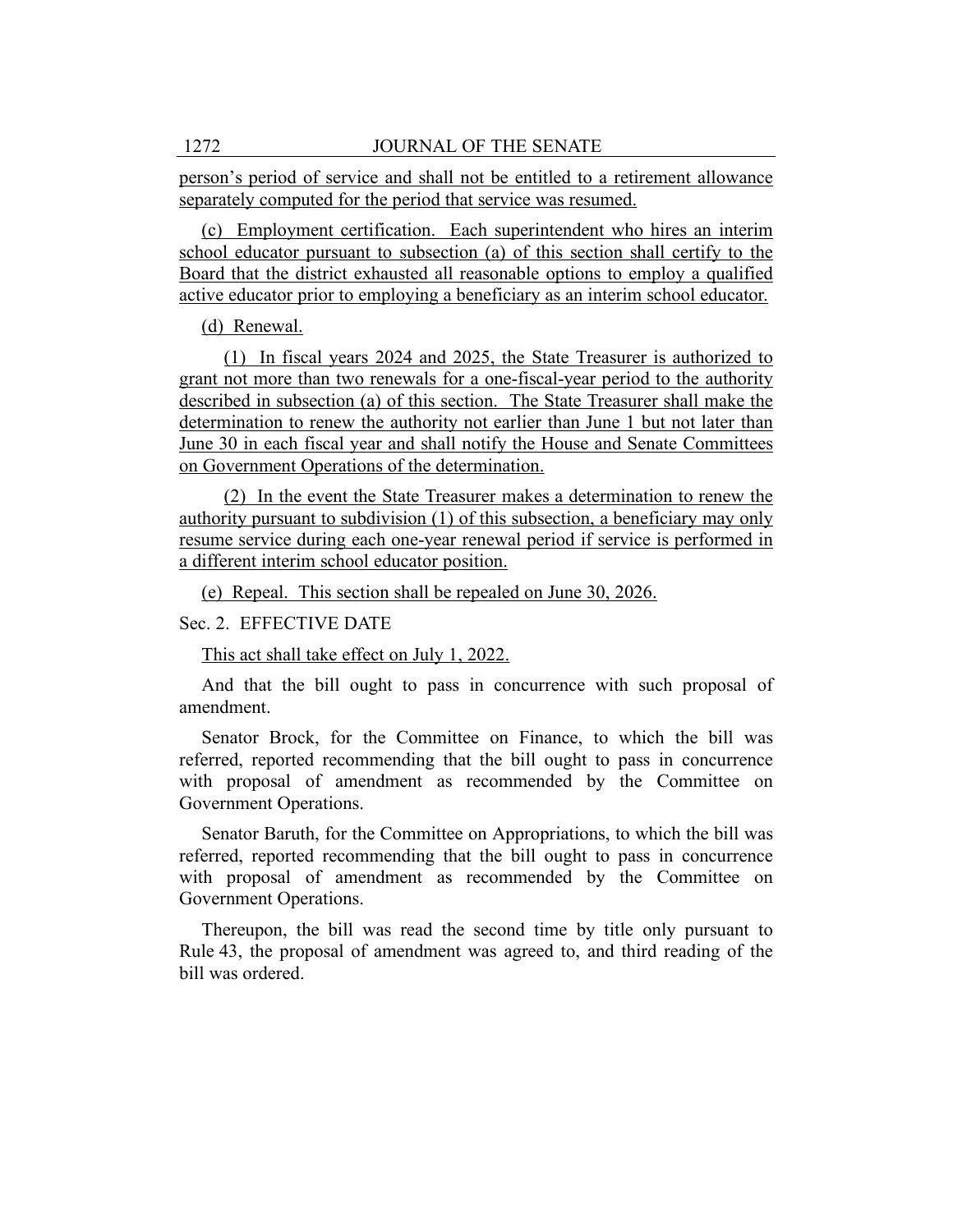#### **Proposal of Amendment; Third Reading Ordered**

## **H. 626.**

Senator Pearson, for the Committee on Agriculture, to which was referred House bill entitled:

An act relating to the sale, use, or application of neonicotinoid pesticides.

Reported recommending that the Senate propose to the House to amend the bill by striking out all after the enacting clause and inserting in lieu thereof the following:

Sec. 1. 6 V.S.A. § 1101 is amended to read:

#### § 1101. DEFINITIONS

As used in this chapter unless the context clearly requires otherwise:

(1) "Secretary" shall have the meaning stated in subdivision 911(4) of this title.

(2) "Cumulative" when used in reference to a substance means that the substance so designated has been demonstrated to increase twofold or more in concentration if ingested or absorbed by successive life forms.

(3) "Dealer or pesticide dealer" means any person who regularly sells pesticides in the course of business, but not including a casual sale.

(4) "Economic poison" shall have the meaning stated in subdivision  $911(5)$  of this title.

(5) "Pest" means any insect, rodent, nematode, fungus, weed, or any other form of terrestrial or aquatic plant or animal life or virus, bacteria, or other microorganisms, which the Secretary declares as being injurious to health or environment. Pest shall not mean any viruses, bacteria, or other microorganisms on or in living humans or other living animals.

(6) "Pesticide" for the purposes of this chapter shall be used interchangeably with "economic poison."

(7) "Treated article" means a pesticide or class of pesticides exempt under 40 C.F.R. § 152.25(a) from regulation under the Federal Insecticide, Fungicide, and Rodenticide Act, 7 U.S.C. § 136-136y.

(8) "Neonicotinoid pesticide" means any economic poison containing a chemical belonging to the neonicotinoid class of chemicals.

(9) "Neonicotinoid treated article seeds" are treated article seeds that are treated or coated with a neonicotinoid pesticide.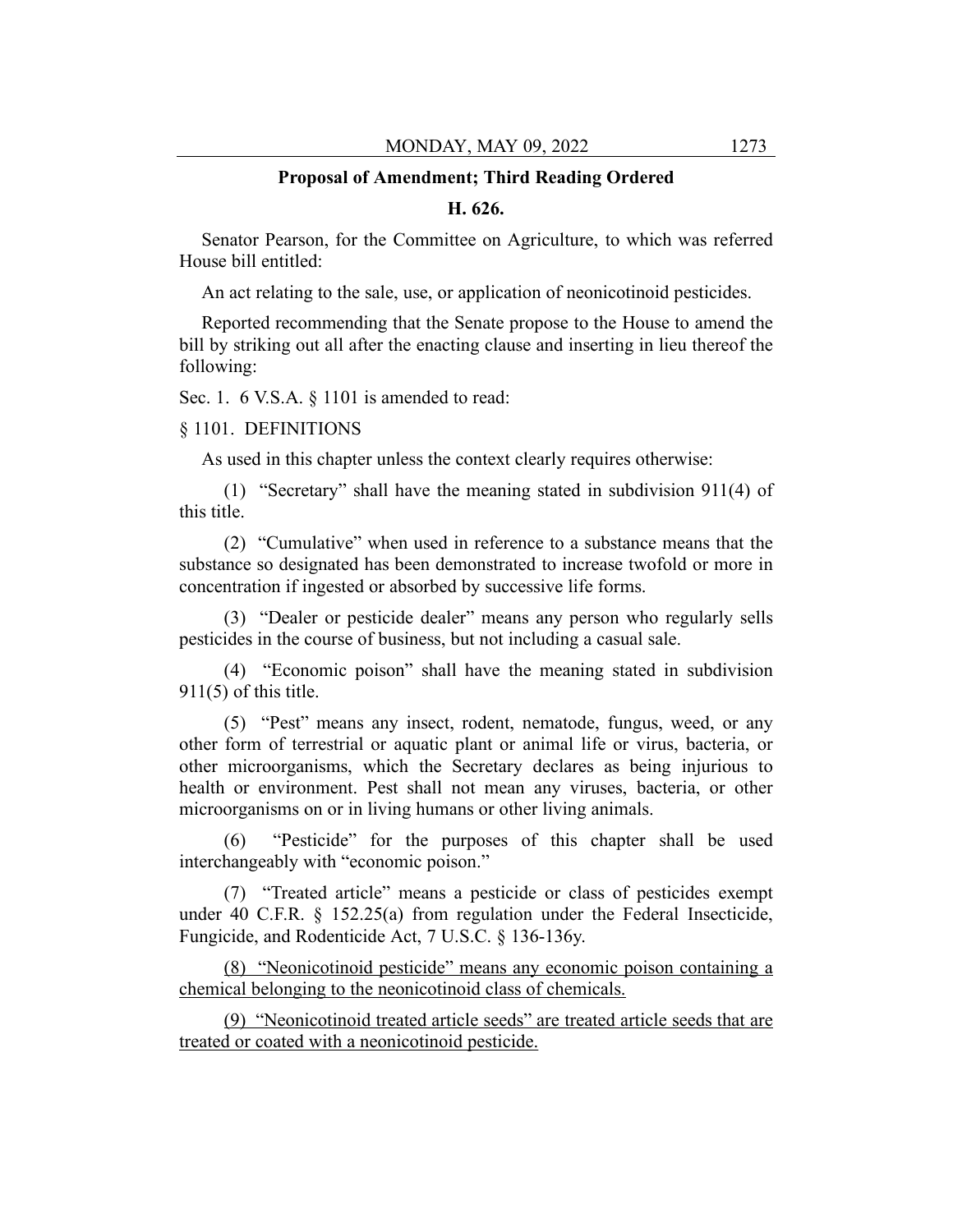## Sec. 2. 6 V.S.A. § 1105a is amended to read:

# § 1105a. TREATED ARTICLES; POWERS OF SECRETARY; BEST MANAGEMENT PRACTICES

(a) The Secretary of Agriculture, Food and Markets, upon the recommendation of the Agricultural Innovation Board, may adopt by rule:

(1) best management practices (BMPs), standards, procedures, and requirements relating to the sale, use, storage, or disposal of treated articles the use of which the Agricultural Innovation Board has determined will have a hazardous or long-term deleterious effect on the environment, presents a likely risk to human health, or is dangerous;

(2) requirements for the response to or corrective actions for exigent circumstances or contamination from a treated article that presents a threat to human health or the environment;

(3) requirements for the examination or inspection of treated articles the use of which the Agricultural Innovation Board has determined will have a hazardous or long-term deleterious effect on the environment, presents a likely risk to human health, or is dangerous;

(4) requirements for persons selling treated articles to keep or make available to the Secretary records of sale of treated articles, and what treatments were received, the use of which the Agricultural Innovation Board has determined will have a hazardous or long-term deleterious effect on the environment, presents a likely risk to human health, or is dangerous; or

(5) requirements for reporting of incidents resulting from accidental contamination from or misuse of treated articles the use of which the Agricultural Innovation Board has determined will have a hazardous or longterm deleterious effect on the environment, presents a likely risk to human health, or is dangerous.

(b) At least 30 days prior to prefiling a rule authorized under subsection (a) or subsection (c) of this section with the Interagency Committee on Administrative Rules under 3 V.S.A. § 837, the Secretary shall submit a copy of the draft rule to the Senate Committee on Agriculture and the House Committee on Agriculture and Forestry for review.

(c)(1) Under subsection (a) of this section, the Secretary of Agriculture, Food and Markets, after consultation with the Agricultural Innovation Board, shall adopt by rule BMPs for the use in the State of neonicotinoid treated article seeds. In developing the rules with the Agricultural Innovation Board, the Secretary shall address: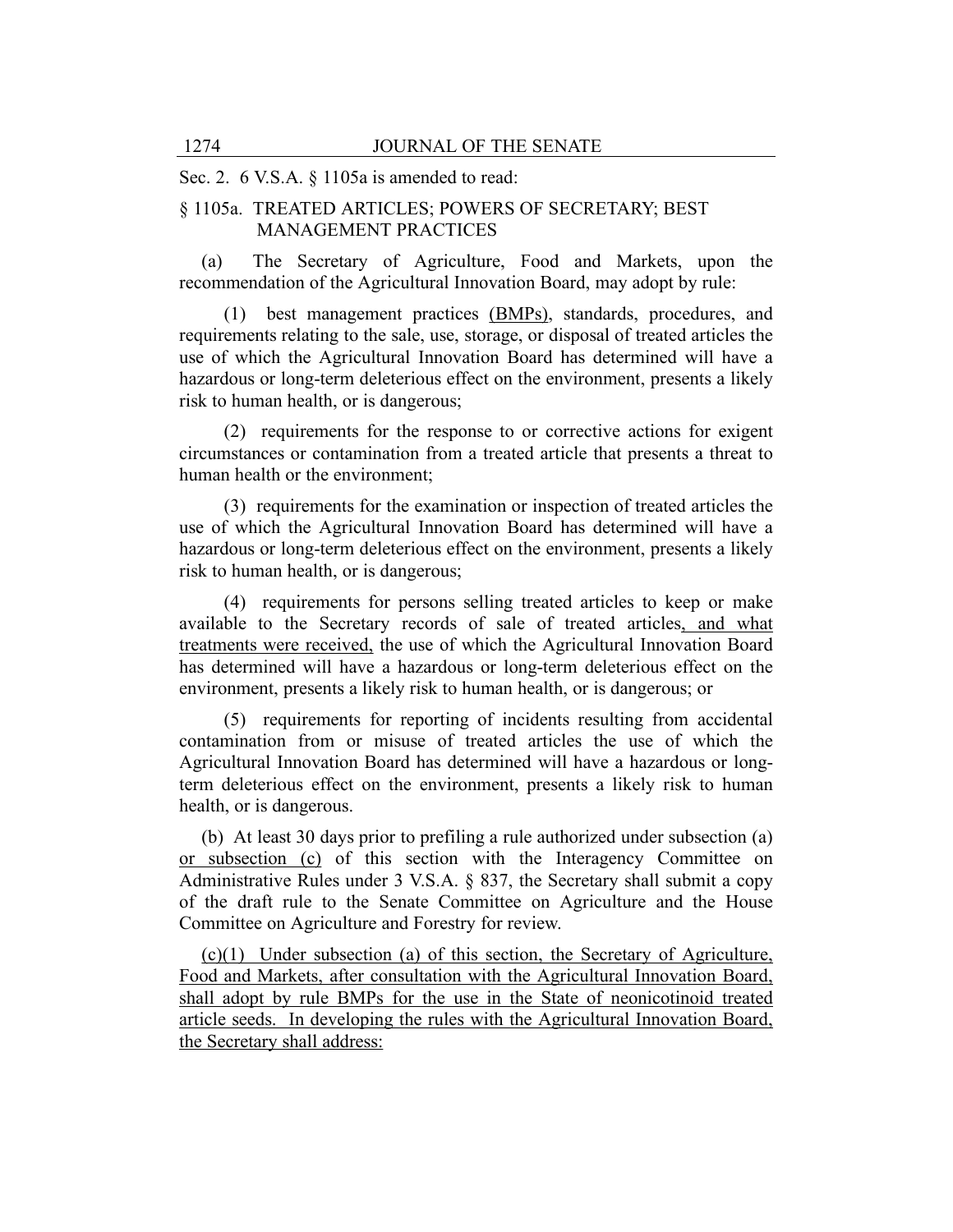(A) establishment of threshold levels of pest pressure required prior to use of neonicotinoid treated article seeds;

(B) availability of nontreated article seeds that are not neonicotinoid treated article seeds;

(C) economic impact from crop loss as compared to crop yield when neonicotinoid treated article seeds are used;

(D) relative toxicities of different neonicotinoid treated article seeds and the effects of neonicotinoid treated article seeds on human health and the environment;

(E) surveillance and monitoring techniques for in-field pest pressure;

(F) ways to reduce pest harborage from conservation tillage practices; and

(G) criteria for a system of approval of neonicotinoid treated article seeds.

(2) In implementing the rules required under this subsection, the Secretary of Agriculture, Food and Markets shall work with farmers, seed companies, and other relevant parties to ensure that farmers have access to appropriate varieties and amounts of untreated seed or treated seed that are not neonicotinoid treated article seeds.

Sec. 3. 6 V.S.A. § 3036 is added to read:

§ 3036. MONITORING OF POLLINATOR HEALTH

The Secretary of Agriculture, Food and Markets shall monitor managed pollinator health to establish pollinator health benchmarks for Vermont, including:

(1) presence of pesticides in hives;

(2) mite pressure;

(3) disease pressure;

(4) mite control methods;

(5) genetic influence on survival;

(6) winter survival rate; and

(7) forage availability.

## Sec. 4. IMPLEMENTATION; REPORT; RULEMAKING

(a) On or before March 1, 2024, the Secretary of Agriculture, Food, and Markets shall submit to the Senate Committee on Agriculture and the House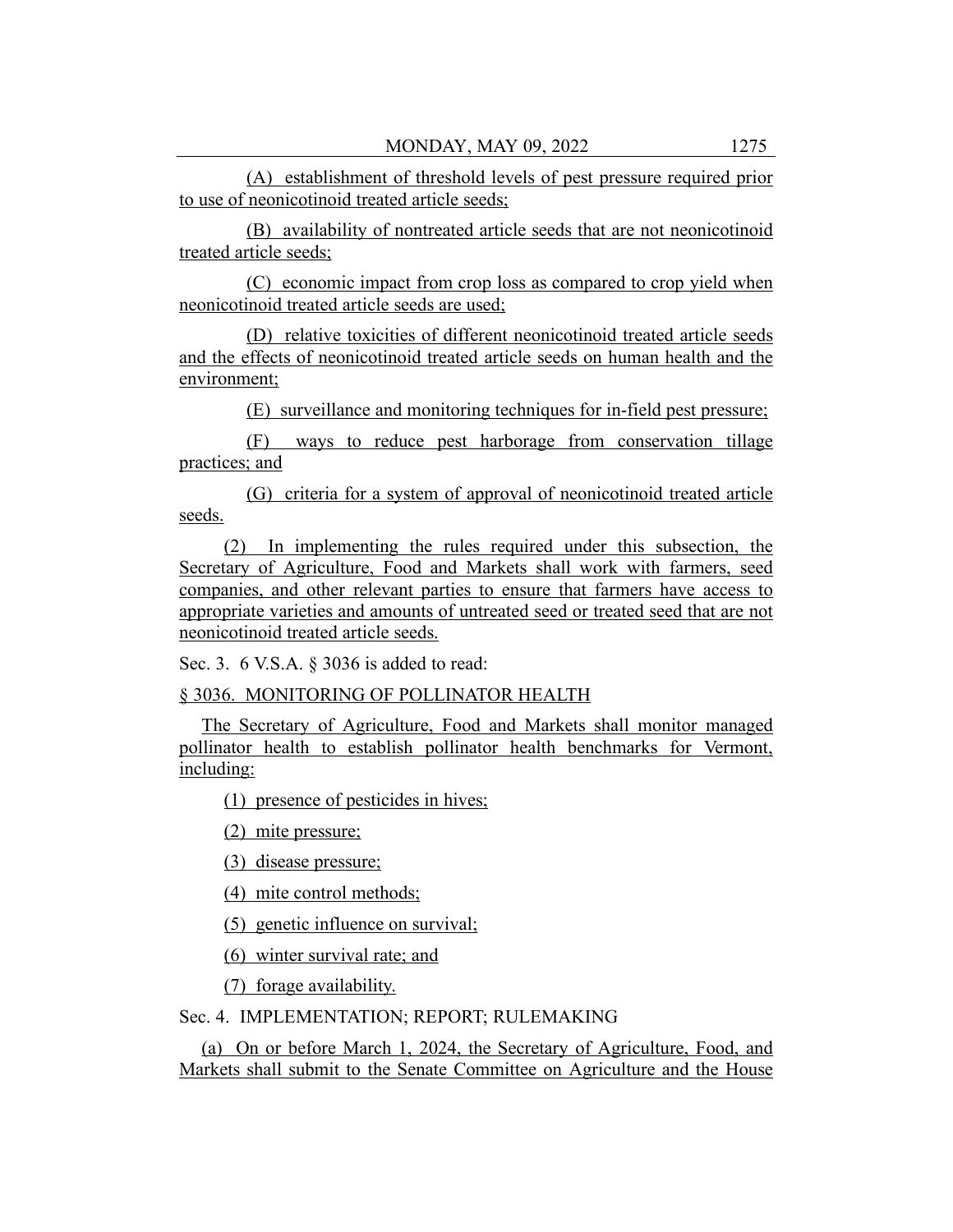Committee on Agriculture and Forestry a copy of the proposed rules required to be adopted under 6 V.S.A. § 1105a.

(b) The Secretary of Agriculture shall not file the final proposal of the rules required by 6 V.S.A. § 1105a under 3 V.S.A. § 841 until at least 90 days from submission of the proposed rules to the General Assembly under subsection (a) of this section or July 1, 2024, which ever shall occur first.

Sec. 5. REVIEW AND REPORT ON BMPS FOR TREATED ARTICLE **SEEDS** 

On or before February 15, 2023, the Agricultural Innovation Board shall submit to the Senate Committee on Agriculture and the House Committee on Agriculture and Forestry a written report regarding whether best management practices (BMPs) should be adopted for the use of treated article seeds that are not neonicotinoid treated article seeds. The report shall include:

(1) a summary of the Agricultural Innovation Board's review of treated article seeds that are not neonicotinoid treated article seeds, including identification of treated article seeds that may have adverse effects on human health or the environment;

(2) a recommendation of whether BMPs for treated article seeds that are not neonicotinoid treated article seeds should be adopted and whether they should be adopted by rule; and

(3) proposed BMPs for treated article seeds that are not neonicotinoid treated article seeds.

Sec. 6. EFFECTIVE DATE

This act shall take effect on July 1, 2022.

And that the bill ought to pass in concurrence with such proposal of amendment.

Senator Starr, for the Committee on Appropriations, to which the bill was referred, reported recommending that the bill ought to pass in concurrence with proposal of amendment as recommended by the Committee on Agriculture.

Thereupon, the bill was read the second time by title only pursuant to Rule 43, the proposal of amendment was agreed to, and third reading of the bill was ordered.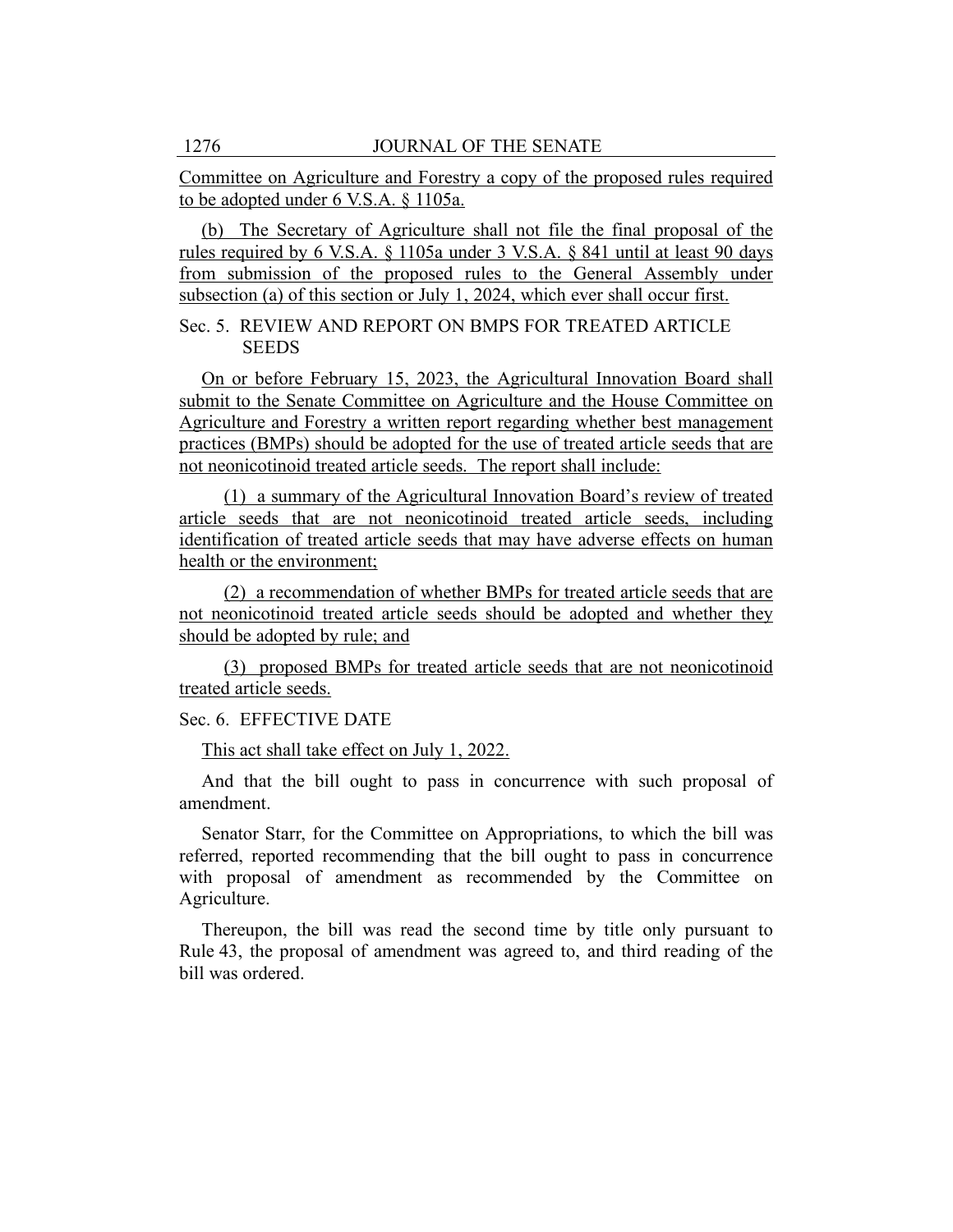#### **Proposals of Amendment; Third Reading Ordered**

## **H. 697.**

Senator Bray, for the Committee on Natural Resources and Energy, to which was referred House bill entitled:

An act relating to eligibility of reserve forestland for enrollment in the Use Value Appraisal Program.

Reported recommending that the Senate propose to the House to amend the bill as follows:

First: In Sec. 2, 32 V.S.A. chapter 124, section 3752, by striking out subdivision (17) in its entirety and inserting in lieu thereof a new subdivision (17) to read as follows:

(17) "Reserve forestland" means land that is managed for the purpose of attaining old forest values and functions in accordance with minimum acceptable standards for forest management and as approved by the Commissioner of Forests, Parks and Recreation. On parcels of up to 100 acres, 50 percent or more of the enrolled parcel acres shall be composed of significant and sensitive conditions in accordance with the minimum acceptable standards established by the Commissioner. On parcels of 100 acres or more, 30 percent of the enrolled parcel acres shall be composed of significant and sensitive conditions in accordance with the minimum acceptable standards established by the Commissioner.

Second: By striking out Secs. 4, report on enrollment of reserve forestland, and 5, effective dates, in their entireties and inserting in lieu therefore three new sections to be Secs. 4–6 to read as follows:

## Sec. 4. REPORT ON ENROLLMENT OF RESERVE FORESTLAND

On or before January 15, 2026, the Commissioner of Forests, Parks and Recreation, after consultation with the Director of Property Valuation and Review, shall report to the House Committees on Natural Resources, Fish, and Wildlife and on Ways and Means and the Senate Committees on Natural Resources and Energy and on Finance regarding enrollment of managed forestland under the Use Value Appraisal Program. The report shall include:

(1) a summary of how enrollment of managed forestland in the Use Value Appraisal Program has changed since passage of this act, including whether owners of managed forestland changed the status of enrollment of their land to reserve forestland or ecologically significant treatment areas;

(2) the number of persons enrolling land in the Use Value Appraisal Program as reserve forestland;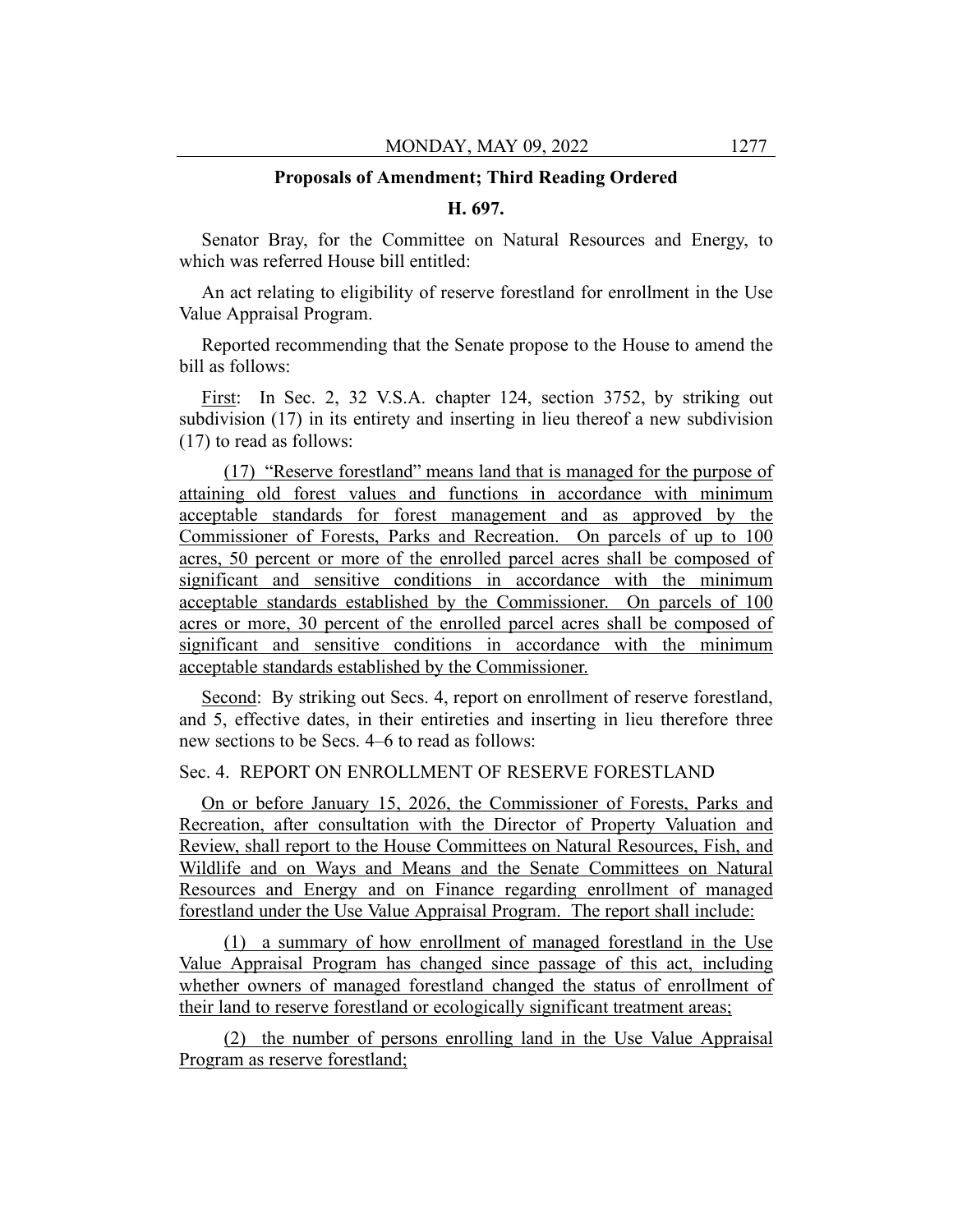(3) any other information that the Commissioner determines is relevant to the ongoing enrollment of reserve forestland in the Use Value Appraisal Program, including any relevant information regarding any impacts to the overall managed forestland category;

(4) recommendations on how to promote the long-term enrollment of land in the reserve forestland category of enrolled land in order to attain old forest conditions or functions and values; and

(5) a recommendation on how to protect or conserve the functions and values of significant and sensitive acres enrolled as reserve forestland when the owner of the land wishes to amend the category or subcategory of enrollment.

Sec. 5. ANNUAL REPORT; DIVISION OF PROPERTY VALUATION AND REVIEW

As part of the annual report required under 32 V.S.A. § 3412, the Director of the Division of Property Valuation and Review shall include an assessment of how enrollment of managed forestland in the Use Value Appraisal Program has changed since reserve forestland was approved as eligible managed forestland, including whether owners of managed forestland changed the status of enrollment of their land to reserve forestland or ecologically significant treatment areas.

## Sec. 6. EFFECTIVE DATES

(a) This section and Secs. 1 (findings), 3 (report on enrollment of reserve forestland), 3a (implementation), 4 (report on enrollment), and 5 (Division of Property Valuation and Review report) shall take effect on passage.

(b) Sec. 2 (Use Value Appraisal Program) shall take effect on July 1, 2023.

And that the bill ought to pass in concurrence with such proposals of amendment.

Senator Bray, for the Committee on Finance, to which the bill was referred, reported recommending that the bill ought to pass in concurrence with proposals of amendment as recommended by the Committee on Natural Resources and Energy.

Thereupon, the bill was read the second time by title only pursuant to Rule 43, the proposals of amendment were collectively agreed to, and third reading of the bill was ordered.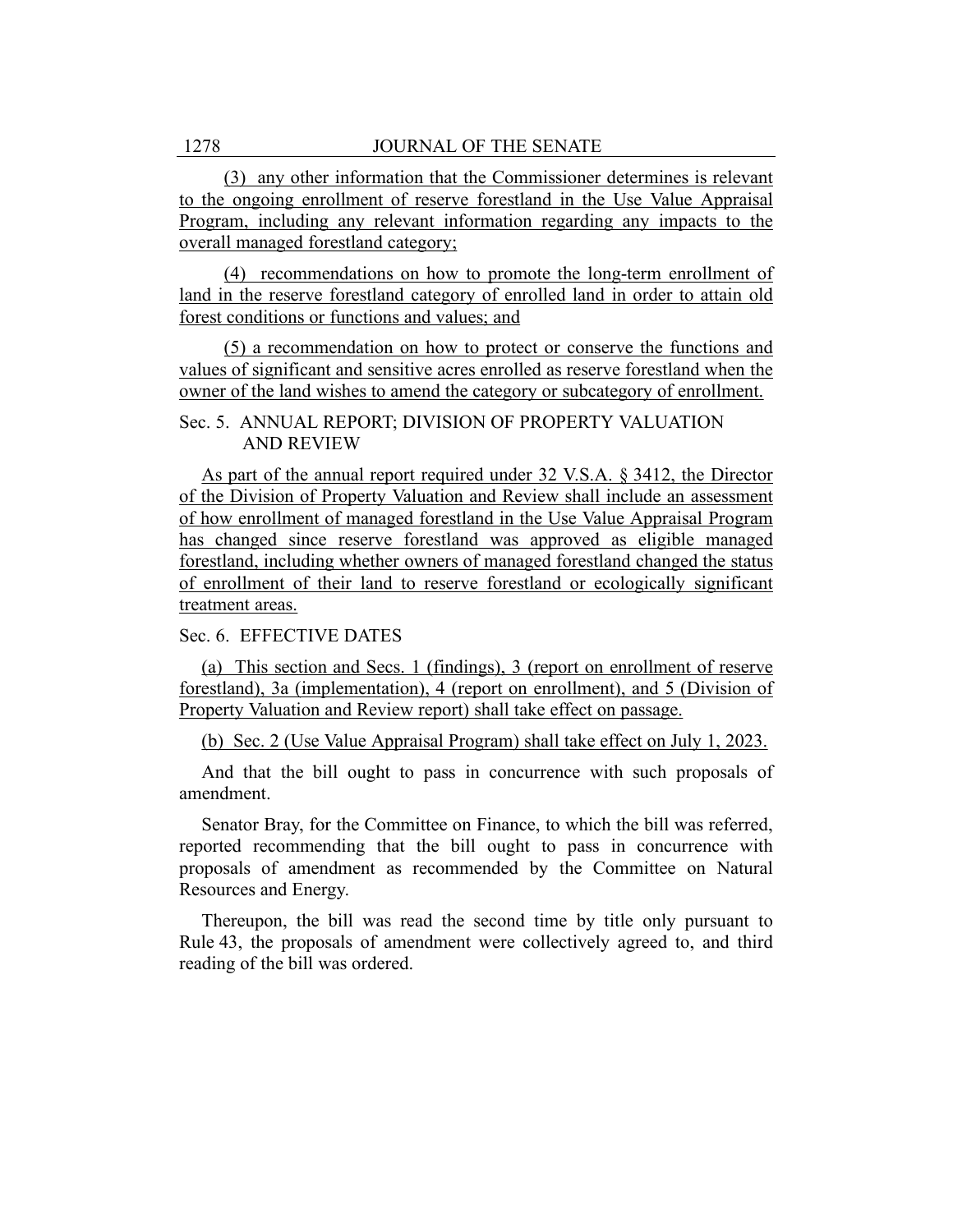## **Rules Suspended; Proposal of Amendment; Third Reading Ordered**

#### **H. 709.**

Appearing on the Calendar for notice, on motion of Senator Balint, the rules were suspended and House bill entitled:

An act relating to miscellaneous agricultural subjects.

Was taken up for immediate consideration.

Senator Parent, for the Committee on Agriculture, to which the bill was referred, reported recommending that the Senate propose to the House to amend the bill by striking out Sec. 12, effective date, and its reader assistance heading in their entireties and inserting in lieu thereof a new Sec. 12 and a Sec. 13 and their reader assistance headings to read as follows:

\* \* \* Franklin County State Airport; Primary Agricultural Soils \* \* \*

## Sec. 12. CONVERSION OF PRIMARY AGRICULTURAL SOILS; FRANKLIN COUNTY STATE AIRPORT

Notwithstanding 1 V.S.A. § 214 or any provision of 10 V.S.A. chapter 151 to the contrary, the conversion of primary agricultural soils by a development or subdivision at the Franklin County State Airport shall not be required to conduct mitigation or pay a mitigation fee for the conversion of primary agricultural soils under 10 V.S.A. chapter 151 if:

(1)(A) the development or subdivision is the result of improvements or maintenance authorized under 5 V.S.A. chapter 15, subchapter 6; or

(B) the development or subdivision was authorized under the Federal Aviation Administration airport master plan for Franklin County State Airport; and

(2) Franklin County State Airport obtains any permit or permit amendment that may be required under 10 V.S.A. chapter 151 for the development or subdivision.

\* \* \* Effective Dates \* \* \*

Sec. 13. EFFECTIVE DATES

(a) This section and Sec. 12 (airport; agricultural soils) shall take effect on passage.

(b) All other sections shall take effect on July 1, 2022.

And that the bill ought to pass in concurrence with such proposal of amendment.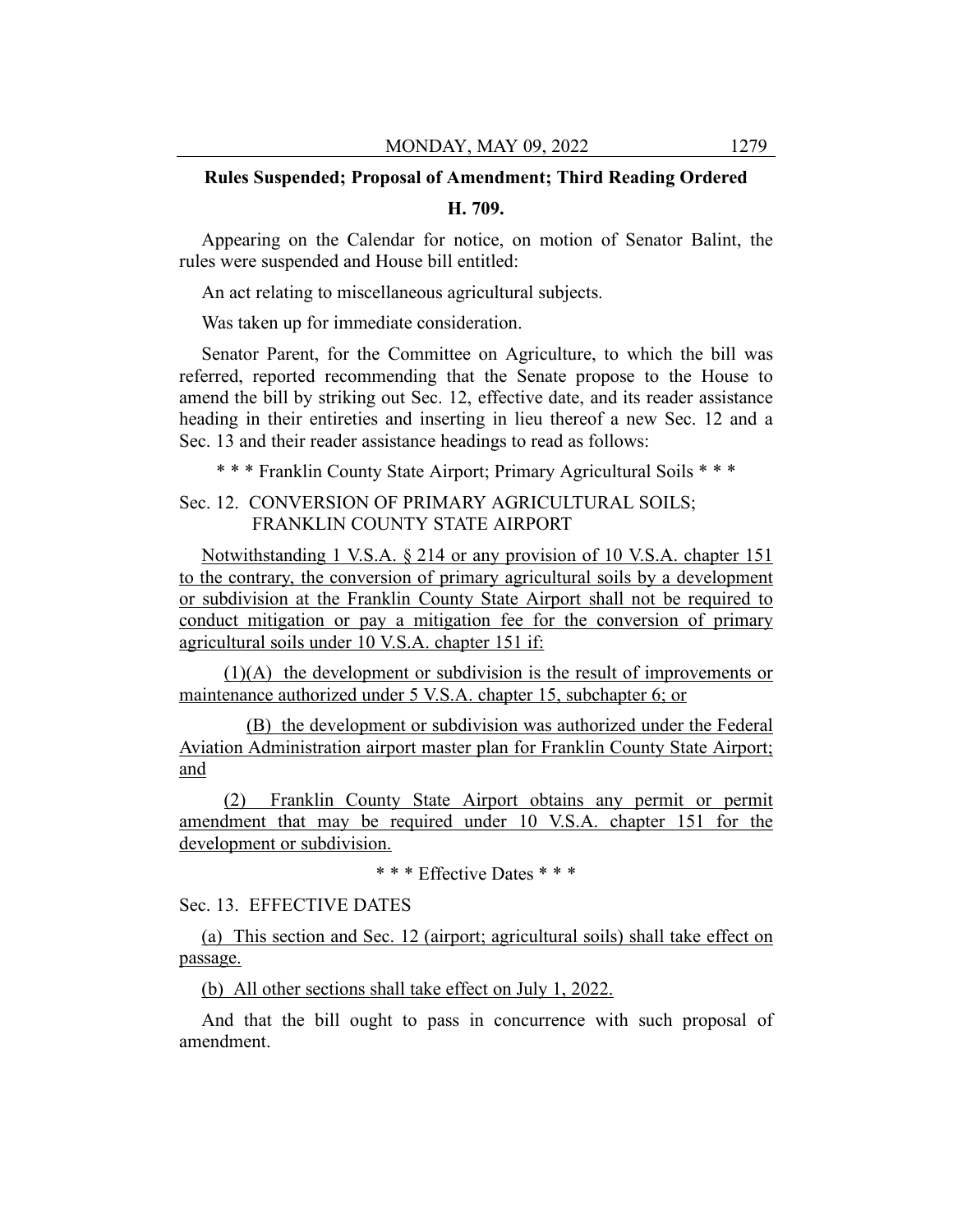Senator Brock, for the Committee on Finance, to which the bill was referred, reported recommending that the Senate propose to the House that the bill be amended as recommended by the Committee on Agriculture with the following amendment thereto:

By striking out Secs. 12, conversion of primary agricultural soils; Franklin County State Airport, and 13, effective dates, and their reader assistance headings in their entireties and inserting in lieu thereof a new Sec. 12 and its reader assistance heading to read as follows:

\* \* \* Effective Date \* \* \*

#### Sec. 12. EFFECTIVE DATE

#### This act shall take effect on July 1, 2022.

And that the bill ought to pass in concurrence with such proposal of amendment.

Thereupon, the bill was read the second time by title only pursuant to Rule 43, and the recommendation of proposal of amendment of the Committee on Agriculture was amended as recommended by the Committee on Finance.

Thereupon, the proposal of amendment recommended by the Committee on Agriculture, as amended, was agreed to and third reading of the bill was ordered.

#### **Rules Suspended; Proposals of Amendment; Third Reading Ordered**

## **H. 446.**

Appearing the Calendar for notice, on motion of Senator Balint, the rules were suspended and House bill entitled:

An act relating to miscellaneous natural resources and development subjects.

Was taken up for immediate consideration.

Senator Bray, for the Committee on Natural Resources and Energy, to which was referred reported recommending that the Senate propose to the House to amend the bill as follows:

First: By striking out Sec. 4, Environmental Contingency Fund, and its reader assistance heading in their entirety and inserting in lieu thereof a new Sec. 4 and reader assistance to read as follows.

\* \* \* Waste Management Assistance \* \* \*

Sec. 4. [Deleted.]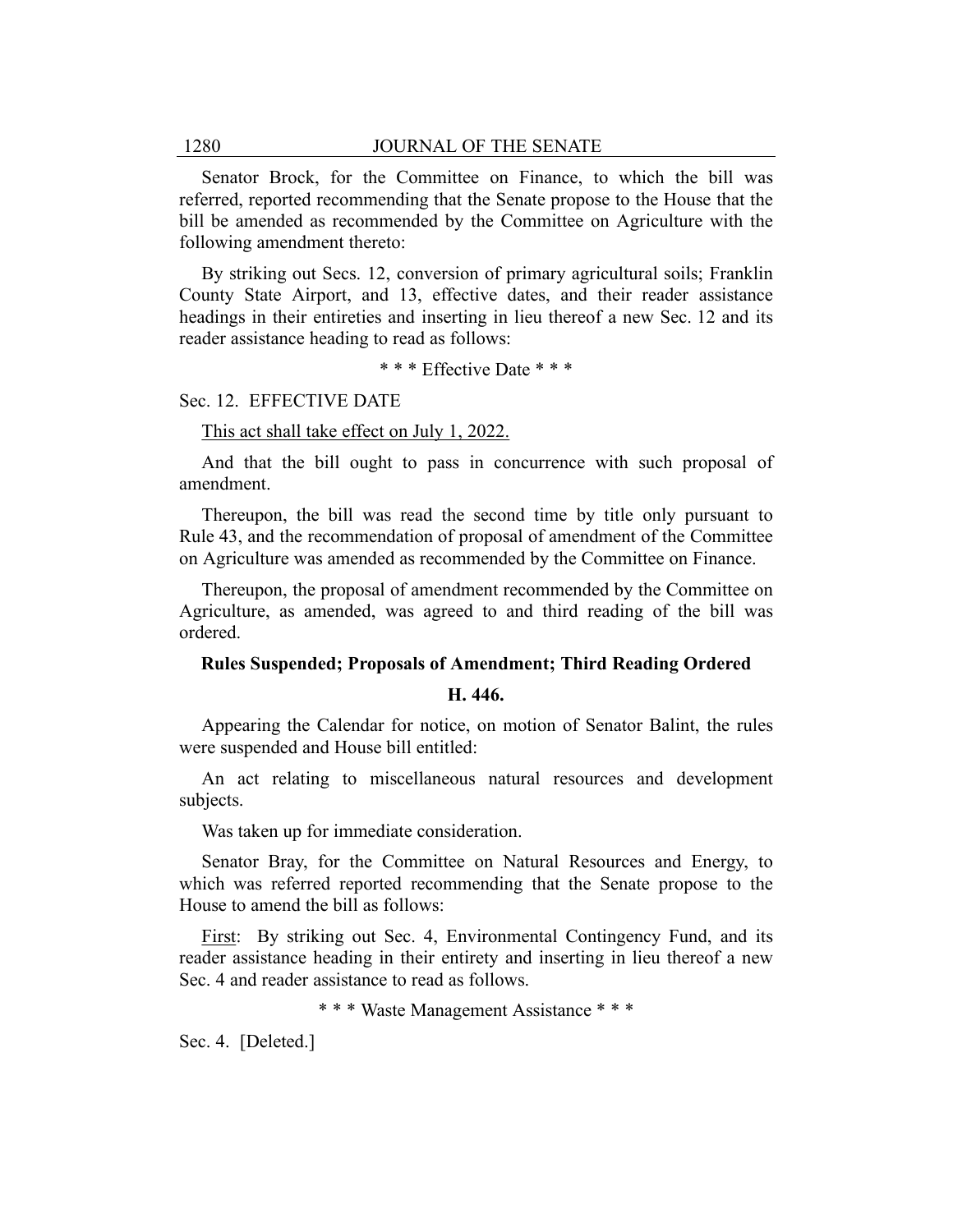Second: By striking out Sec. 24, effective date, and its reader assistance heading in their entireties and inserting in lieu thereof six new sections to be Secs. 24–29 and their reader assistance headings to read as follows:

\* \* \* Food Residuals Management \* \* \*

## Sec. 24. MORATORIUM ON ISSUANCE OF SOLID WASTE FACILITY CERTIFICATIONS FOR FOOD DEPACKAGING FACILITIES

Beginning on May 1, 2022, the Secretary of Natural Resources shall not, under 10 V.S.A. chapter 159, issue a new solid waste facility certification for a food depackaging facility or amend an existing solid waste facility certification that results in an increase of capacity at a currently certified food depackaging facility until the rules required under Sec. 27 of this act are adopted and in effect.

## Sec. 25. STAKEHOLDER GROUP ON THE ROLE OF DEPACKAGERS IN MANAGING FOOD WASTE

(a) On or before July 1, 2022, the Secretary of Natural Resources shall convene a collaborative stakeholder process to make recommendations on the proper management of packaged organic materials, including:

(1) recommendations on whether the organics management hierarchy in 10 V.S.A. § 6605k should apply to each generator of organic waste;

(2) whether the Agency of Natural Resources should modify its existing policy surrounding the source separation of organic wastes; and

(3) any recommendations on the proper use of depackagers in the management of organic waste.

(b) The stakeholder process shall include the following participants appointed by the Secretary of Natural Resources:

(1) a representative of the Agency of Agriculture, Food and Markets;

(2) a food waste composter;

(3) a farm that allows animals to forage food waste;

(4) a representative of a company operating a depackaging facility;

(5) a representative from the Vermont Retailers and Grocers Association;

(6) a representative from a company that anaerobically digests food waste; and

(7) a representative from a food product manufacturing company in Vermont.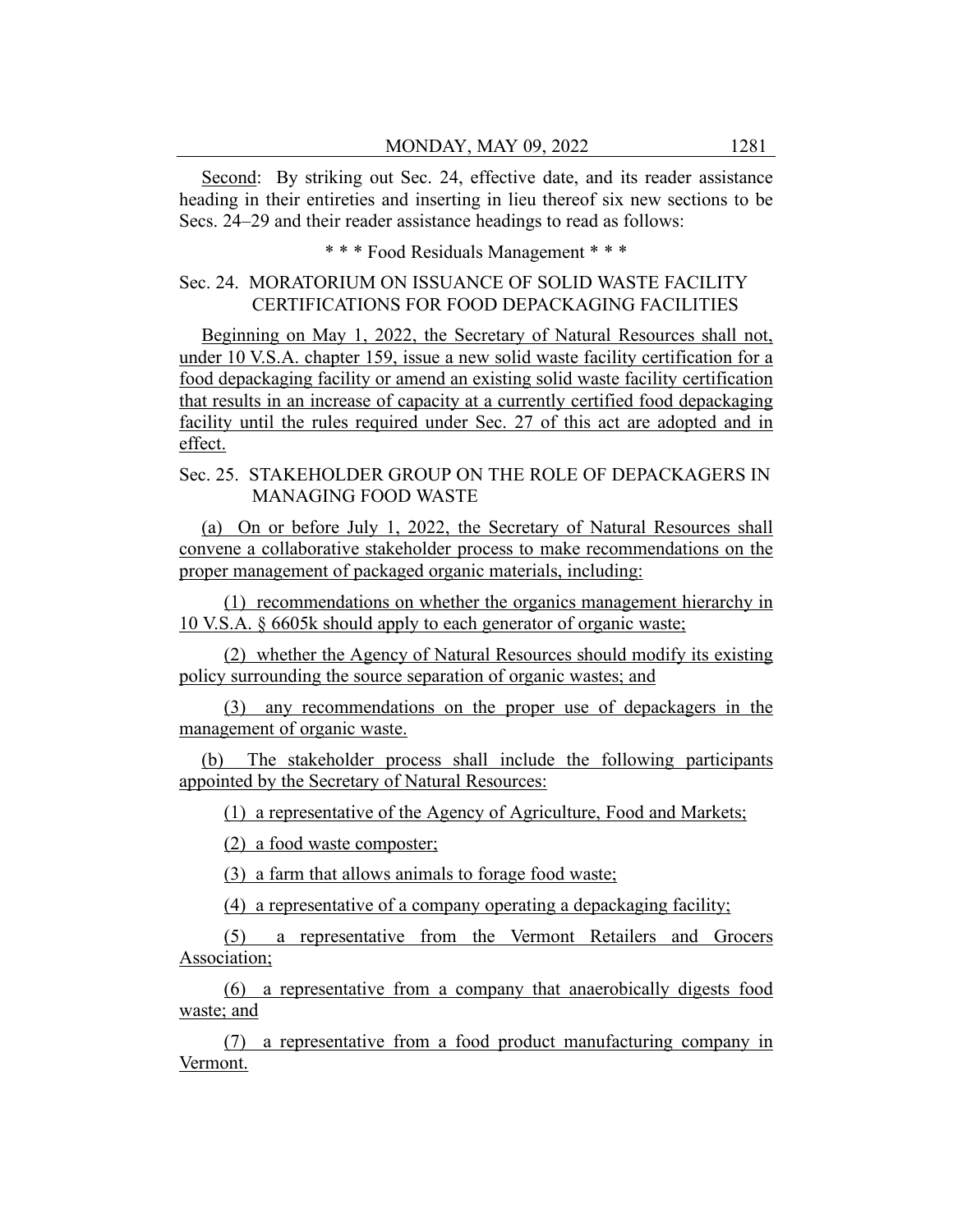(c) On or before January 15, 2023, the Secretary of Natural Resources shall submit the recommendations of the stakeholder process required by this section to the Senate Committee on Natural Resources and Energy and the House Committee on Natural Resources, Fish, and Wildlife.

## Sec. 26. STUDY ON MICROPLASTICS AND PFAS IN FOOD PACKAGING AND FOOD WASTE

On or before January 15, 2024, the Secretary of Natural Resources, in consultation with the Secretary of Agriculture, Food and Markets, shall submit to the Senate Committee on Natural Resources and Energy and the House Committee on Natural Resources, Fish, and Wildlife a report regarding the prevalence of microplastics and per- and polyfluoroalkyl substances (PFAS) in food waste and food packaging in Vermont. The report shall include:

(1) a list of the organics management facilities certified in the State under 10 V.S.A. chapter 159;

(2) a summary of the organics management system in Vermont that includes the transportation of food processing residuals and postconsumer food waste and the materials created by organics management facilities and how that material is managed after creation;

(3) a summary of existing data on the levels of microplastics and plastics in the material produced from organics management facilities in the State, including whether the materials have levels of PFAS above background levels;

(4) a summary of the methods used domestically and internationally by jurisdictions with physical contamination standards to evaluate the percentage by weight of physical contamination present in the material produced by depackaging facilities, residual waste, digestate, compost, and soil amendments;

(5) identification of data gaps to the effective management of microplastics and recommendations on how to close those data gaps; and

(6) recommendations on management changes that will reduce the levels of microplastics in the environment, including:

(A) special management requirements at facilities;

(B) bans of certain containers or packaging that pose greater management risks;

(C) restrictions on the location of managing materials that contain high levels of microplastics;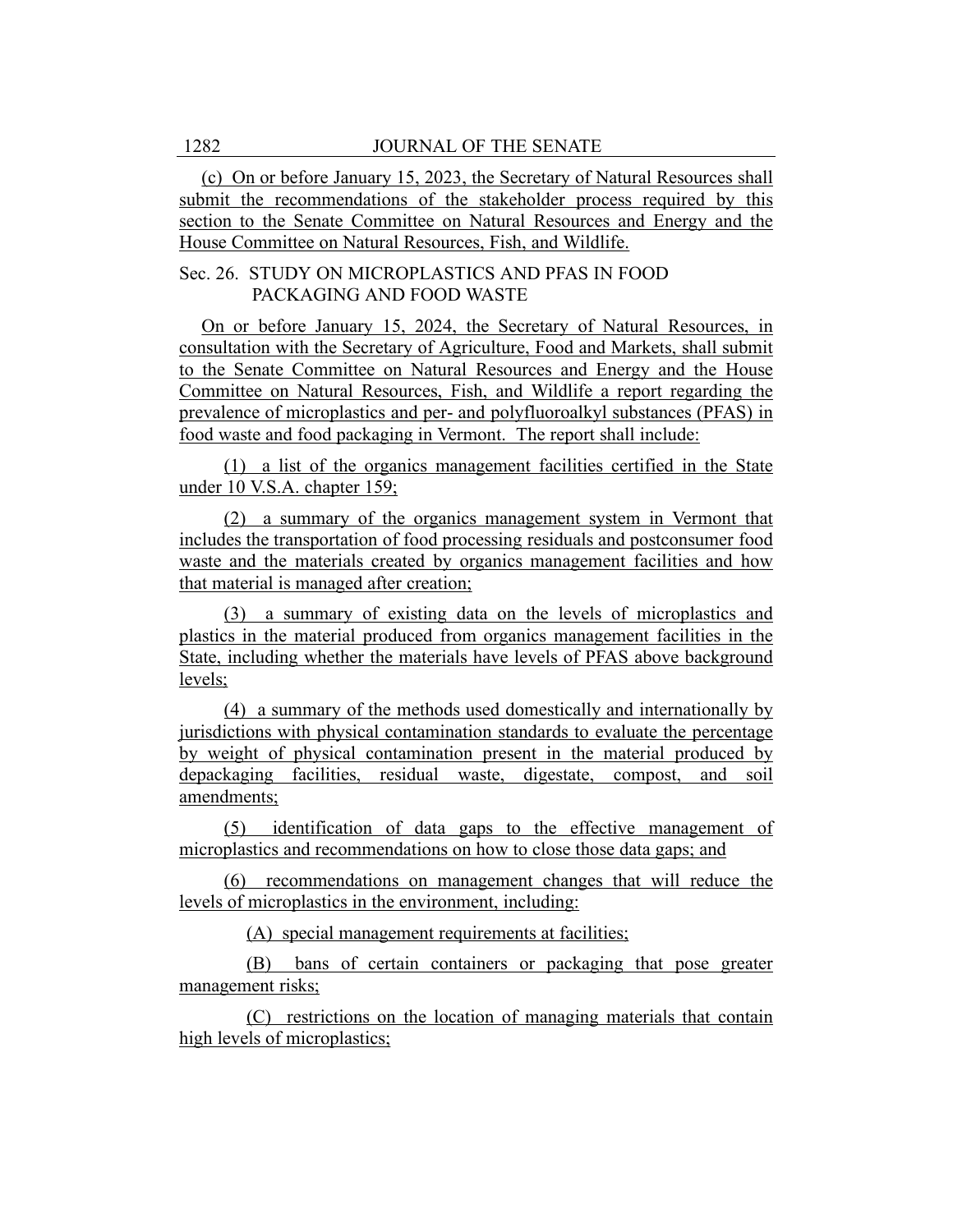(D) implementation of the food residuals hierarchy set forth in 10 V.S.A. § 6605k or the current requirements around source separation of organic material from waste material; and

(E) if possible in light of the data, a recommendation for a standard methodology for testing microplastics and a health-based standard for microplastics.

Sec. 27. RULEMAKING

(a) The Secretary of Natural Resources shall adopt by rule requirements for the operation of food waste management facilities certified to operate in the State. The rules may:

(1) establish management standards for the operation of a food waste management facility;

(2) prohibit certain containers and packaging from being managed in a food waste management facility;

(3) establish standards for hand source separation instead of mechanical depackaging;

(4) establish requirements for implementation of the food residuals hierarchy set forth in 10 V.S.A. § 6605k;

(5) place restrictions on the types of food waste that may be managed at a food waste management facility;

(6) adopt a testing methodology for microplastics;

(7) adopt a standard for microplastics from food waste management facilities that protects human health or natural resources; or

(8) at the recommendation of the Secretary of Agriculture, Food and Markets, adopt a standard for microplastics or per- and polyfluoroalkyl substances from food waste management facilities that protects animal health, agricultural soils, or other agricultural resources.

(b) The Secretary of Natural Resources shall not initiate rulemaking under this section until the recommendations required by Secs. 25 and 26 of this act are submitted to the Vermont General Assembly.

Sec. 28. REPEAL

Sec. 24 (moratorium on food depackaging facilities) of this act shall be repealed on the date that the rules required under Sec. 27 of this act are adopted and in effect.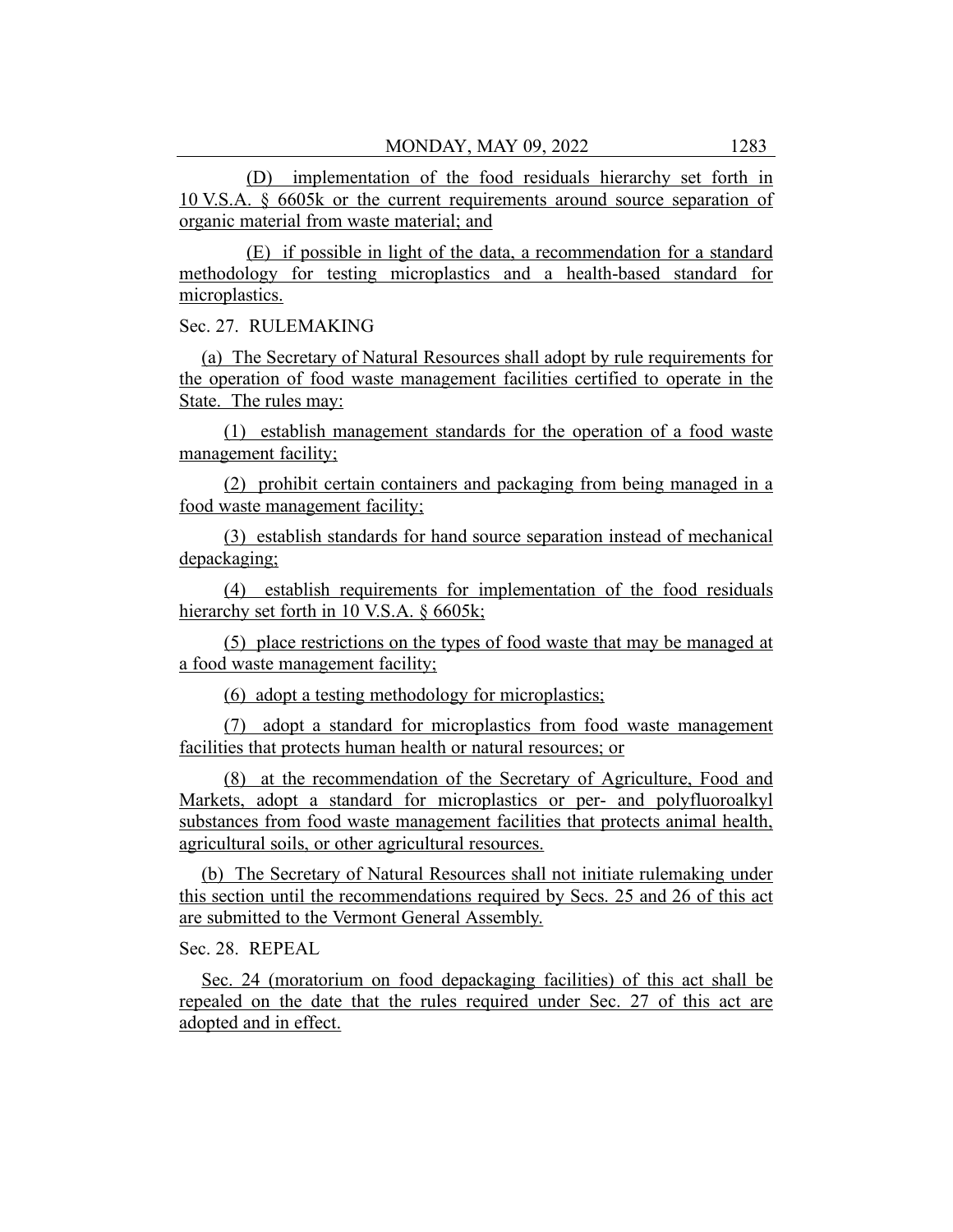\* \* \* Effective Dates \* \* \*

#### Sec. 29. EFFECTIVE DATES

(a) This section and Secs. 24–28 (food residuals management) shall take effect on passage.

(b) The remainder of the act shall take effect on July 1, 2022.

And that the bill ought to pass in concurrence with such proposals of amendment.

Senator Bray, for the Committee on Finance, to which the bill was referred, reported recommending that the bill ought to pass in concurrence with proposals of amendment as recommended by the Committee on Natural Resources and Energy.

Senator Nitka, for the Committee on Appropriations to which the bill was referred, reported recommending that the bill ought to pass in concurrence with proposals of amendment as recommended by the Committee on Natural Resources and Energy.

Thereupon, the bill was read the second time by title only pursuant to Rule 43, the proposals of amendment were collectively agreed to, and third reading of the bill was ordered.

#### **Rules Suspended; Action Messaged**

On motion of Senator Balint, the rules were suspended, and the action on the following bills was ordered messaged to the House forthwith:

#### **S. 261, S. 269.**

## **Rules Suspended; Bill and Joint Resolution Messaged**

On motion of Senator Balint, the rules were suspended, and the following bill and joint resolution were severally ordered messaged to the House forthwith:

## **H. 743 and J.R.S. 53.**

## **Committee of Conference Appointed**

## **S. 210.**

An act relating to rental housing health and safety and affordable housing.

Was taken up. Pursuant to the request of the House, the President announced the appointment of

> Senator Sirotkin Senator Clarkson Senator Brock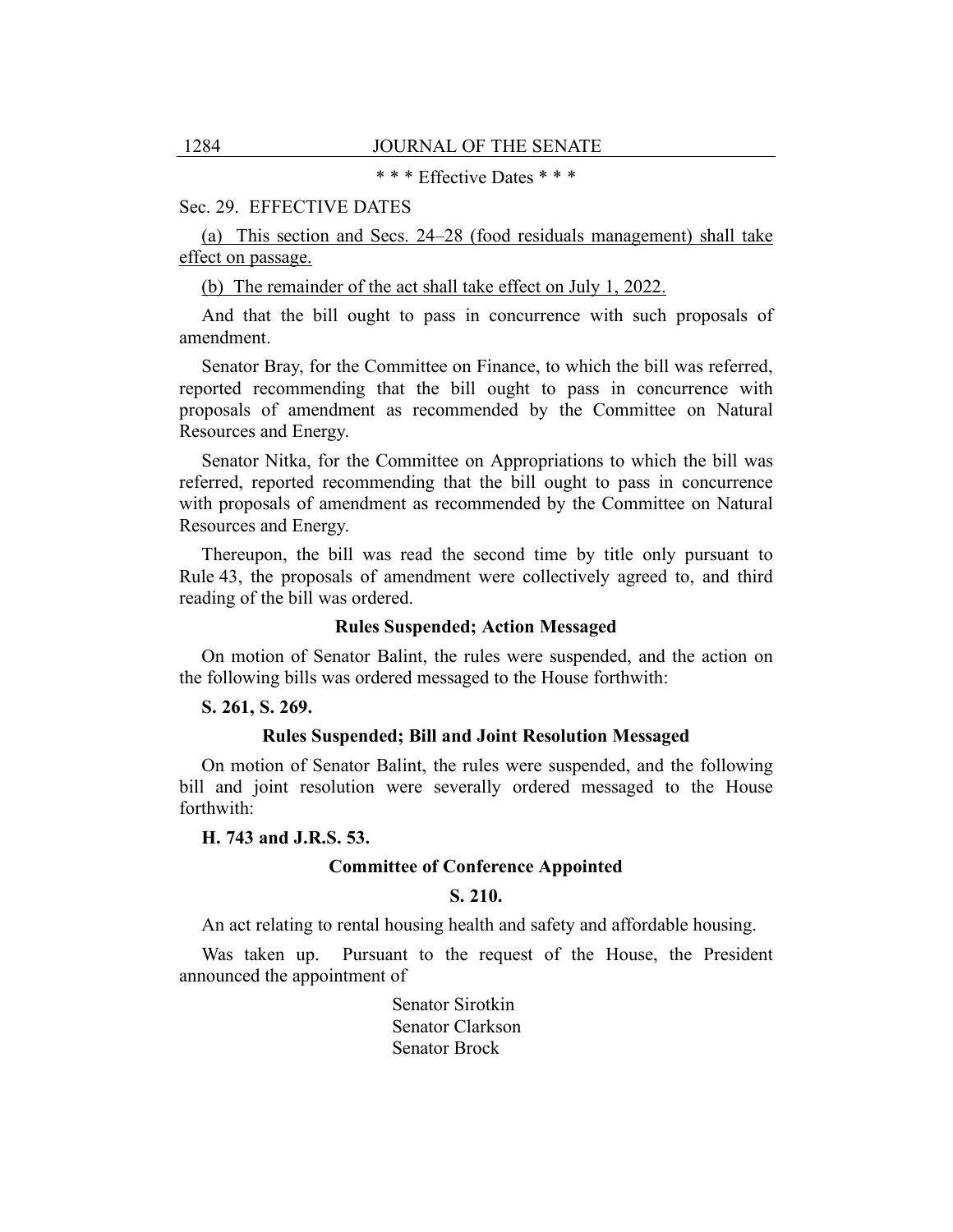as members of the Committee of Conference on the part of the Senate to consider the disagreeing votes of the two Houses.

## **Adjournment**

On motion of Senator Balint, the Senate adjourned until four o'clock in the afternoon.

## **Called to Order**

The Senate was called to order by the President.

## **Message from the House No. 73**

A message was received from the House of Representatives by Ms. Alona Tate, its Second Assistant Clerk, as follows:

Madam President:

I am directed to inform the Senate that:

Pursuant to the request of the Senate for a Committee of Conference upon the disagreeing votes of the two Houses on Senate bill of the following title:

**S. 283.** An act relating to miscellaneous changes to education laws.

The Speaker has appointed as members of such committee on the part of the House:

> Rep. Webb of Shelburne Rep. Conlon of Cornwall Rep. Cupoli of Rutland City

Pursuant to the request of the Senate for a Committee of Conference upon the disagreeing votes of the two Houses on House bill of the following title:

**H. 548.** An act relating to miscellaneous cannabis establishment procedures.

The Speaker has appointed as members of such committee on the part of the House:

> Rep. Copeland Hanzas of Bradford Rep. Gannon of Wilmington Rep. Colston of Winooski

#### **Message from the House No. 74**

A message was received from the House of Representatives by Ms. Alona Tate, its Second Assistant Clerk, as follows: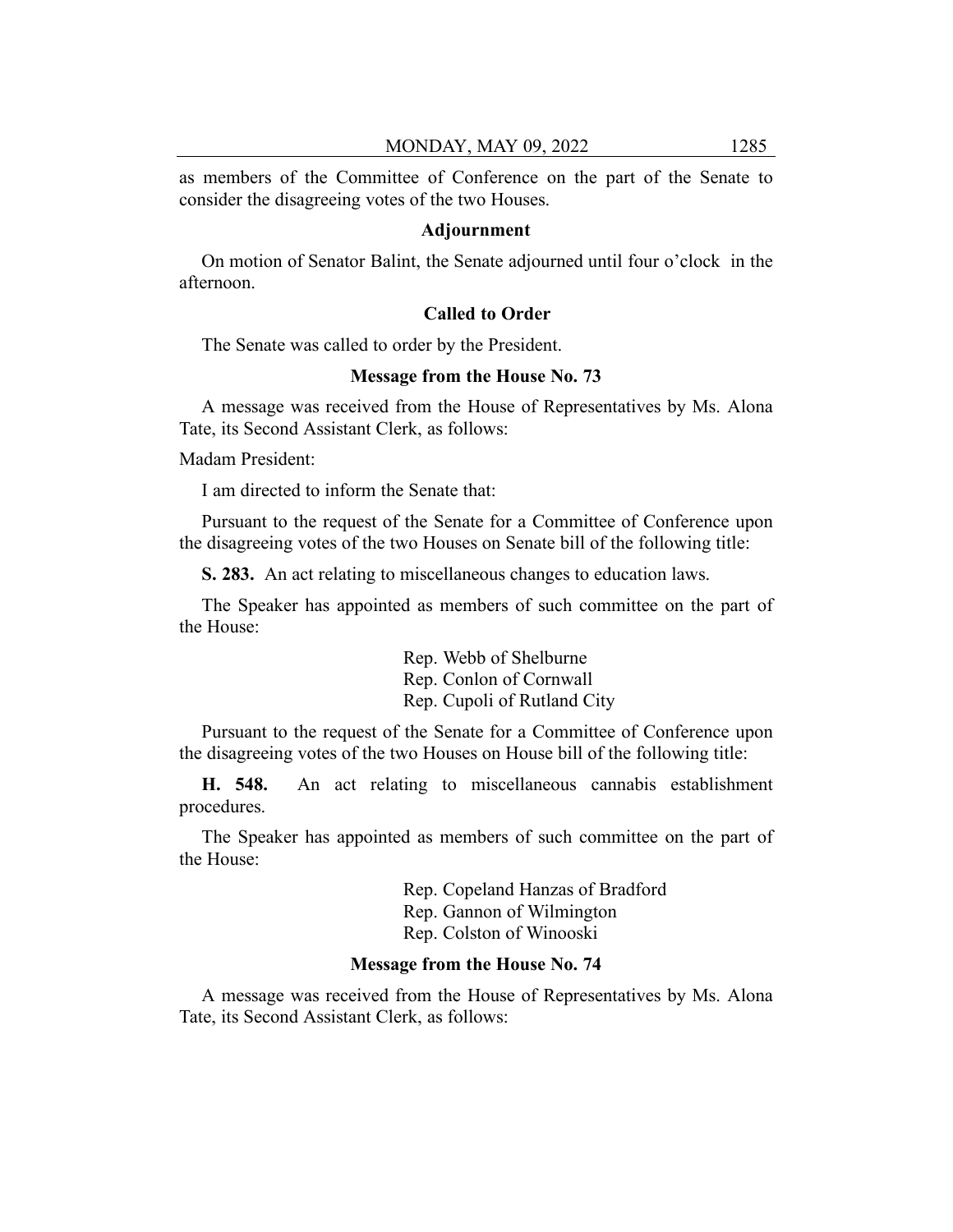Madam President:

I am directed to inform the Senate that:

The House has considered the report of the Committee of Conference upon the disagreeing votes of the two Houses on Senate bill of the following title:

**S. 53.** An act relating to exempting feminine hygiene products from the Vermont Sales and Use Tax.

And has adopted the same on its part.

The House has considered Senate proposals of amendment to the following House bills:

**H. 465.** An act relating to boards and commissions.

**H. 739.** An act relating to capital construction and State bonding budget adjustment.

And has severally concurred therein with a further proposal of amendment thereto, in the adoption of which the concurrence of the Senate is requested.

The Governor has informed the House that on May 9, 2022, he approved and signed bills originating in the House of the following titles:

**H. 635.** An act relating to secondary enforcement of minor traffic offenses.

**H. 655.** An act relating to telehealth licensure and registration and to provisional licensure for professions regulated by the Office of Professional Regulation.

**H. 741.** An act relating to approval of amendments to the charter of the City of St. Albans.

#### **Senate Resolution Placed on Calendar**

## **S.R. 27.**

Senate resolution of the following title was offered, read the first time and is as follows:

By Senate Committee on Government Operations,

**S.R. 27.** Senate resolution relating to reaffirming the friendship between Vermont and the Republic of China (Taiwan) and supporting both enhanced United States-Taiwan bilateral relations and Taiwan's participation in the international community.

*Whereas*, the United States and the Republic of China (Taiwan) share a vibrant, mutually beneficial bilateral relationship based on our common values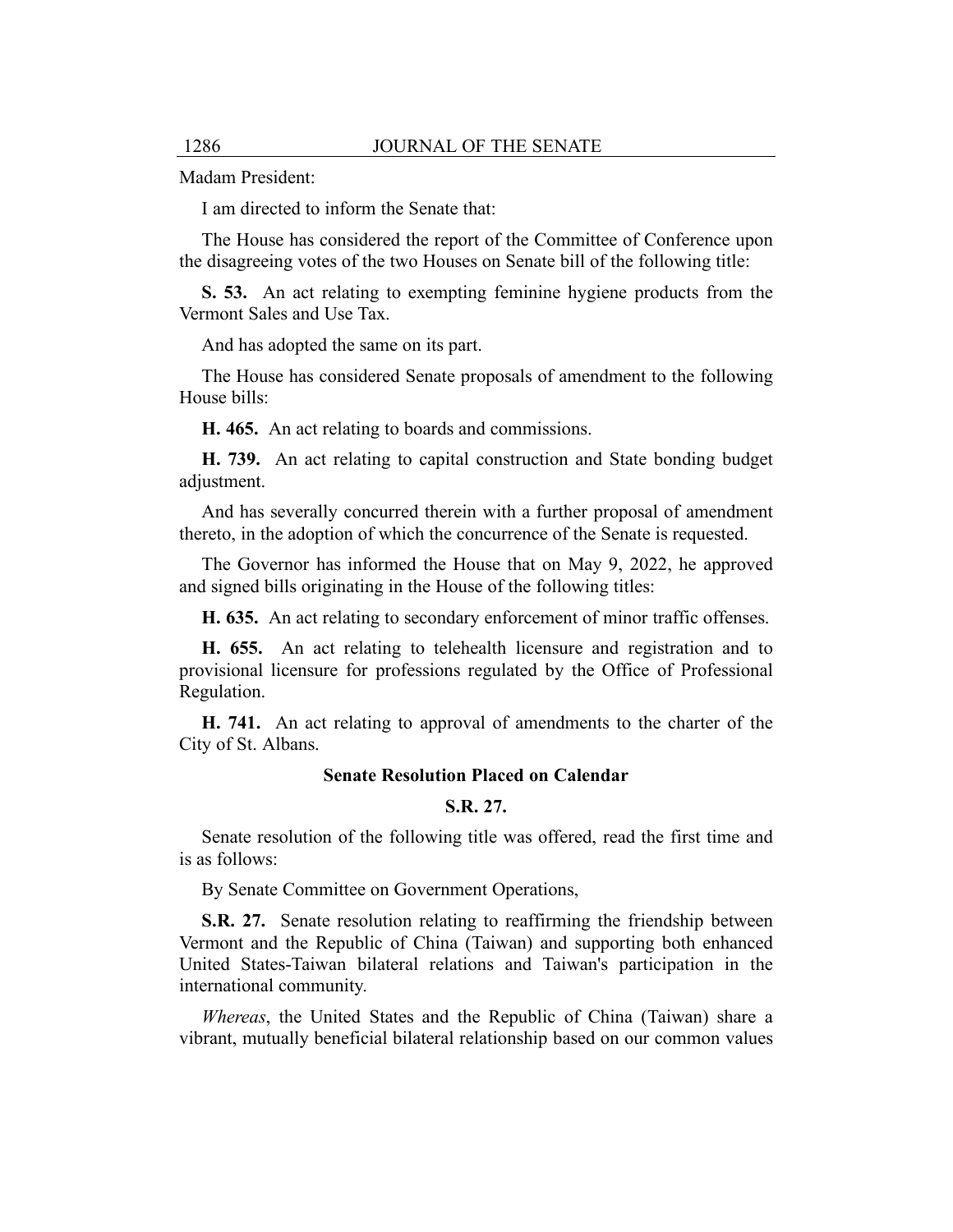of freedom, democracy, the rule of law, and a free market economy, and the relationship has never been stronger, and

*Whereas*, the United States is Taiwan's second-largest trading partner, and Taiwan is the United States' eighth-largest trading partner, and American trade in goods with Taiwan totaled an estimated \$114.1 billion in 2021, and

*Whereas*, a Bilateral Trade Agreement (BTA) between Taiwan and the United States would increase Vermont exports to Taiwan and create more jobs in the State, and

*Whereas*, Vermont and Taiwan have enjoyed a long history of productive bilateral relations as Taiwan is our second-largest export market, and, in 2020, the two jurisdictions entered into a driver's license reciprocity agreement, and

*Whereas*, the Government of Taiwan desires to establish a Memorandum of Understanding with the State of Vermont to increase educational exchanges, *now therefore be it*

#### *Resolved by the Senate:*

That the Senate of the State of Vermont reaffirms the friendship between Vermont and the Republic of China (Taiwan) and supports enhanced United States-Taiwan bilateral relations and Taiwan's participation in the international community, *and be it further*

*Resolved:* That the Secretary of the Senate be directed to send a copy of this resolution to President Joseph R. Biden, President Tsai Ing-wen of the Republic of China (Taiwan), Director-General Jonathan Sun of the Taipei Economic and Cultural Office in Boston, Governor Philip B. Scott, and to the Vermont Congressional Delegation.

Thereupon, under Rule 34 and 51, the resolution was placed on the Calendar for notice.

#### **House Proposal of Amendment Concurred In**

## **S. 161.**

House proposal of amendment to Senate bill entitled:

An act relating to extending the baseload renewable power portfolio requirement.

Was taken up.

The House proposes to the Senate to amend the bill by striking out all after the enacting clause and inserting in lieu thereof the following: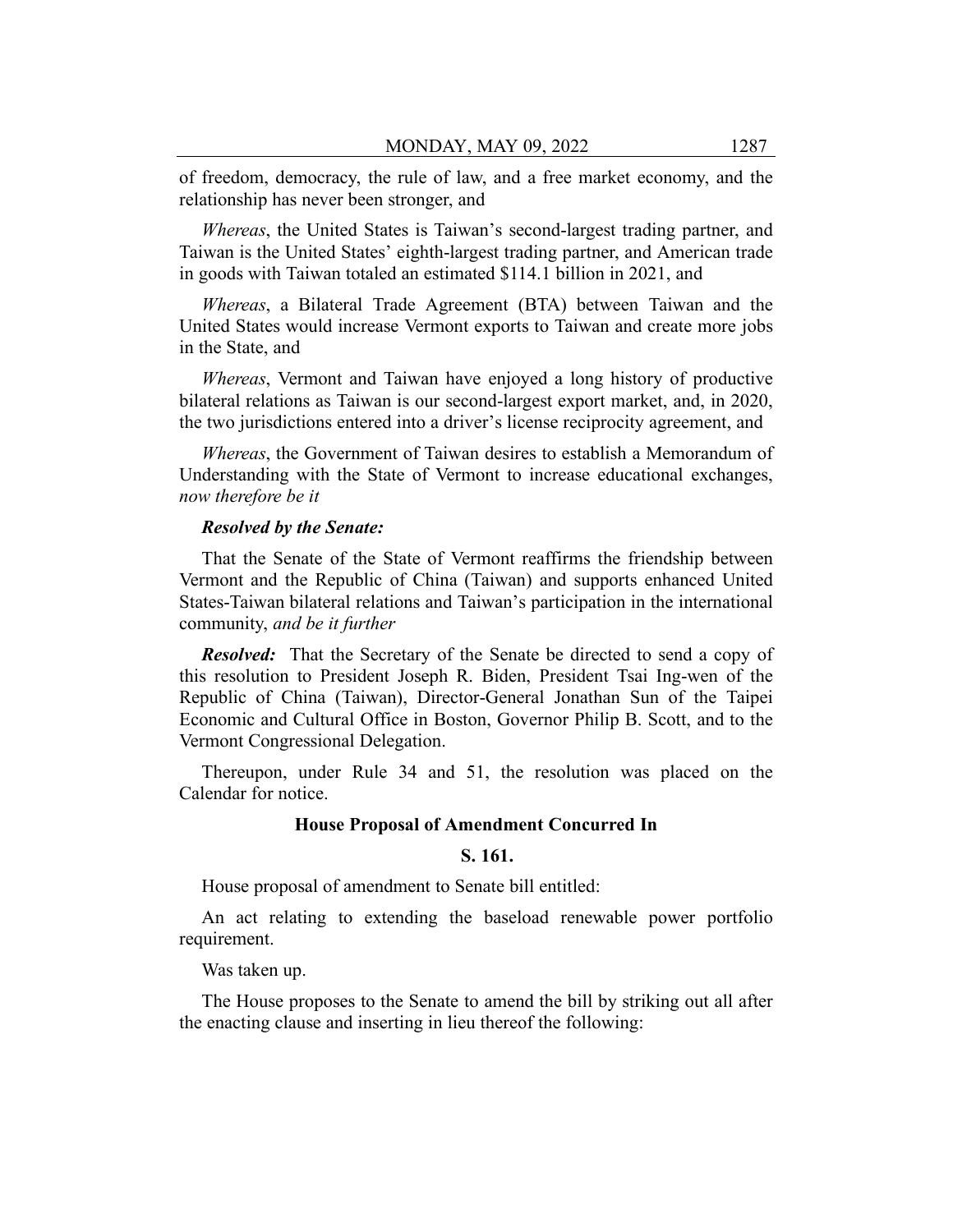## Sec. 1. 30 V.S.A. § 8009 is amended to read:

## § 8009. BASELOAD RENEWABLE POWER PORTFOLIO REQUIREMENT

\* \* \*

(b) Notwithstanding subsection  $8004(a)$  and subdivision  $8005(c)(1)$  of this title, commencing November 1, 2012, each Vermont retail electricity provider shall purchase the provider's pro rata share of the baseload renewable power portfolio requirement, which shall be based on the total Vermont retail kWh sales of all such providers for the previous calendar year. The obligation created by this subsection shall cease on November 1, 2024 2032 unless terminated earlier pursuant to subsection (k) of this section.

\* \* \*

(d) The On or before November 1, 2026, the Commission shall determine, for the period beginning on November 1, 2026 and ending on November 1, 2032, the price to be paid to a plant used to satisfy the baseload renewable power portfolio requirement. The Commission shall not be required to make this determination as a contested case under 3 V.S.A. chapter 25. The price shall be the avoided cost of the Vermont composite electric utility system. In As used in this subsection, the term "avoided cost" means the incremental cost to retail electricity providers of electric energy or capacity, or both, which, but for the purchase from the plant proposed to satisfy the baseload renewable power portfolio requirement, such providers would obtain from a source using the same generation technology as the proposed plant. In For the purposes of this subsection, the term "avoided cost" also includes the Commission's consideration of each of the following:

(1) The relevant cost data of the Vermont composite electric utility system.

(2) The terms of the potential contract, including the duration of the obligation.

(3) The availability, during the system's daily and seasonal peak periods, of capacity or energy from a proposed plant.

(4) The relationship of the availability of energy or, capacity, renewable energy credits and attributes, and other ISO New England revenue streams from the proposed plant to the ability of the Vermont composite electric utility system or a portion thereof to avoid costs. Vermont retail electricity providers shall receive all output of the baseload renewable plant unless the contract price is reduced to reflect the value of all products, attributes, and services that are retained by the seller.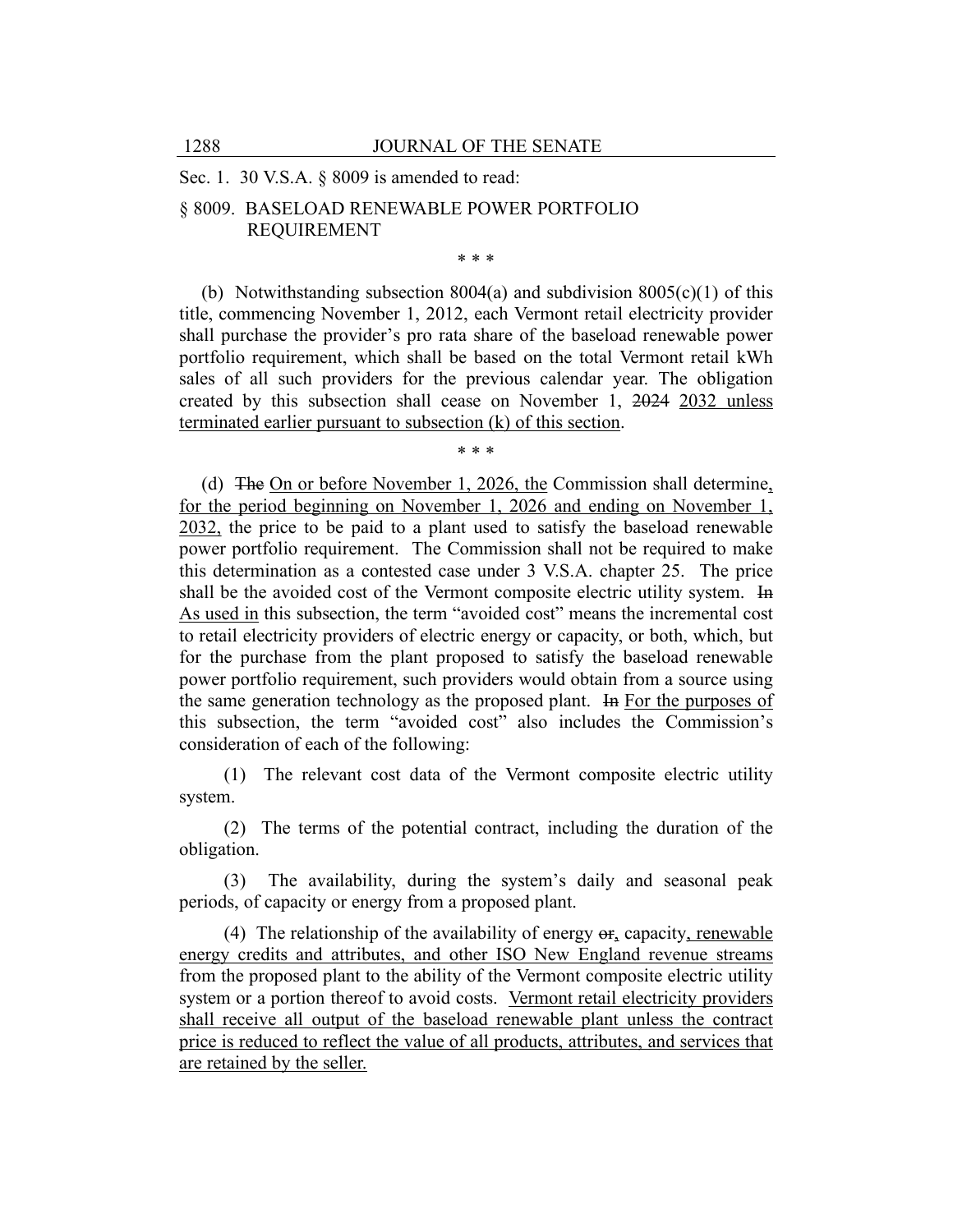(5) The costs or savings resulting from variations in line losses from those that would have existed in the absence of purchases from the proposed plant.

(6) The supply and cost characteristics of the proposed plant, including the costs of operation and maintenance of an existing plant during the term of a proposed contract.

(7) Mechanisms for encouraging dispatch of the plant relative to the ISO New England wholesale energy price and value of regional renewable energy credits while also respecting the physical operating parameters, the fixed costs of the proposed plant, and the impact on the forest economy.

(8) The appropriate assignment of risks associated with the ISO New England Forward Capacity Market Pay for Performance program.

(e) In determining the price under subsection (d) of this section, the Commission:

(1) may require a plant proposed to be used to satisfy the baseload renewable power portfolio requirement to produce such information as the Commission reasonably deems necessary;

(2) shall not consider the following in the determination of avoided cost:

(A) capital investments made to meet the efficiency goal established in subsection (k) of this section;

(B) revenue generated by the capital investment made to meet the efficiency goal established in subsection (k) of this section; and

(C) operational costs and operational impacts associated with the project or projects implemented to meet the efficiency goals established in subsection (k) of this section; and

(3) notwithstanding subdivision (2)(C), shall consider sharing with Vermont retail electricity providers the benefits associated with waste heat that may be used to benefit a facility that does not provide baseload renewable energy.

(f) With respect to a plant used to satisfy the baseload renewable power portfolio requirement:

\* \* \*

(2) Any tradeable renewable energy credits and attributes that are attributable to the electricity purchased shall be transferred to the Vermont retail electricity providers in accordance with their pro rata share of the costs for such electricity as determined under subdivision (1) of this subsection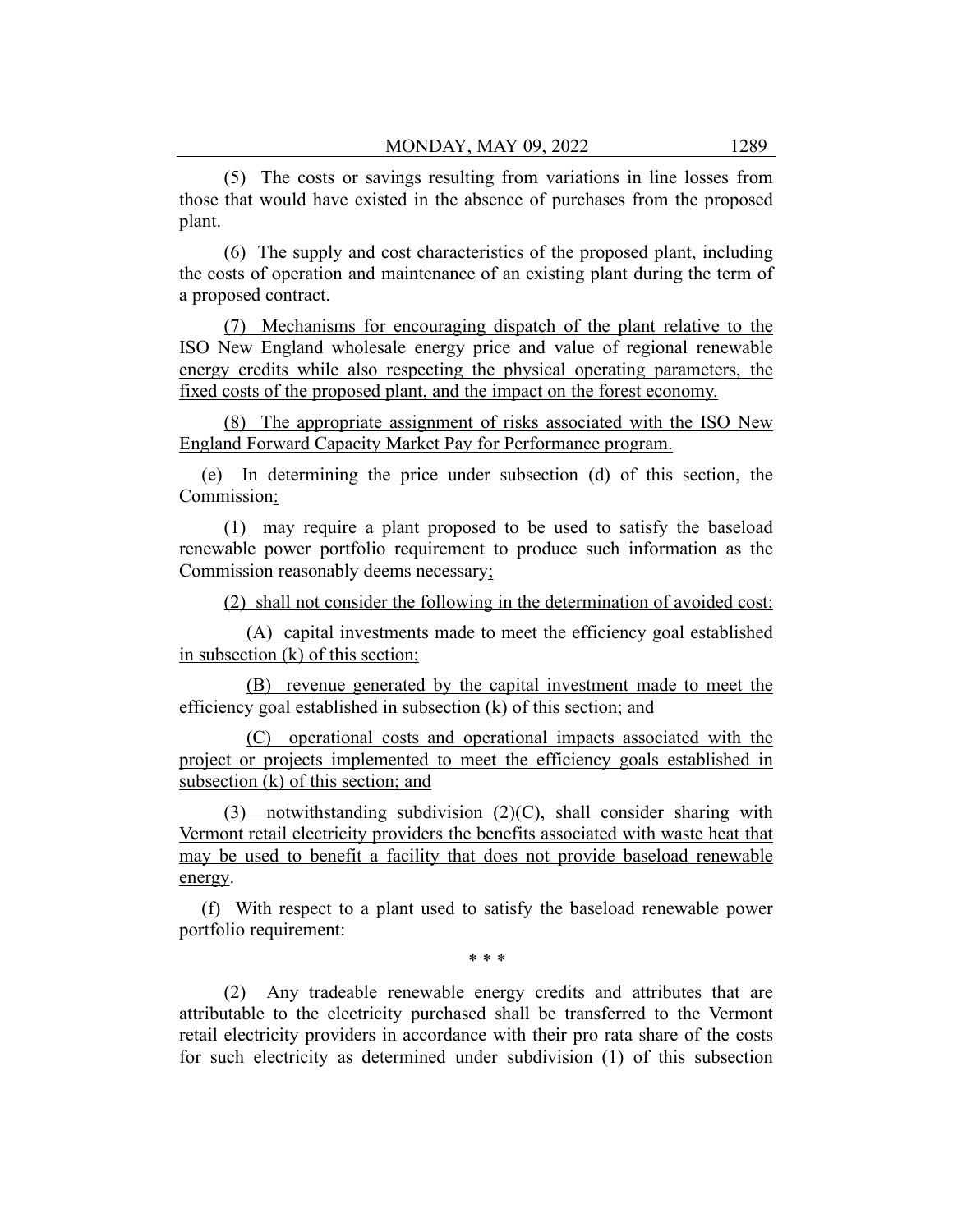unless the Commission approves the plant owner retaining renewable energy credits and attributes or other ISO New England revenue streams. If the Commission approves the plant owner retaining renewable energy credits and attributes, or other ISO New England revenue streams, the price paid by the Vermont retail electricity providers pursuant to this section may be reduced by the Commission to reflect the value of those credits, attributes, products, or services.

\* \* \*

(j) The Commission shall authorize any Agency participating in a proceeding pursuant to this section or an order issued under this section to assess its costs against a proposed plant consistent with section 21 of this title.

(k) Collocation and efficiency requirements.

(1) The owner of the plant used to satisfy the baseload renewable power portfolio requirement shall cause the plant's overall efficiency to be increased by at least 50 percent relative to the 12-month period preceding July 1, 2022. In achieving this efficiency, the owner shall comply with the requirements of this subsection.

(2) On or before July 1, 2023, the owner of the plant shall submit to the Commission and the Department:

(A) A signed contract providing for the construction of a facility at the plant that utilizes the excess thermal heat generated at the plant for a beneficial purpose. As used in this subdivision (A), beneficial purpose may include the displacement of fossil fuel use for the sustainable production of a product or service or more efficient or less costly generation of electricity.

(B) A certification by a qualified professional engineer that the construction of the facility shall meet the requirement of subdivision (1) of this subsection (k).

(3) On or before October 1, 2024, the owner of the plant shall submit to the Commission and the Department a certification that the main components of the facility used to meet the requirement of subdivision (1) of this subsection (k) have been completed.

(4) If the contract and certification required under subdivision (2) of this subsection are not submitted to the Commission and Department on or before July 1, 2023 or if the certification required under subdivision (3) is not submitted to the Commission and Department on or before October 1, 2024, then the obligation under this section for each Vermont retail electricity provider to purchase a pro rata share of the baseload renewable power portfolio requirement shall cease on November 1, 2024, and the Commission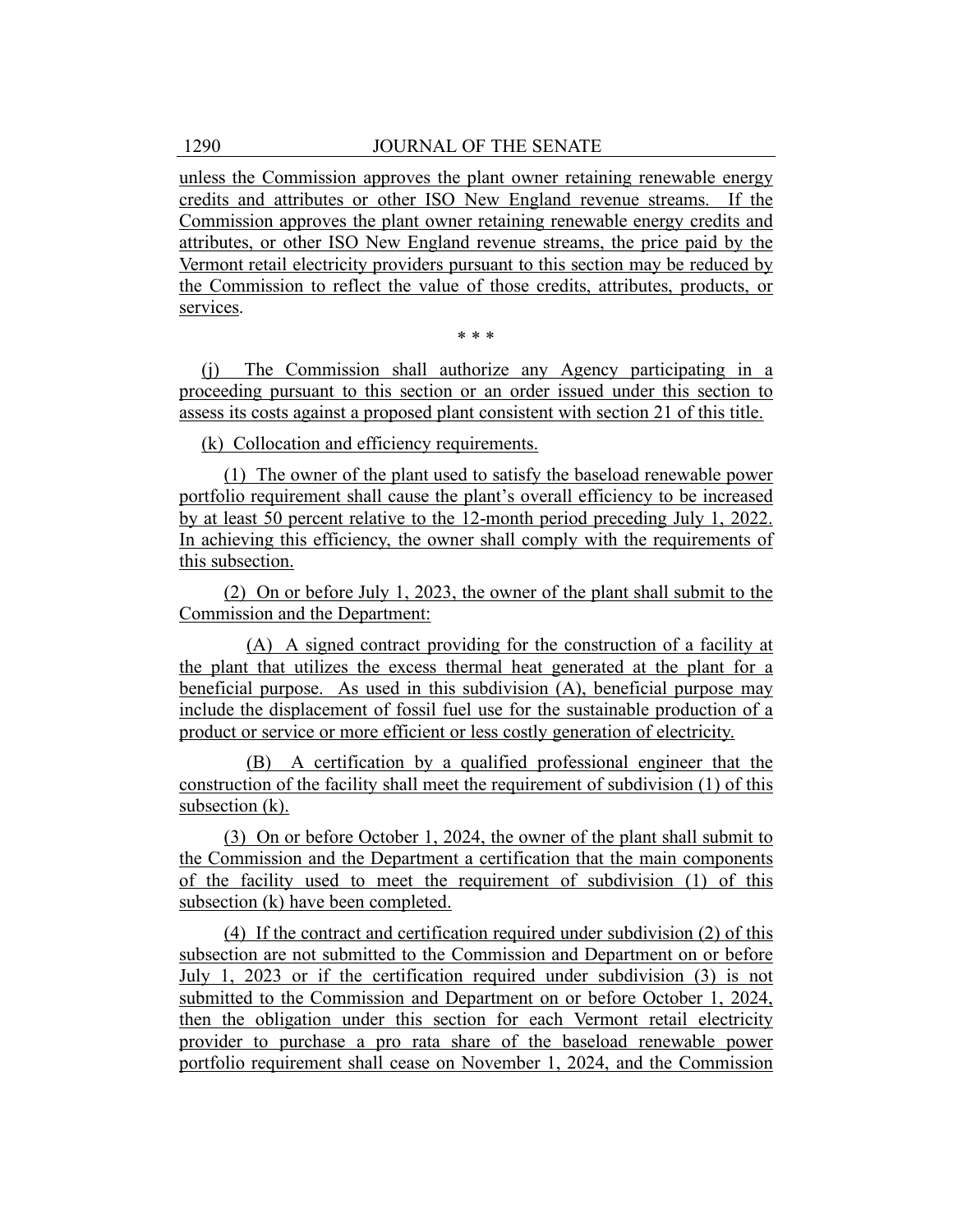is not required to conduct the rate determination provided for in subsection (d) of this section.

(5) On or before September 1, 2025, the Department shall investigate and submit a recommendation to the Commission on whether the plant has achieved the requirement of subdivision (1) of this subsection. If the Department recommends that the plant has not achieved the requirement of subdivision (1) of this subsection, the obligation under this section shall cease on November 1, 2025, and the Commission is not required to conduct the rate determination provided for in subsection (d) of this section.

(6) After November 1, 2026, the owner of the plant shall report annually to the Department and the Department shall verify the overall efficiency of the plant for the prior 12-month period. If the overall efficiency of the plant falls below the requirement of subdivision (1) of this subsection, the report shall include a plan to return the plant to the required efficiency within one year.

(7) If, after implementing the plan in subdivision (6) of this subsection, the owner of the plant does not achieve the efficiency required in subdivision (1) of this subsection, the Department shall request that the Commission commence a proceeding to terminate the obligation under this section.

(8) The Department may retain research, scientific, or engineering services to assist it in making the recommendation required under subdivision (5) of this subsection and in reviewing the information required under subdivision (6) of this subsection and may allocate the expense incurred or authorized by it to the plant's owner.

(l) Annual report. Beginning on August 1, 2023, the owner of the plant used to satisfy the baseload renewable power portfolio shall report annually to the House Committee on Energy and Technology and Senate Committee on Finance, the Commissioner of Forests, Parks and Recreation, and the Secretary of Commerce and Community Development on the wood fuel purchases for the plant. The report shall include the average monthly price paid for the wood fuel and the source of the wood fuel, including location, number, types, and sources of non-forest-derived wood.

Sec. 2. 2021 Acts and Resolves No. 39, Sec. 2 is amended to read:

## Sec. 2. PUBLIC UTILITY COMMISSION ORDER EXTENSION

All decisions and orders of the former Public Service Board and the Public Utility Commission in the matter Investigation into the Establishment of a Standard-Offer Price for Baseload Renewable Power under the Sustainably Priced Energy Enterprise Development (SPEED) Program, Docket No. 7782, shall remain in full force and effect through October 31, 2024 2026. For years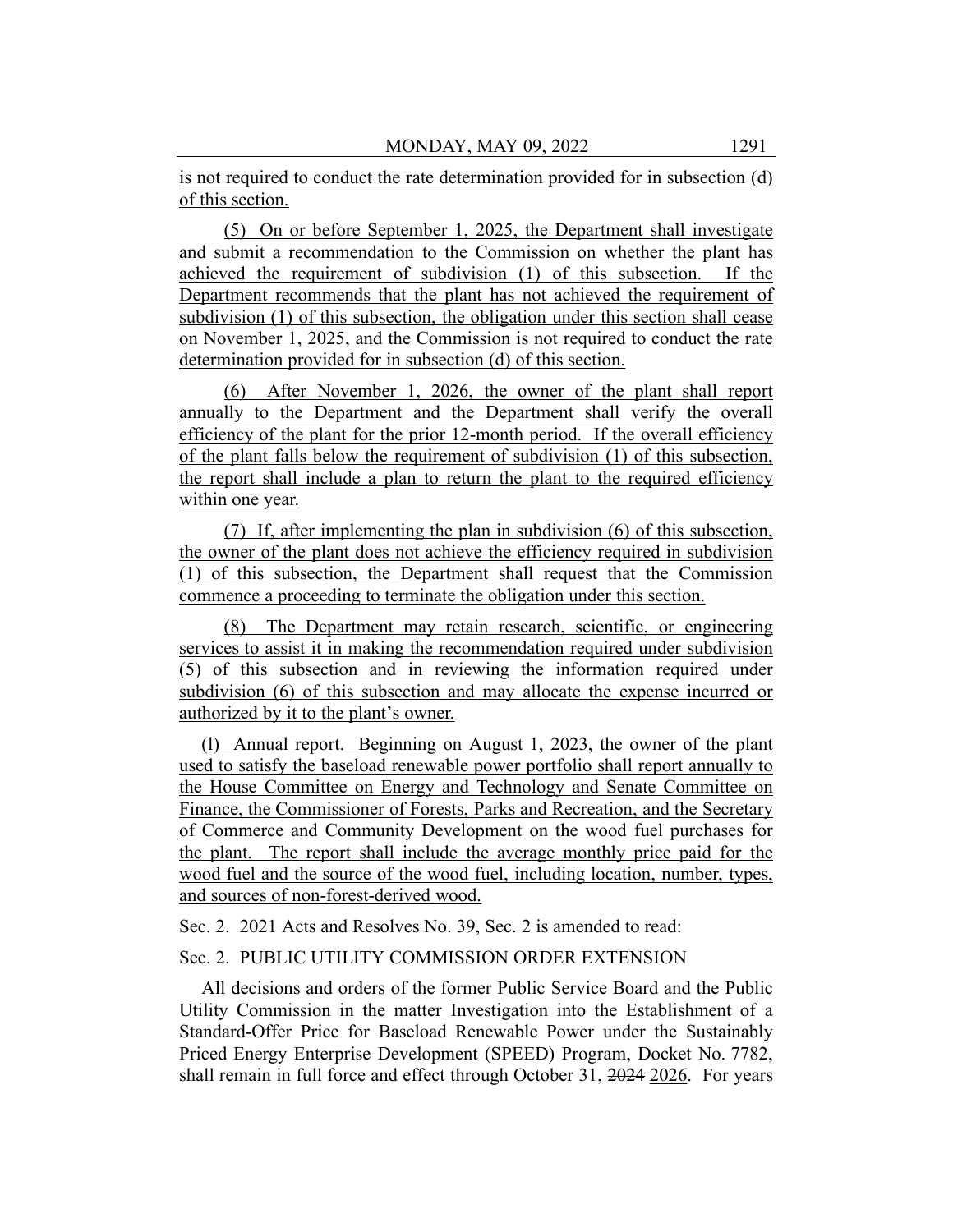2023 and, 2024, and 2025 and the period from January 1, 2026 to October 31, 2026, the purchase price shall be the levelized value determined in Docket No. 7782.

## Sec. 3. REPORT; RYEGATE DECOMMISSIONING FUND

On or before January 15, 2023, the Department of Public Service (Department) shall assess the current value of the Ryegate decommissioning fund and determine if it is sufficient to cover the costs necessary to decommission the plant. The Department shall submit the report to the General Assembly and include any recommendations.

## Sec. 4. REPORT; WOOD FUEL PRICES

(a) The Commissioner of Forests, Parks and Recreation in consultation with the Secretary of Commerce and Community Development shall conduct analysis and calculate a minimum fair market price for wood fuel to be used by the plant used to satisfy the baseload renewable power portfolio requirement. The Commissioner may hire a forest economist and interview wood chip fuel producers and examine their costs to determine a range in cost of production that accounts for different equipment types, delivery distance, average wages paid to employees, and return on investment of the enterprises.

(b) The Commissioner of Forests, Parks and Recreation may assess the costs of hiring a consultant for the purposes of the report in subsection (a) of this section on the owners of the baseload renewable power plant, up to \$10,000.00.

(c) On or before July 1, 2024, the Commissioner shall submit the calculation to the House Committee on Energy and Technology, the Senate Committee on Finance, and the Public Utility Commission.

## Sec. 5. HARVESTING PRACTICES

The Secretary of Natural Resources shall review the Memorandum of Understanding (MOU) that is part of Docket No. 5217 regarding the harvesting policy for Ryegate's wood procurement. On or before July 1, 2023, the Secretary shall provide an update to the House Committee on Energy and Technology and the Senate Committee on Finance on any recommended or completed modifications to the MOU to promote sustainable and healthy forests and forest economy in the region.

## Sec. 6. EFFECTIVE DATE

This act shall take effect on passage.

Thereupon, the question, Shall the Senate concur in the House proposal of amendment?, was decided in the affirmative.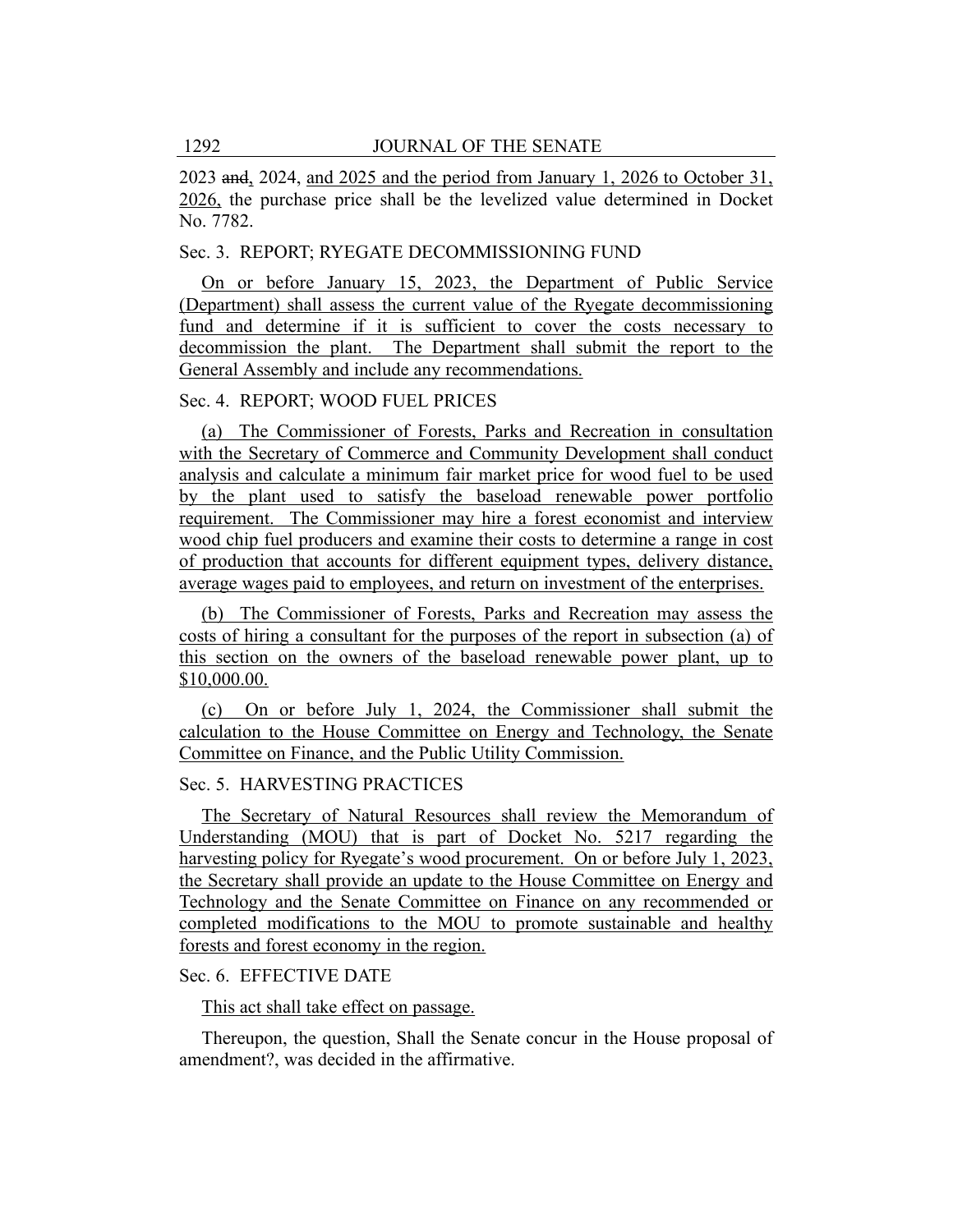#### **Rules Suspended; Third Reading Ordered**

## **H. 745.**

Appearing on the Calendar for notice, on motion of Senator Balint, the rules were suspended and House bill entitled:

An act relating to the approval of the adoption of the charter of the Town of Montgomery.

Was taken up for immediate consideration.

Senator Collamore, for the Committee on Government Operations, to which the bill was referred, reported that the bill ought to pass in concurrence.

Senator Pearson, for the Committee on Finance, to which the bill was referred, reported that the bill ought to pass in concurrence.

Thereupon, the bill was read the second time by title only pursuant to Rule 43, and third reading of the bill was ordered.

#### **Rules Suspended; Bills Immediate Consideration**

On motion of Senator Balint, the rules were suspended, and the following bills were severally taken up for immediate consideration:

## **S. 33, S. 140, S. 234, H. 353, H. 489, H. 518, H. 716, H. 737, H. 738.**

#### **Proposal of Amendment; Third Reading Ordered**

## **H. 353.**

Senator Hooker, for the Committee on Health and Welfare, to which was referred House bill entitled:

An act relating to pharmacy benefit management.

Reported recommending that the Senate propose to the House to amend the bill by striking out all after the enacting clause and inserting in lieu thereof the following:

## Sec. 1. INTENT

It is the intent of the General Assembly to increase access to needed medications by making prescription drugs more affordable and accessible to Vermonters by increasing State regulation of pharmacy benefit managers and pharmacy benefit management. It is also the intent of the General Assembly to stabilize and safeguard against the loss of more independent and community pharmacies, where pharmacists provide personalized care to Vermonters and help them with their health care needs, including medication management, medication adherence, and health screenings.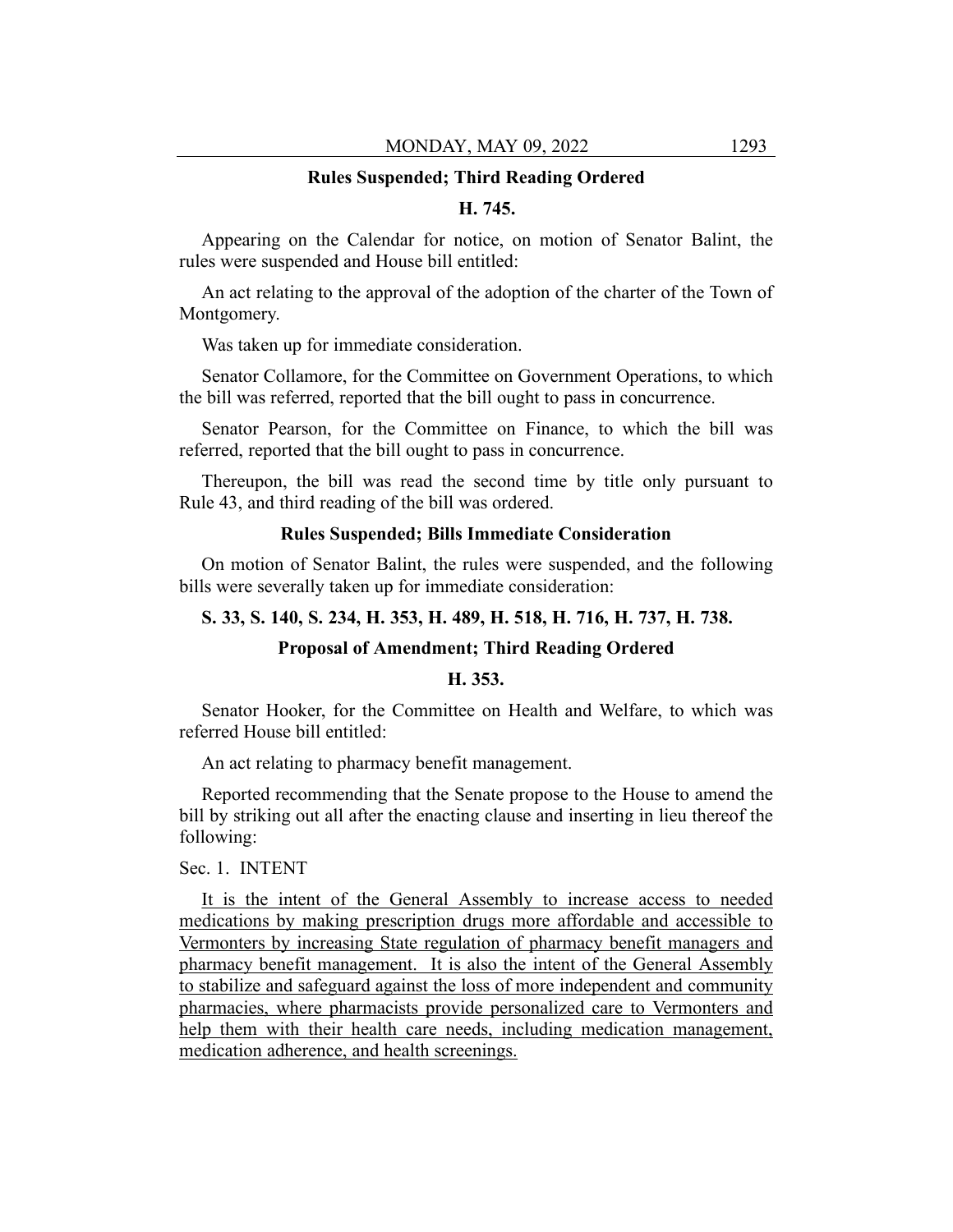Sec. 1a. 18 V.S.A. § 9421 is amended to read:

## § 9421. PHARMACY BENEFIT MANAGEMENT; REGISTRATION; INSURER AUDIT OF PHARMACY BENEFIT MANAGER **ACTIVITIES**

\* \* \*

(f) The Department of Financial Regulation shall monitor the cost impacts on Vermont consumers of pharmacy benefit manager regulation pursuant to this section, subchapter 9 of this chapter, and 8 V.S.A. chapter 107 and shall recommend appropriate modifications to the laws as needed to promote health care affordability in this State.

(g) As used in this section:

\* \* \*

Sec. 2. 18 V.S.A. chapter 221, subchapter 9 is amended to read:

Subchapter 9. Pharmacy Benefit Managers

§ 9471. DEFINITIONS

As used in this subchapter:

\* \* \*

(2) "Health insurer" is defined by section 9402 of this title and shall include:

(A) a health insurance company, a nonprofit hospital and medical service corporation, and health maintenance organizations;

(B) an employer, labor union, or other group of persons organized in Vermont that provides a health plan to beneficiaries who are employed or reside in Vermont; and

(C) the State of Vermont and any agent or instrumentality of the State that offers, administers, or provides financial support to State government; and

(D) Medicaid, and any other public health care assistance program.

\* \* \*

(5) "Pharmacy benefit manager" means an entity that performs pharmacy benefit management, except an entity that provides pharmacy benefit management services for Vermont Medicaid. The term includes a person or entity in a contractual or employment relationship with an entity performing pharmacy benefit management for a health plan.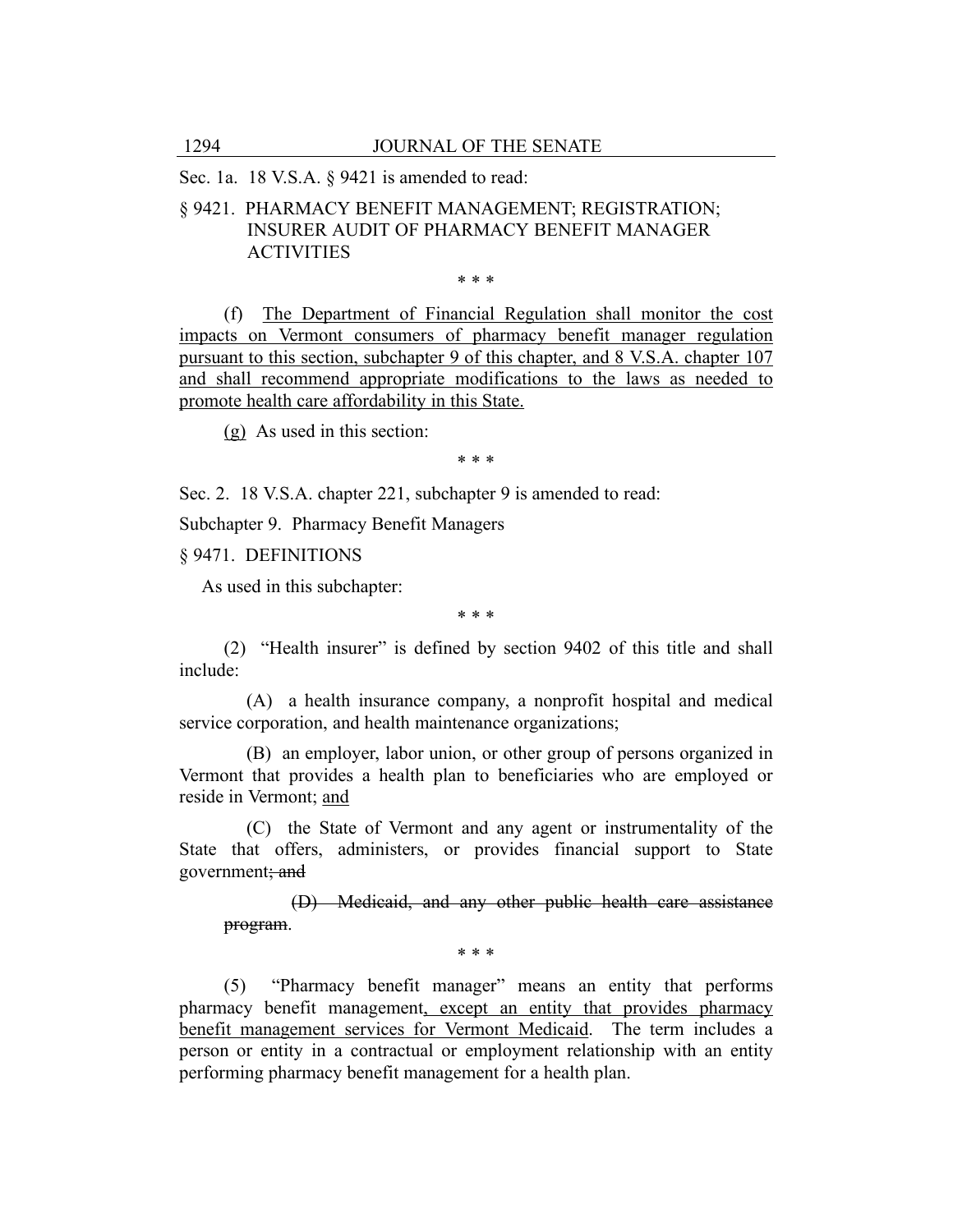#### \* \* \*

(7) "Pharmacy benefit manager affiliate" means a pharmacy or pharmacist that, directly or indirectly, through one or more intermediaries, is owned or controlled by, or is under common ownership or control with, a pharmacy benefit manager.

## § 9472. PHARMACY BENEFIT MANAGERS; REQUIRED PRACTICES WITH RESPECT TO HEALTH INSURERS AND COVERED PERSONS

(a) A pharmacy benefit manager that provides pharmacy benefit management for a health plan shall discharge its duties with reasonable care and diligence and be fair and truthful under the circumstances then prevailing that a pharmacy benefit manager acting in like capacity and familiar with such matters would use in the conduct of an enterprise of a like character and with like aims has a fiduciary duty to its health insurer client that includes a duty to be fair and truthful toward the health insurer, to act in the health insurer's best interests, and to perform its duties with care, skill, prudence, and diligence. In the case of a health benefit plan offered by a health insurer as defined by subdivision 9471(2)(A) of this title, the health insurer shall remain responsible for administering the health benefit plan in accordance with the health insurance policy or subscriber contract or plan and in compliance with all applicable provisions of Title 8 and this title.

(b) A pharmacy benefit manager shall provide notice to the health insurer that the terms contained in subsection (c) of this section may be included in the contract between the pharmacy benefit manager and the health insurer.

(c) A pharmacy benefit manager that provides pharmacy benefit management for a health plan shall do all of the following:

(1) Provide all financial and utilization information requested by a health insurer relating to the provision of benefits to beneficiaries through that health insurer's health plan and all financial and utilization information relating to services to that health insurer. A pharmacy benefit manager providing information under this subsection may designate that material as confidential. Information designated as confidential by a pharmacy benefit manager and provided to a health insurer under this subsection may shall not be disclosed by the health insurer to any person without the consent of the pharmacy benefit manager, except that disclosure may be made by the health insurer:

(A) in a court filing under the consumer protection provisions of 9 V.S.A. chapter 63, provided that the information shall be filed under seal and that prior to the information being unsealed, the court shall give notice and an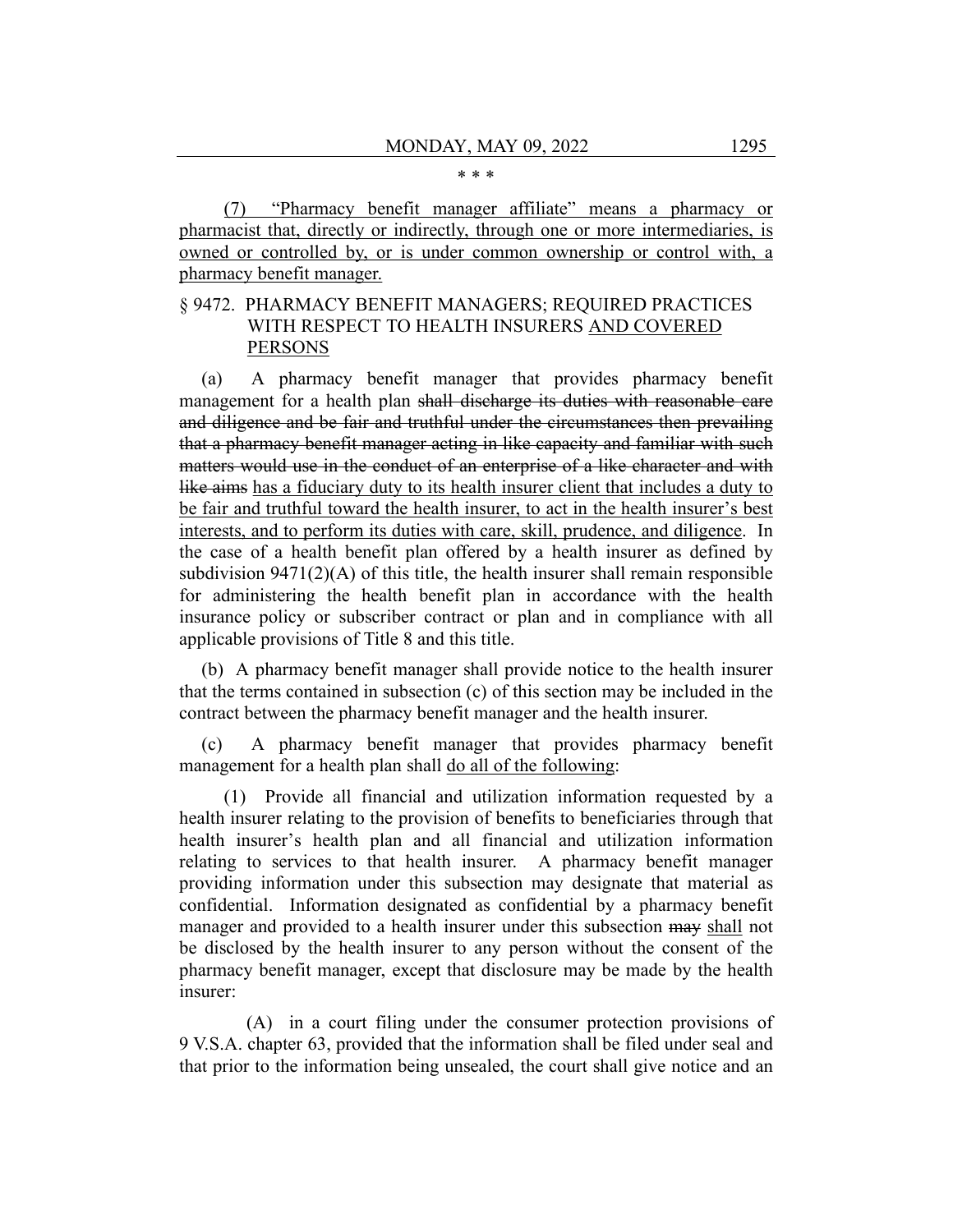opportunity to be heard to the pharmacy benefit manager on why the information should remain confidential;

(B) to State and federal government officials;

(C) when authorized by 9 V.S.A. chapter 63;

 $\left(\frac{C}{D}\right)$  when ordered by a court for good cause shown; or

(D)(E) when ordered by the Commissioner as to a health insurer as defined in subdivision  $9471(2)(A)$  of this title pursuant to the provisions of Title 8 and this title.

(2) Notify a health insurer in writing of any proposed or ongoing activity, policy, or practice of the pharmacy benefit manager that presents, directly or indirectly, any conflict of interest with the requirements of this section.

(3) With regard to the dispensation of a substitute prescription drug for a prescribed drug to a beneficiary in which the substitute drug costs more than the prescribed drug and the pharmacy benefit manager receives a benefit or payment directly or indirectly, disclose to the health insurer the cost of both drugs and the benefit or payment directly or indirectly accruing to the pharmacy benefit manager as a result of the substitution.

(4) Unless the contract provides otherwise, if If the pharmacy benefit manager derives any payment or benefit for the dispensation of prescription drugs within the State based on volume of sales for certain prescription drugs or classes or brands of drugs within the State, pass that payment or benefit on in full to the health insurer.

(5) Disclose to the health insurer all financial terms and arrangements for remuneration of any kind that apply between the pharmacy benefit manager and any prescription drug manufacturer that relate to benefits provided to beneficiaries under or services to the health insurer's health plan, including formulary management and drug-switch programs, educational support, claims processing, and pharmacy network fees charged from retail pharmacies and data sales fees. A pharmacy benefit manager providing information under this subsection may designate that material as confidential. Information designated as confidential by a pharmacy benefit manager and provided to a health insurer under this subsection may shall not be disclosed by the health insurer to any person without the consent of the pharmacy benefit manager, except that disclosure may be made by the health insurer:

(A) in a court filing under the consumer protection provisions of 9 V.S.A. chapter 63, provided that the information shall be filed under seal and that prior to the information being unsealed, the court shall give notice and an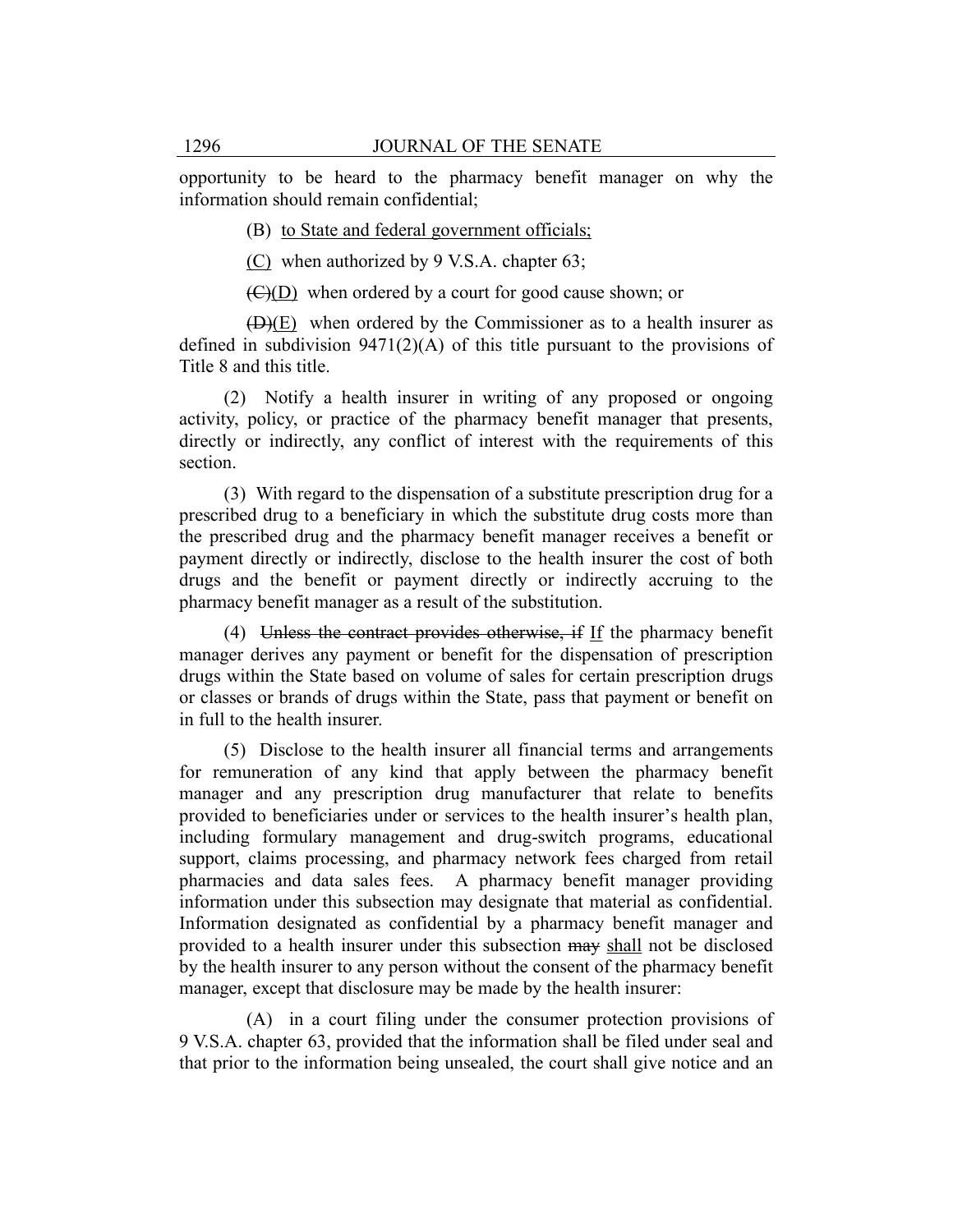opportunity to be heard to the pharmacy benefit manager on why the information should remain confidential;

(B) when authorized by 9 V.S.A. chapter 63;

(C) when ordered by a court for good cause shown; or

(D) when ordered by the Commissioner as to a health insurer as defined in subdivision  $9471(2)(A)$  of this title pursuant to the provisions of Title 8 and this title.

(d) At least annually, a pharmacy benefit manager that provides pharmacy benefit management for a health plan shall disclose to the health insurer, the Department of Financial Regulation, and the Green Mountain Care Board the aggregate amount the pharmacy benefit manager retained on all claims charged to the health insurer for prescriptions filled during the preceding calendar year in excess of the amount the pharmacy benefit manager reimbursed pharmacies.

(e) A pharmacy benefit manager contract with a health insurer shall not contain any provision purporting to reserve discretion to the pharmacy benefit manager to move a drug to a higher tier or remove a drug from its drug formulary any more frequently than two times per year.

(f)(1) A pharmacy benefit manager shall not require a covered person purchasing a covered prescription drug to pay an amount greater than the lesser of:

(A) the cost-sharing amount under the terms of the health benefit plan;

(B) the maximum allowable cost for the drug; or

(C) the amount the covered person would pay for the drug if the covered person were paying the cash price.

(2) Any amount paid by a covered person under subdivision (1) of this subsection shall be attributed toward any deductible and, to the extent consistent with Sec. 2707 of the Public Health Service Act (42 U.S.C. § 300gg-6), the annual out-of-pocket maximums under the covered person's health benefit plan.

(g) Compliance with the requirements of this section is required for pharmacy benefit managers entering into contracts with a health insurer in this State for pharmacy benefit management in this State.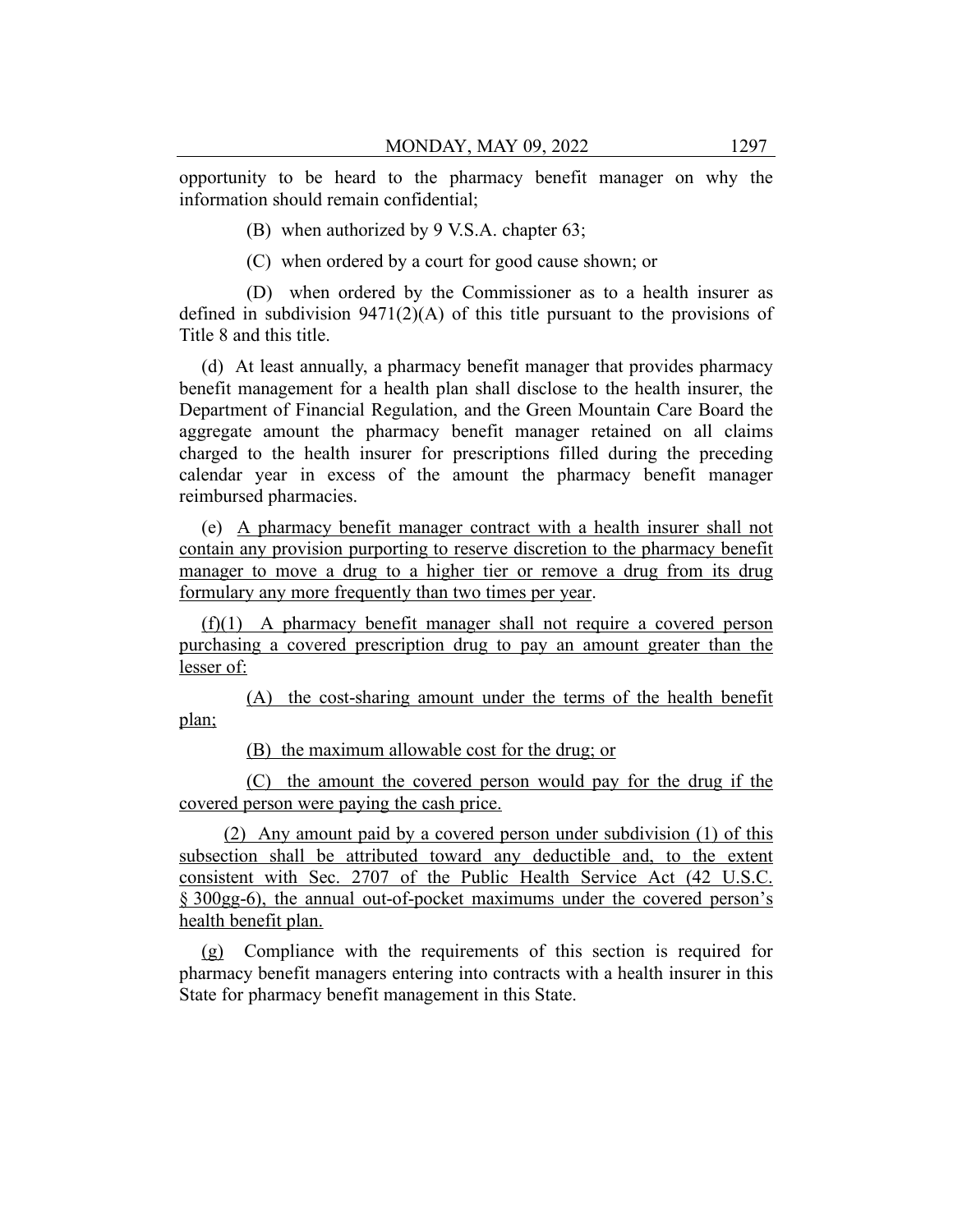## § 9473. PHARMACY BENEFIT MANAGERS; REQUIRED PRACTICES WITH RESPECT TO PHARMACIES

(a) Within 14 calendar days following receipt of a pharmacy claim, a pharmacy benefit manager or other entity paying pharmacy claims shall do one of the following:

(1) Pay or reimburse the claim.

(2) Notify the pharmacy in writing that the claim is contested or denied. The notice shall include specific reasons supporting the contest or denial and a description of any additional information required for the pharmacy benefit manager or other payer to determine liability for the claim.

(b) A participation contract between a pharmacy benefit manager and a pharmacist shall not prohibit, restrict, or penalize a pharmacy or pharmacist in any way from disclosing to any covered person any health care information that the pharmacy or pharmacist deems appropriate, including:

(1) the nature of treatment, risks, or alternatives to treatment;

(2) the availability of alternate therapies, consultations, or tests;

(3) the decision of utilization reviewers or similar persons to authorize or deny services;

(4) the process that is used to authorize or deny health care services; or

(5) information on financial incentives and structures used by the health insurer.

(c) A pharmacy benefit manager or other entity paying pharmacy claims shall not:

(1) impose a higher co-payment for a prescription drug than the copayment applicable to the type of drug purchased under the insured's health plan;

(2) impose a higher co-payment for a prescription drug than the maximum allowable cost for the drug;

(3) require a pharmacy to pass through any portion of the insured's copayment, or patient responsibility, to the pharmacy benefit manager or other payer;

(2) prohibit a pharmacy or pharmacist from discussing information regarding the total cost for pharmacist services for a prescription drug;

 $(4)(3)$  prohibit or penalize a pharmacy or pharmacist for providing information to an insured regarding the insured's cost-sharing amount for a prescription drug; or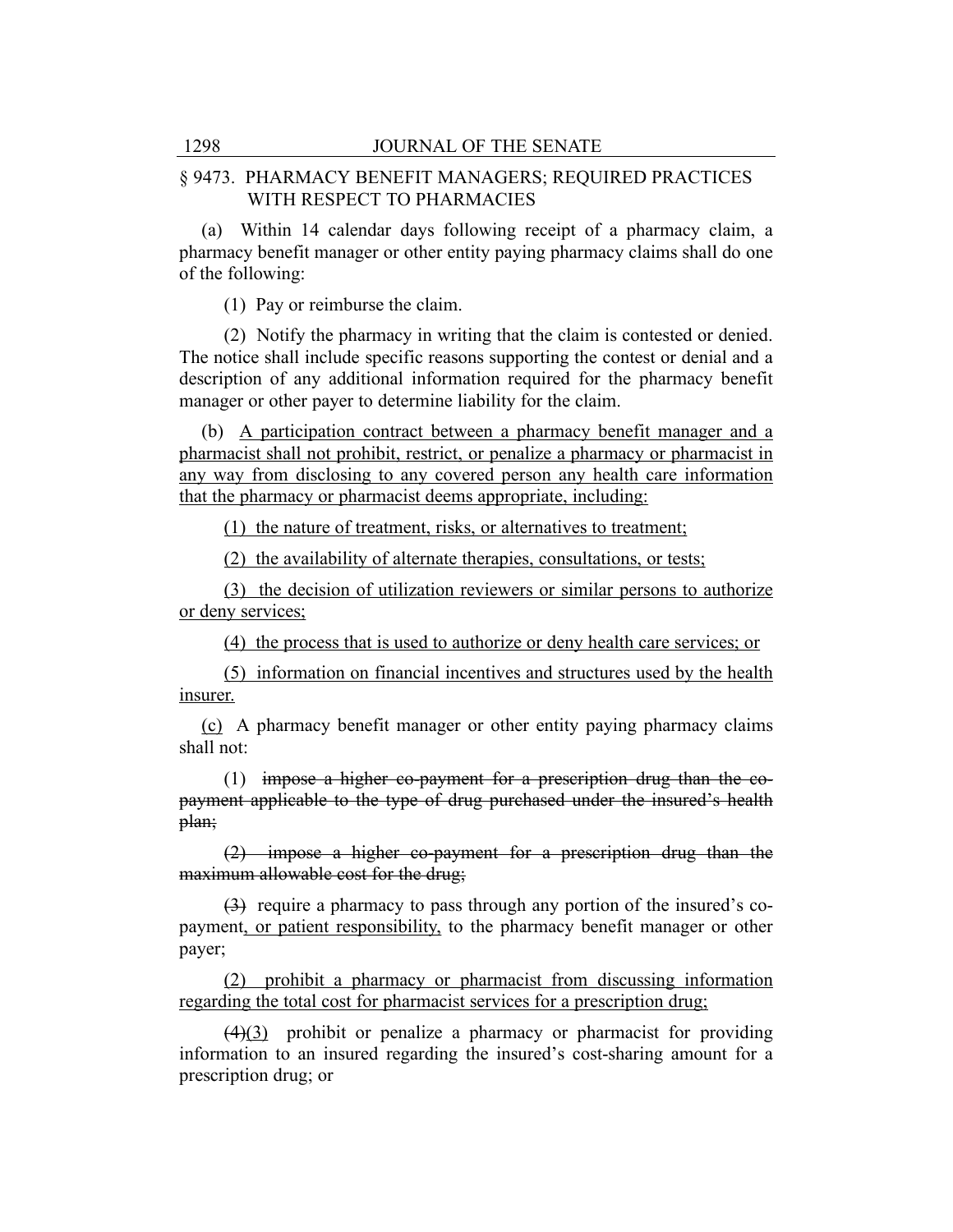$(5)(4)$  prohibit or penalize a pharmacy or pharmacist for the pharmacist or other pharmacy employee disclosing to an insured the cash price for a prescription drug or selling a lower cost drug to the insured if one is available.

(d) A pharmacy benefit manager contract with a participating pharmacist or pharmacy shall not prohibit, restrict, or limit disclosure of information to the Commissioner, law enforcement, or State and federal government officials, provided that:

(1) the recipient of the information represents that the recipient has the authority, to the extent provided by State or federal law, to maintain proprietary information as confidential; and

(2) prior to disclosure of information designated as confidential, the pharmacist or pharmacy:

(A) marks as confidential any document in which the information appears; and

(B) requests confidential treatment for any oral communication of the information.

(e) A pharmacy benefit manager shall not terminate a contract with or penalize a pharmacist or pharmacy due to the pharmacist or pharmacy:

(1) disclosing information about pharmacy benefit manager practices, except for information determined to be a trade secret under State law or by the Commissioner, when disclosed in a manner other than in accordance with subsection (d) of this section; or

(2) sharing any portion of the pharmacy benefit manager contract with the Commissioner pursuant to a complaint or query regarding the contract's compliance with the provisions of this chapter.

 $(e)(f)$  For each drug for which a pharmacy benefit manager establishes a maximum allowable cost in order to determine the reimbursement rate, the pharmacy benefit manager shall do all of the following:

(1) Make available, in a format that is readily accessible and understandable by a pharmacist, the actual maximum allowable cost for each drug and the source used to determine the maximum allowable cost, which shall not be dependent upon individual beneficiary identification or benefit stage.

(2) Update the maximum allowable cost at least once every seven calendar days. In order to be subject to maximum allowable cost, a drug must be widely available for purchase by all pharmacies in the State, without limitations, from national or regional wholesalers and must not be obsolete or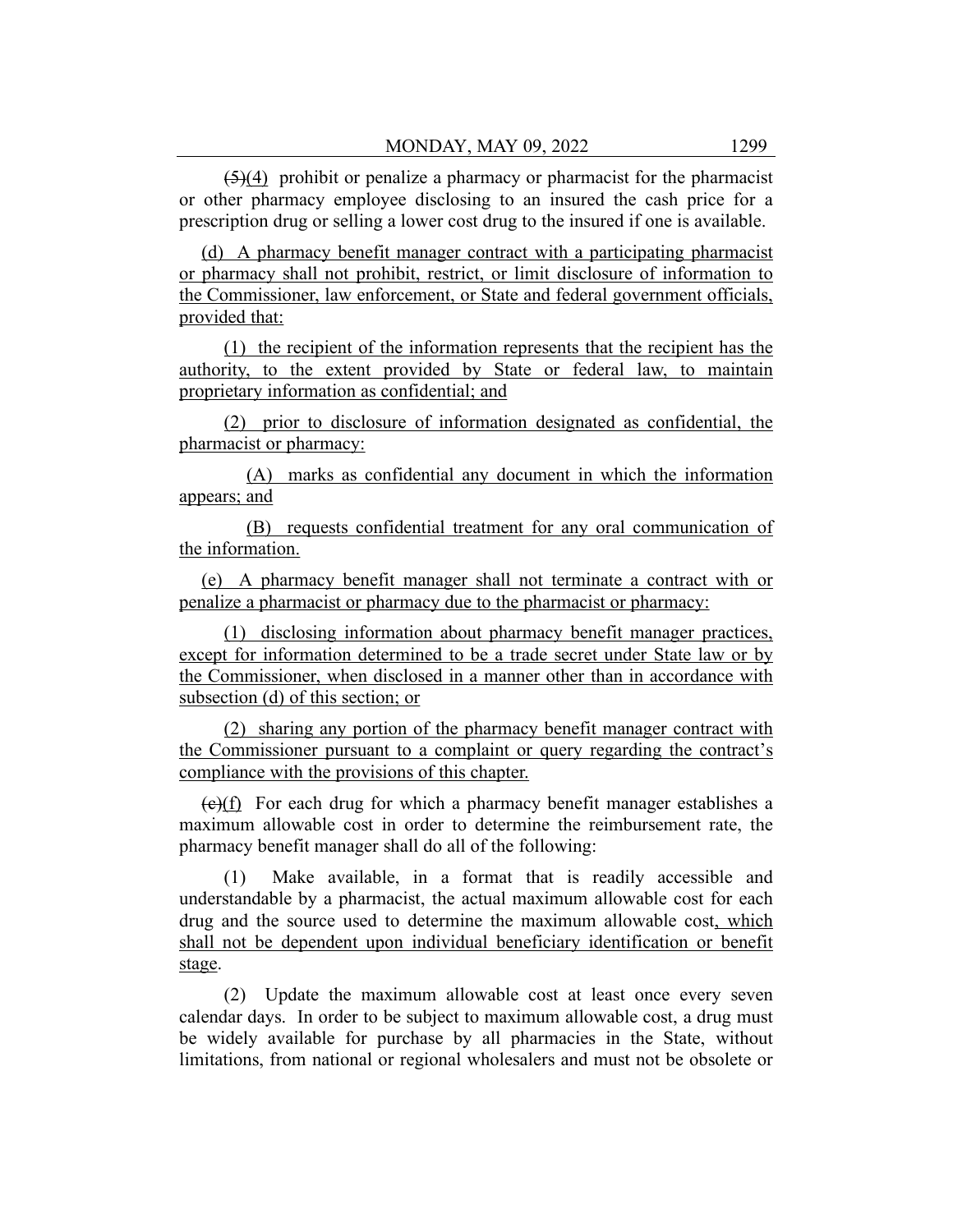temporarily unavailable.

(3) Establish or maintain a reasonable administrative appeals process to allow a dispensing pharmacy provider to contest a listed maximum allowable cost.

(4)(A) Respond in writing to any appealing pharmacy provider within 10 calendar days after receipt of an appeal, provided that, except as provided in subdivision (B) of this subdivision (4), a dispensing pharmacy provider shall file any appeal within 10 calendar days from the date its claim for reimbursement is adjudicated.

(B) A pharmacy benefit manager shall allow a dispensing pharmacy provider to appeal after the 10-calendar-day appeal period set forth in subdivision (A) of this subdivision (4) if the prescription claim is subject to an audit initiated by the pharmacy benefit manager or its auditing agent.

(5) For a denied appeal, provide the reason for the denial and identify the national drug code and a Vermont-licensed wholesaler of an equivalent drug product that may be purchased by contracted pharmacies at or below the maximum allowable cost.

(6) For an appeal in which the appealing pharmacy is successful:

(A) make the change in the maximum allowable cost within 30 business days after the redetermination; and

(B) allow the appealing pharmacy or pharmacist to reverse and rebill the claim in question.

 $(d)(g)$  A pharmacy benefit manager shall not:

(1) require a claim for a drug to include a modifier or supplemental transmission, or both, to indicate that the drug is a 340B drug unless the claim is for payment, directly or indirectly, by Medicaid; or

(2) restrict access to a pharmacy network or adjust reimbursement rates based on a pharmacy's participation in a 340B contract pharmacy arrangement.

(h)(1) A pharmacy benefit manager or other third party that reimburses a 340B covered entity for drugs that are subject to an agreement under 42 U.S.C. § 256b through the 340B drug pricing program shall not reimburse the 340B covered entity for pharmacy-dispensed drugs at a rate lower than that paid for the same drug to pharmacies that are not 340B covered entities, and the pharmacy benefit manager shall not assess any fee, charge-back, or other adjustment on the 340B covered entity on the basis that the covered entity participates in the 340B program as set forth in 42 U.S.C. § 256b.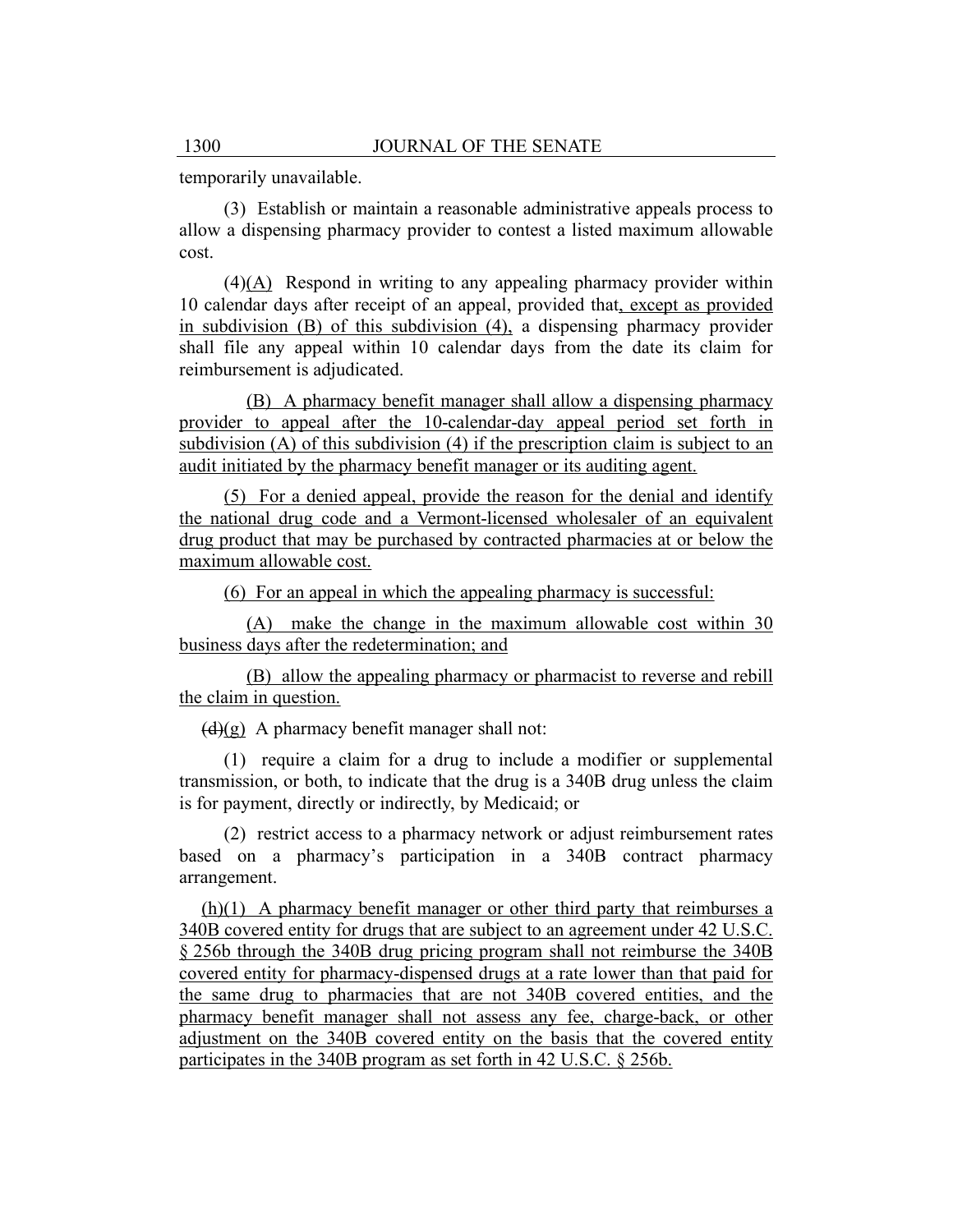(2) With respect to a patient who is eligible to receive drugs that are subject to an agreement under 42 U.S.C. § 256b through the 340B drug pricing program, a pharmacy benefit manager or other third party that makes payment for the drugs shall not discriminate against a 340B covered entity in a manner that prevents or interferes with the patient's choice to receive the drugs from the 340B covered entity.

(i) A pharmacy benefit manager shall not reimburse a pharmacy or pharmacist in this State an amount less than the amount the pharmacy benefit manager reimburses a pharmacy benefit manager affiliate for providing the same pharmacist services.

(j) A pharmacy benefit manager shall not restrict, limit, or impose requirements on a licensed pharmacy in excess of those set forth by the Vermont Board of Pharmacy or by other State or federal law, nor shall it withhold reimbursement for services on the basis of noncompliance with participation requirements.

(k) A pharmacy benefit manager shall provide notice to all participating pharmacies prior to changing its drug formulary.

Sec. 3. 18 V.S.A. § 3802 is amended to read:

## § 3802. PHARMACY RIGHTS DURING AN AUDIT

Notwithstanding any provision of law to the contrary, whenever a health insurer, a third-party payer, or an entity representing a responsible party conducts an audit of the records of a pharmacy, the pharmacy shall have a right to all of the following:

\* \* \*

(2) If an audit is to be conducted on-site at a pharmacy, the entity conducting the audit:

(A) shall give the pharmacy at least 14 days' advance written notice of the audit and the specific prescriptions to be included in the audit; and

(B) may shall not audit a pharmacy on Mondays or on weeks containing a federal holiday, unless the pharmacy agrees to alternative timing for the audit.; and

### (3) Not to have an entity

(C) shall not audit claims that:

 $(A)(i)$  were submitted to the pharmacy benefit manager more than 18 months prior to the date of the audit, unless:

 $(i)(I)$  required by federal law; or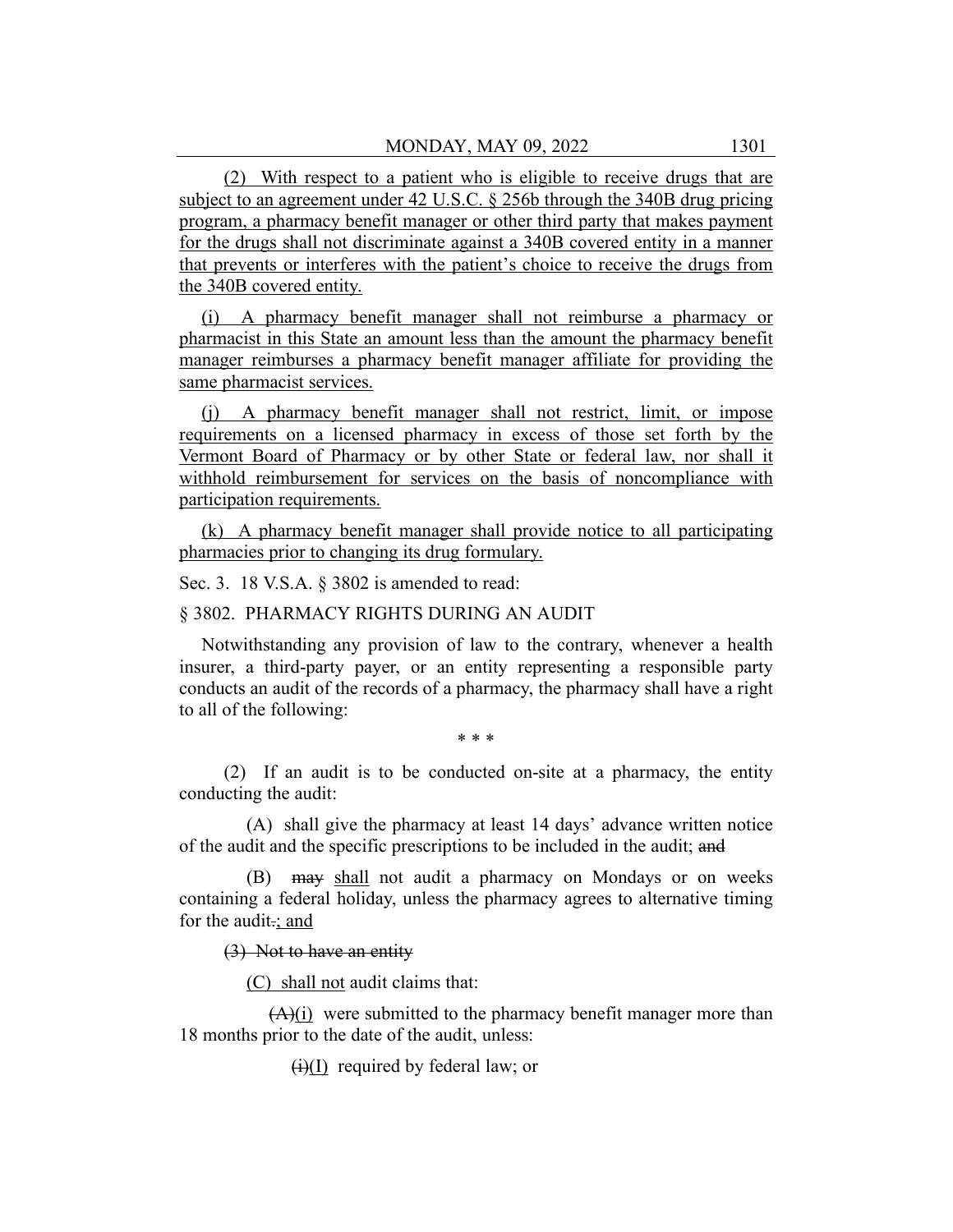$(ii)(II)$  the originating prescription was dated within the 24month period preceding the date of the audit; or

(B)(ii) exceed 200 selected prescription claims.

(3) If any audit is to be conducted remotely, the entity conducting the audit:

(A) shall give the pharmacy at least seven business days following the pharmacy's confirmation of receipt of the notice of the audit to respond to the audit; and

(B) shall not audit claims that:

(i) were submitted to the pharmacy benefit manager more than three months prior to the date of the audit or on a date earlier than that for which the pharmacy could electronically retransmit a corrected claim; or

(ii) exceed five selected prescription claims.

\* \* \*

(19) To have the preliminary audit report delivered to the pharmacy within  $60$  30 days following the conclusion of the audit pharmacy's preliminary response.

\* \* \*

(21) To have a final audit report delivered to the pharmacy within  $\frac{120}{2}$ 30 days after the end of the appeals period, as required by section 3803 of this title.

\* \* \*

(24) To have all payment data related to audited claims, including:

(A) payment amount;

(B) any direct and indirect remuneration (DIR) or generic effective rate (GER) fees assessed or other financial offsets;

(C) date of electronic payment or check date and number;

(D) the specific contracted reimbursement basis for each claim, including its basis, such as maximum allowable cost (MAC), wholesale acquisition cost (WAC), average wholesale price (AWP), or average manufacturer price (AMP); and

(E) the respective values used to calculate each claim payment.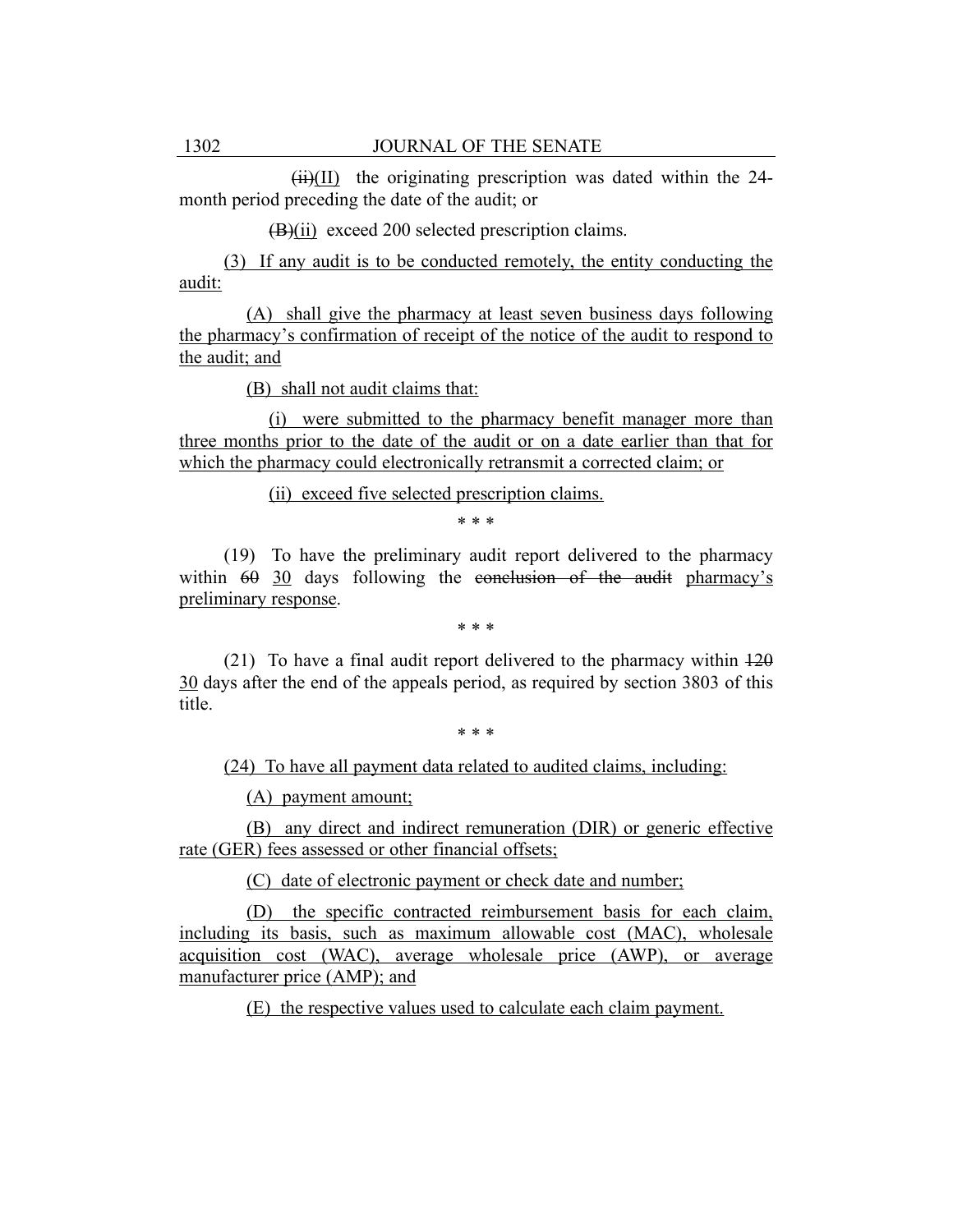Sec. 4. 8 V.S.A. § 4089*j* is amended to read:

## § 4089j. RETAIL PHARMACIES; FILLING OF PRESCRIPTIONS

(a) As used in this section:

\* \* \*

(4) "Pharmacy benefit manager affiliate" means a pharmacy or pharmacist that, directly or indirectly, through one or more intermediaries, is owned or controlled by, or is under common ownership or control with, a pharmacy benefit manager.

(5) "Drug" or "prescription drug" has the same meaning as "prescription drug" in 26 V.S.A. § 2022 and includes:

(A) biological products, as defined in 18 V.S.A. § 4601;

(B) medications used to treat complex, chronic conditions, including medications that require administration, infusion, or injection by a health care professional;

(C) medications for which the manufacturer or the U.S. Food and Drug Administration requires exclusive, restricted, or limited distribution; and

(D) medications with specialized handling, storage, or inventory reporting requirements.

\* \* \*

(b) A health insurer and or pharmacy benefit manager doing business in Vermont shall permit a retail pharmacist licensed under 26 V.S.A. chapter 36 to fill prescriptions for all prescription drugs in the same manner and at the same level of reimbursement as they are filled by mail order pharmacies any other pharmacist or pharmacy, including a mail-order pharmacy or a pharmacy benefit manager affiliate, with respect to the quantity of drugs or days' supply of drugs dispensed under each prescription.

(c) Notwithstanding any provision of a health insurance plan to the contrary, if a health insurance plan provides for payment or reimbursement that is within the lawful scope of practice of a pharmacist, the insurer may provide payment or reimbursement for the service when the service is provided by a pharmacist.

(d)(1) A health insurer or pharmacy benefit manager shall permit a participating network pharmacy to perform all pharmacy services within the lawful scope of the profession of pharmacy as set forth in 26 V.S.A. chapter 36.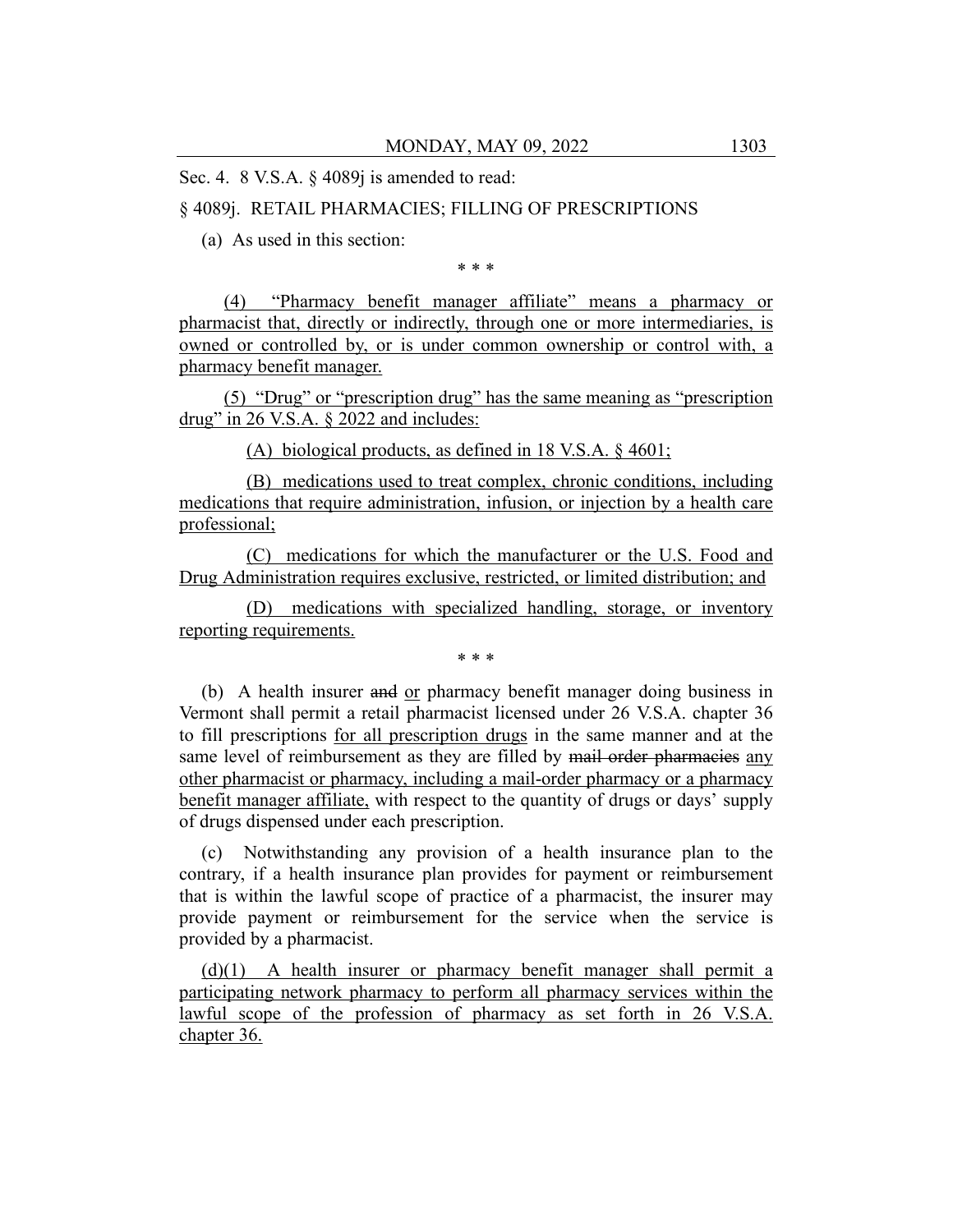(2) A health insurer or pharmacy benefit manager shall not do any of the following:

(A) Require a covered individual, as a condition of payment or reimbursement, to purchase pharmacist services, including prescription drugs, exclusively through a mail-order pharmacy or a pharmacy benefit manager affiliate.

(B) Offer or implement plan designs that require a covered individual to use a mail-order pharmacy or a pharmacy benefit manager affiliate.

(C) Order a covered individual, orally or in writing, including through online messaging, to use a mail-order pharmacy or a pharmacy benefit manager affiliate.

(D) Establish network requirements that are more restrictive than or inconsistent with State or federal law, rules adopted by the Board of Pharmacy, or guidance provided by the Board of Pharmacy or by drug manufacturers that operate to limit or prohibit a pharmacy or pharmacist from dispensing or prescribing drugs.

(E) Offer or implement plan designs that increase plan or patient costs if the covered individual chooses not to use a mail-order pharmacy or a pharmacy benefit manager affiliate. The prohibition in this subdivision (E) includes requiring a covered individual to pay the full cost for a prescription drug when the covered individual chooses not to use a mail-order pharmacy or a pharmacy benefit manager affiliate.

(3) A health insurer or pharmacy benefit manager shall not, by contract, written policy, or written procedure, require that a pharmacy designated by the health insurer or pharmacy benefit manager dispense a medication directly to a patient with the expectation or intention that the patient will transport the medication to a health care setting for administration by a health care professional.

(4) A health insurer or pharmacy benefit manager shall not, by contract, written policy, or written procedure, require that a pharmacy designated by the health insurer or pharmacy benefit manager dispense a medication directly to a health care setting for a health care professional to administer to a patient.

(5) The provisions of this subsection shall not apply to Medicaid.

## Sec. 5. DEPARTMENT OF FINANCIAL REGULATION; PHARMACY BENEFIT MANAGEMENT; REPORT

(a) The Department of Financial Regulation, in consultation with interested stakeholders, shall consider: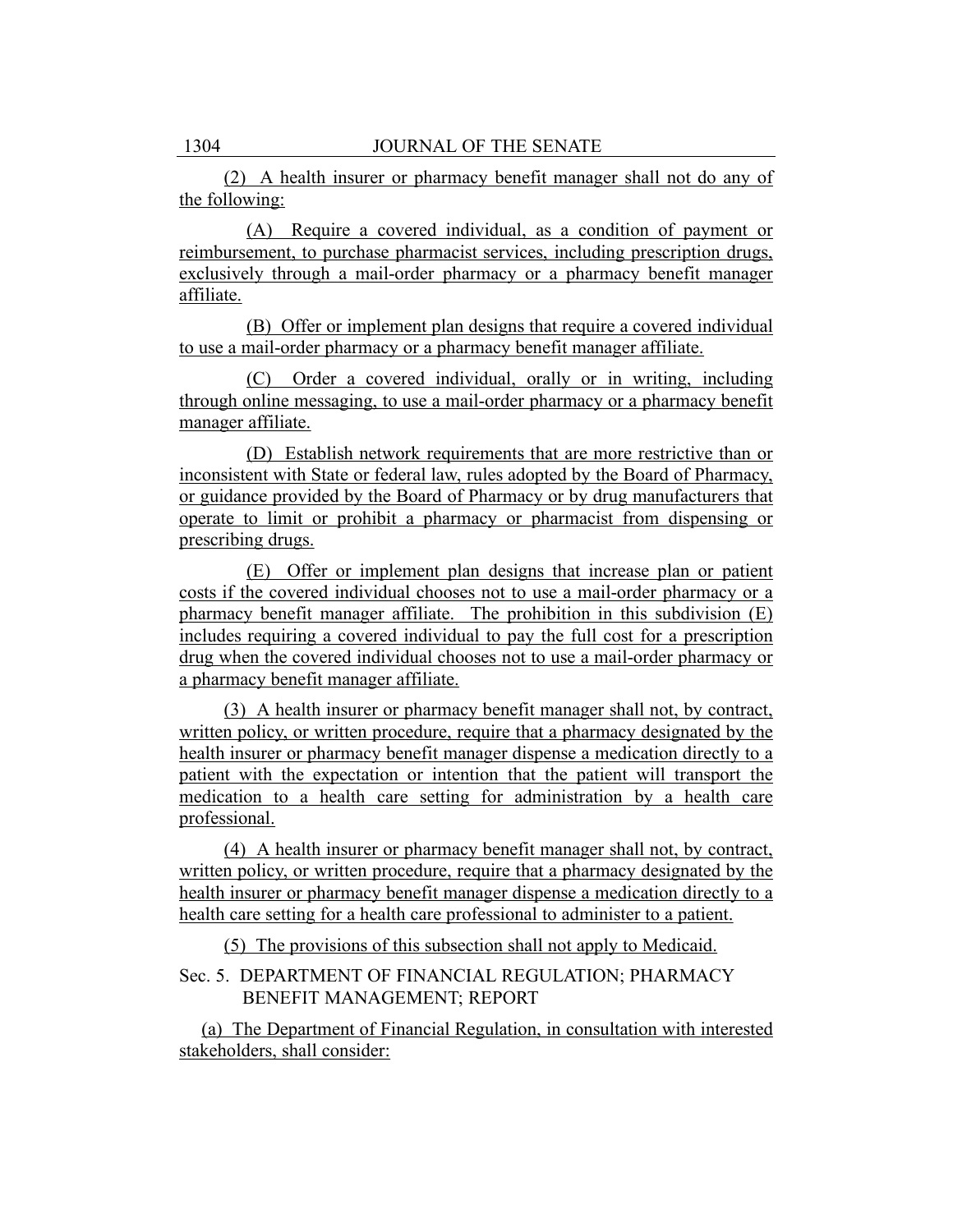(1) whether pharmacy benefit managers should be required to be licensed to operate in this State;

(2) whether pharmacy benefit managers should be prohibited from conducting or participating in spread pricing;

(3) the cost impacts of pharmacy benefit manager licensure and related regulatory measures in other states that have enacted such legislation;

(4) in collaboration with the Board of Pharmacy, whether any amendments to the Board's rules are needed to reflect necessary distinctions or appropriate limitations on pharmacist scope of practice;

(5) whether there should be a minimum dispensing fee that pharmacy benefit managers and health insurers must pay to pharmacies and pharmacists for dispensing prescription drugs;

(6) how a pharmacy should be reimbursed for a claim if a pharmacy benefit manager denies a pharmacy's appeal in whole or in part, including whether the pharmacy should be allowed to submit a claim to the health insurer for the balance between the pharmacy benefit manager's reimbursement and the pharmacy's reasonable acquisition cost plus a dispensing fee;

(7) whether there is a problem in Vermont of pharmacies soliciting health insurance plan beneficiaries directly to market the pharmacy's services and, if so, how best to address the problem; and

(8) other issues relating to pharmacy benefit management and its effects on Vermonters, on pharmacies and pharmacists, and on health insurance in this State.

(b) On or before January 15, 2023, the Department of Financial Regulation shall provide its findings and recommendations regarding the issues described in subsection (a) of this section to the House Committee on Health Care and the Senate Committees on Health and Welfare and on Finance.

Sec. 6. APPLICABILITY

(a) The provisions of Sec. 2 of this act (18 V.S.A. chapter 221, subchapter 9, pharmacy benefit managers) shall apply to a contract or health plan issued, offered, renewed, recredentialed, amended, or extended on or after January 1, 2023, including any health insurer that performs claims processing or other prescription drug or device services through a third party.

(b) A person doing business in this State as a pharmacy benefit manager on or before January 1, 2023 shall have six months following that date to come into compliance with the provisions of Sec. 2 of this act (18 V.S.A. chapter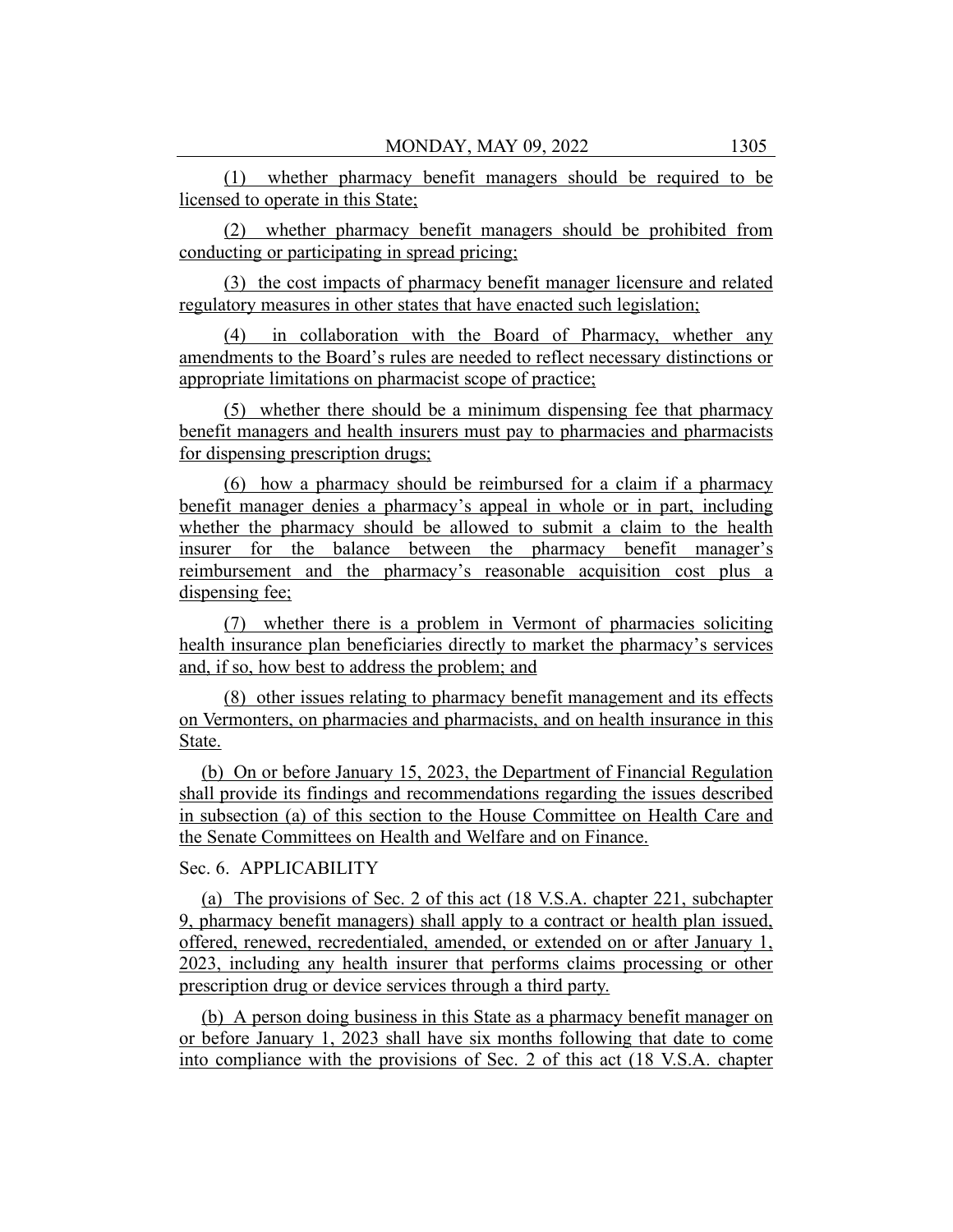221, subchapter 9, pharmacy benefit managers).

Sec. 7. 2021 Acts and Resolves No. 74, Sec. E.227.2 is amended to read:

Sec. E.227.2 REPEAL

18 V.S.A.  $\S 9473(d)(g)$  (pharmacy benefit managers; 340B entities) is repealed on January 1, 2023 April 1, 2024.

Sec. 8. EFFECTIVE DATES

(a) Secs. 1a (18 V.S.A. § 9421), 2 (18 V.S.A. chapter 221, subchapter 9), 3 (18 V.S.A. § 3802), and 4 (8 V.S.A. § 4089j) shall take effect on January 1, 2023.

(b) The remaining sections shall take effect on passage.

And that the bill ought to pass in concurrence with such proposal of amendment.

Thereupon, the bill was read the second time by title only pursuant to Rule 43, the proposal of amendment was agreed to, and third reading of the bill was ordered on a roll call, Yeas 24, Nays 4.

Senator Collamore having demanded the yeas and nays, they were taken and are as follows:

#### **Roll Call**

**Those Senators who voted in the affirmative were:** Balint, Baruth, Bray, Brock, Campion, Chittenden, Clarkson, Collamore, Hardy, Hooker, Ingalls, Lyons, MacDonald, Mazza, McCormack, Nitka, Pearson, Pollina, Ram Hinsdale, Sears, Sirotkin, Starr, Terenzini, White.

**Those Senators who voted in the negative were:** \*Cummings, Parent, Perchlik, Westman.

**Those Senators absent and not voting were:** Benning, Kitchel.

\*Senator Cummings explained her vote as follows:

"I voted NO because I am concerned that undoing the arrangements between the Health Insurers and PBM around the dispensing of specialty drugs will significantly add to the cost of health insurance. I will be introducing an amendment prior to third reading to have these proposals studied by DFR."

## **Proposal of Amendment; Third Reading Ordered**

#### **H. 716.**

Senator Chittenden, for the Committee on Education, to which was referred House bill entitled: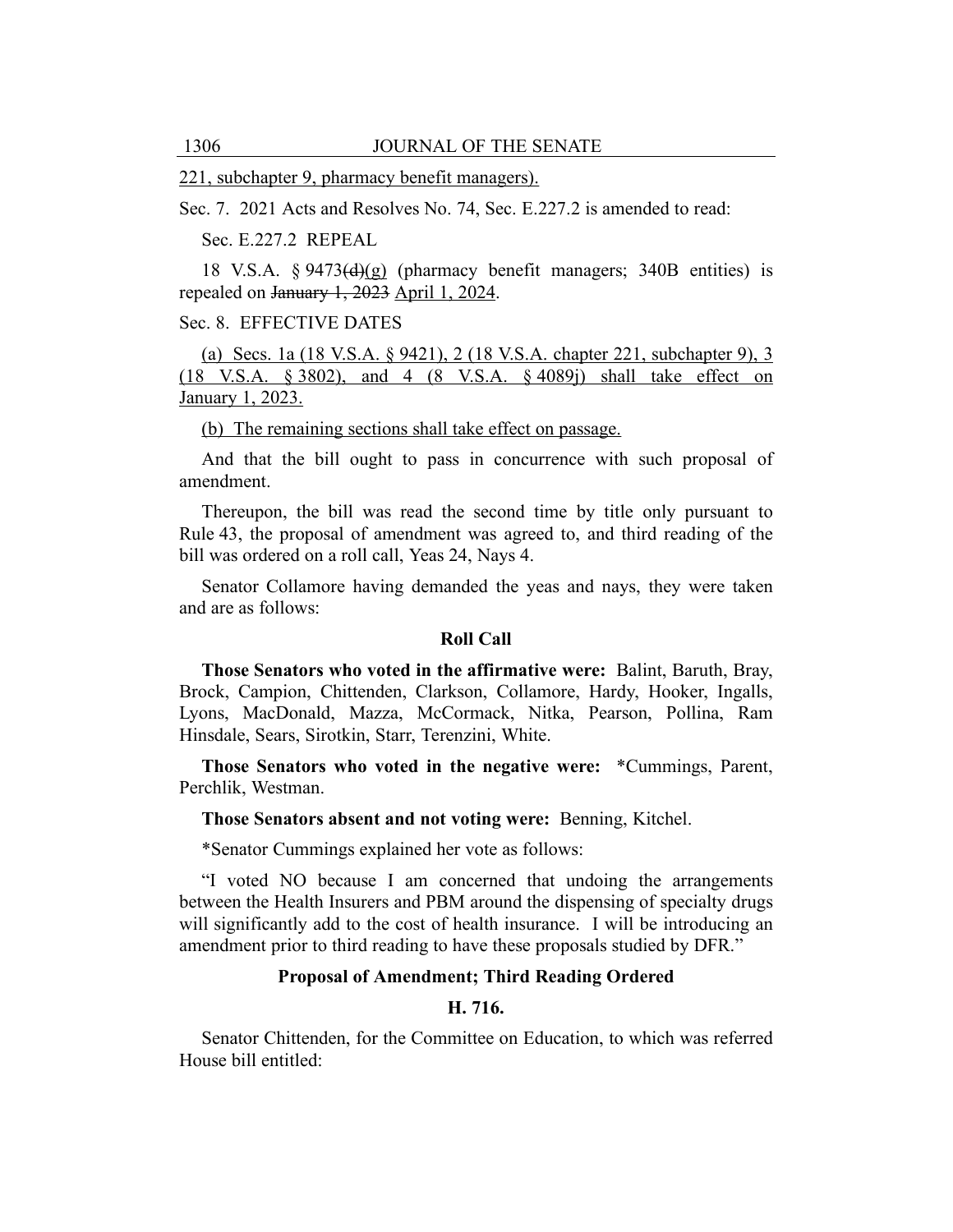An act relating to making miscellaneous changes in education law.

Reported recommending that the Senate propose to the House to amend the bill by striking out all after the enacting clause and inserting in lieu thereof the following:

\* \* \* Special Education Funding \* \* \*

Sec. 1. 16 V.S.A. § 2961 is amended to read:

§ 2961. CENSUS GRANT

\* \* \*

 $(d)(1)(A)$  For fiscal year 2023, the amount of the census grant for a supervisory union shall be:

(i) the average amount it received for fiscal years 2018, 2019, and 2020, or the average amount it received for fiscal years 2019, 2020, and 2021, whichever amount is greater, from the State for special education under sections 2961 (standard mainstream block grants), 2963 (special education expenditures reimbursement), and 2963a (exceptional circumstances) of this title; increased by

(ii) the annual change in the National Income and Product Accounts (NIPA) Implicit Price Deflator for State and Local Government Consumption Expenditures and Gross Investment as reported by the U.S. Department of Commerce, Bureau of Economic Analysis.

\* \* \*

\* \* \* Holocaust Education; Report \* \* \*

Sec. 2. HOLOCAUST EDUCATION; REPORT AND RECOMMENDATIONS

On or before January 15, 2023, the Agency of Education shall issue a written report to the Senate and House Committees on Education on the status of Holocaust education in public schools and its recommendations to ensure that Holocaust education is included in the educational programs provided to students in public schools. In preparing the report and recommendations, the Agency of Education shall work with the Vermont Holocaust Memorial to avail themselves of that organization's knowledge of the subject and experience in Vermont schools.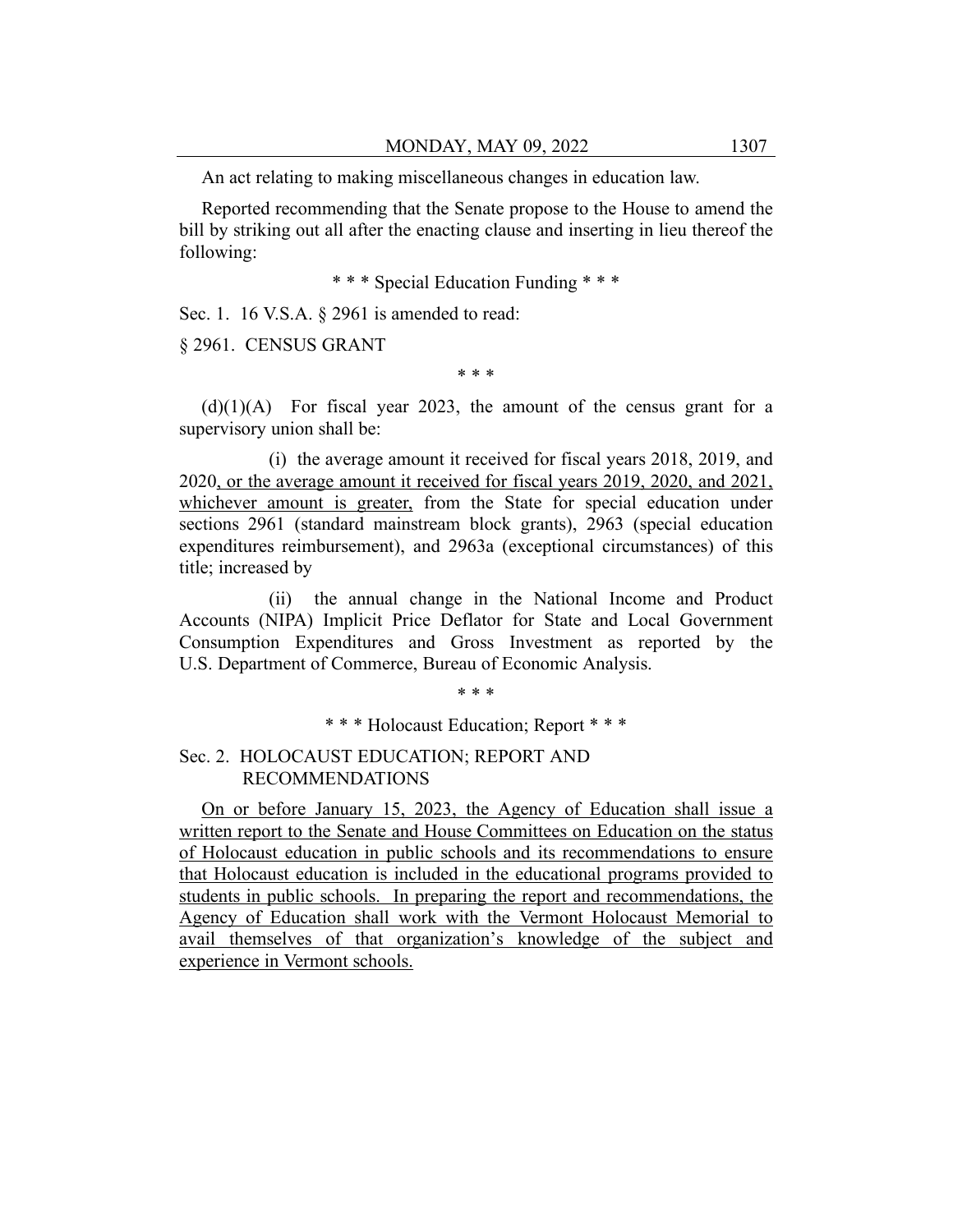\* \* \* Crime Insurance Coverage for School Districts \* \* \*

Sec. 3. 16 V.S.A. § 492 is amended to read:

§ 492. POWERS, DUTIES, AND LIABILITIES; BONDS

(a) The powers, duties, and liabilities of the collector, treasurer, prudential committee, and clerk shall be like those of a town collector, treasurer, board of school directors, and the school board clerk, respectively.

(b) Before entering upon their duties, the collector and treasurer shall give a bond to the district conditioned for the faithful performance of their duties, in such sum as may be required. When In lieu of taking a bond from a collector or treasurer, or both, a school district may choose to provide suitable crime insurance covering the collector or treasurer, or both. If a school district has not provided suitable crime insurance in lieu of a bond and a collector or treasurer for 10 days neglects to give a bond as required, his or her that office shall be vacant.

\* \* \* Peer Review Support Grant Program \* \* \*

## Sec. 4. EDUCATOR WORKFORCE DEVELOPMENT; APPROPRIATION; REPORT

(a) Purpose. The purpose of this section is to encourage and support the development and retention of qualified and effective Vermont educators. To combat the growing educator shortage throughout the State and meet the needs of Vermont students, it is necessary to invest in nontraditional educator training programs.

(b) Grant program.

(1) Program creation. In fiscal year 2023, there is established the Peer Review Support Grant Program, to be administered by the Agency of Education, to provide grants to expand support, mentoring, and professional development to prospective educators seeking licensure through the Agency of Education's peer review process, with the goal of increased program completion rates.

(2) Program administration. The Agency shall adopt policies, procedures, and guidelines necessary for implementation of the Program described in subdivision (1) of this subsection.

(3) Eligibility criteria. The Agency shall issue grants to organizations or school districts with programs designed to provide prospective educators in the peer review program the support necessary for successful completion of the peer review process by providing:

(A) support through the Praxis exam process;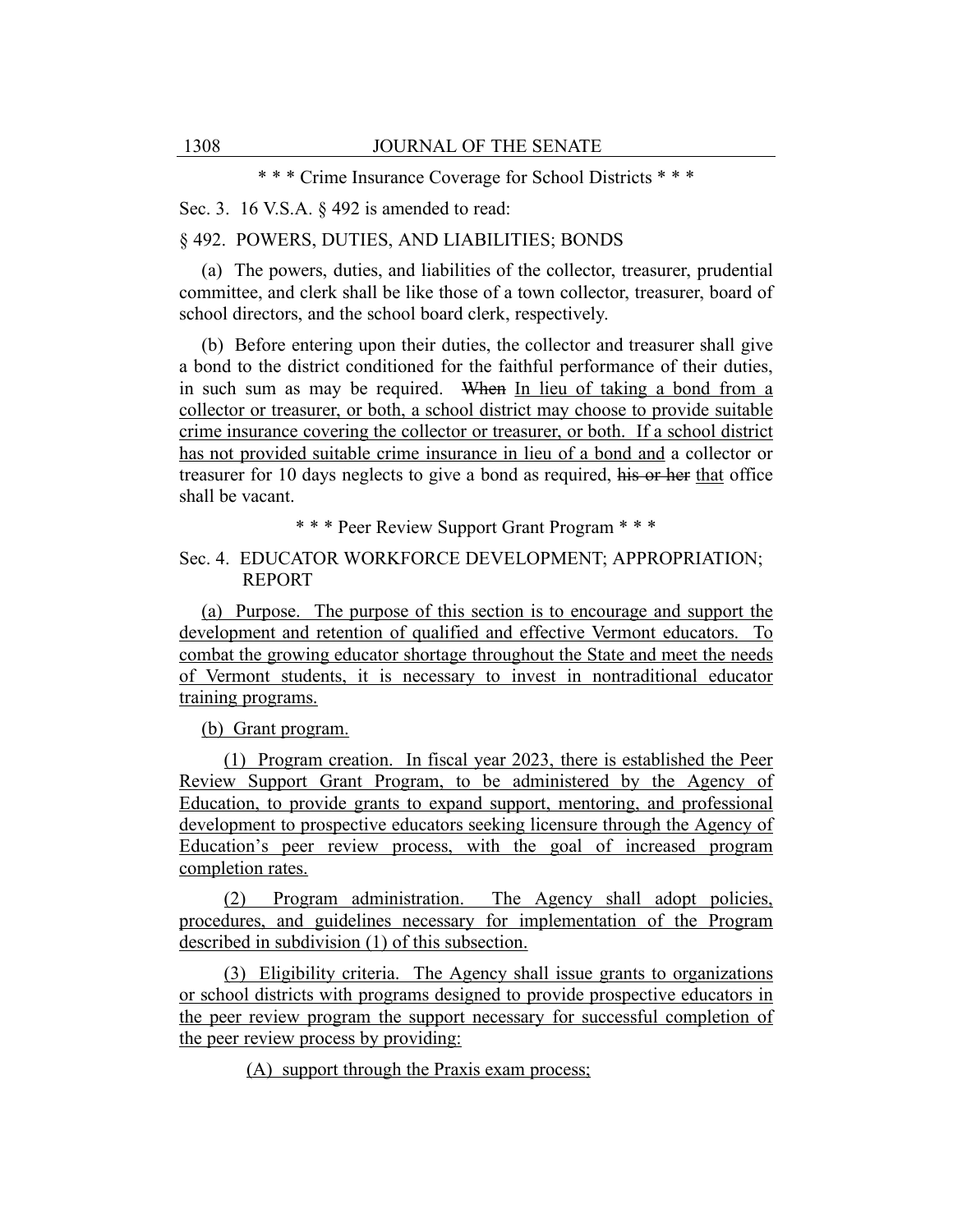(B) local educator lead seminars designed around the Vermont licensure portfolio themes;

(C) local educator mentors;

(D) support in completing the peer review portfolio and licensing process; and

(E) continued professional development support within the first year of licensure.

(4) Report. On or before January 15, 2023, the Agency of Education shall report to the Senate and House Committees on Education on the status of the implementation of the Peer Review Support Grant Program and a summary and performance review of the programs to which grants were awarded. The report shall include any metrics used in the performance review, the number of program participants, endorsement areas of participants, feedback from participants and mentors, and any recommendation for legislative action.

(c) Appropriation. Notwithstanding 16 V.S.A. § 4025(d), the sum of \$712,500.00 is appropriated from the Education Fund to the Agency of Education in fiscal year 2023 for the purpose of funding the Peer Review Support Grant Program.

\* \* \* Effective Date \* \* \*

Sec. 5. EFFECTIVE DATE

This act shall take effect on July 1, 2022.

And that the bill ought to pass in concurrence with such proposal of amendment.

Senator Hardy, for the Committee on Finance, to which the bill was referred, reported recommending that the bill ought to pass in concurrence with proposal of amendment as recommended by the Committee on Education.

Senator Baruth, for the Committee on Appropriations, to which the bill was referred, reported recommending that the bill ought to pass in concurrence with proposal of amendment as recommended by the Committee on Education.

Thereupon, the bill was read the second time by title only pursuant to Rule 43.

Thereupon, pending the question, Shall the Senate propose to the House that the bill be amended as recommended by the Committee on Education?, Senators Pearson, Bray, Campion, Chittenden, Hardy, Hooker, Lyons, Perchlik, Pollina and Terenzini moved to amend the proposal of amendment of the Committee on Education by striking out Sec. 5, effective dates, and its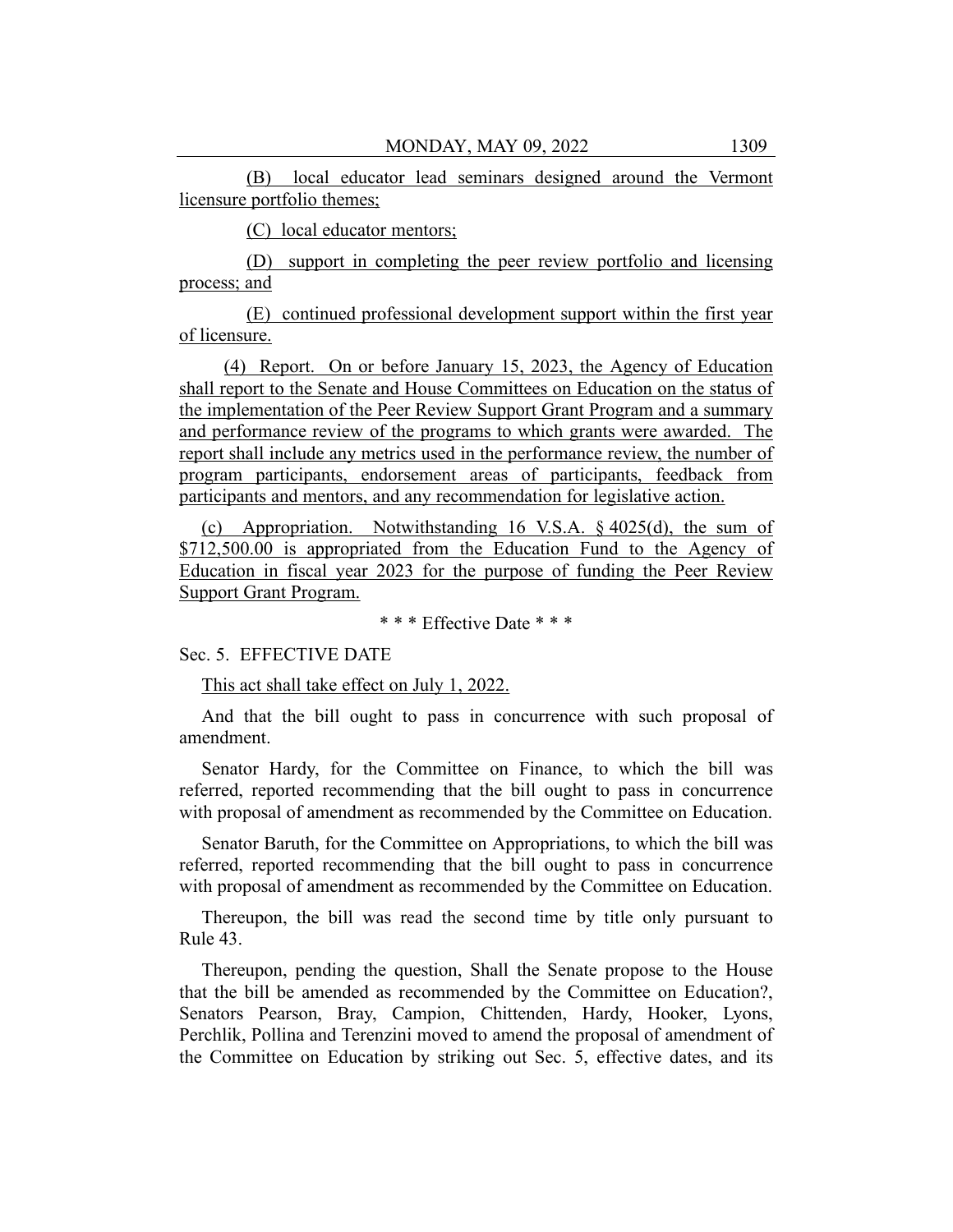reader assistance heading in their entireties and inserting in lieu thereof the following:

\* \* \* Income-Based Education Tax Study Committee \* \* \*

Sec. 5. INCOME-BASED EDUCATION TAX; STUDY COMMITTEE

(a) Creation. There is created the Income-Based Education Tax Study Committee to study and make recommendations regarding the creation and implementation of an income-based education tax system to replace the homestead property tax system for education funding in this State.

(b) Membership. The Study Committee shall be composed of the following members:

(1) three current members of the House of Representatives, not all from the same political party, who shall be appointed by the Speaker of the House; and

(2) three current members of the Senate, not all from the same political party, who shall be appointed by the Committee on Committees.

(c) Powers and duties. The Study Committee shall study the creation and implementation of an income-based education tax system, including the following issues:

(1) restructuring the renter credit under 32 V.S.A. chapter 154 or creating a new credit or other mechanisms to ensure that Vermonters who rent a primary residence participate fairly in the education income tax system;

(2) transitioning from the current homestead property tax system to a new income-based education tax system;

(3) accurate modeling, given the differences between household income for homestead property tax purposes and adjusted gross income for income tax purposes;

(4) whether there should be a limit to the amount of income subject to a new income-based education tax;

(5) challenges or other considerations for administering a new proposed education income tax system;

(6) with regard to income as a tax base, the impact of a new proposed education income tax on the State's taxing capacity, including the impact on the General Fund; and

(7) any other relevant considerations.

(d) Assistance. The Study Committee shall have the administrative, technical, and legal assistance of the Agency of Education, the Department of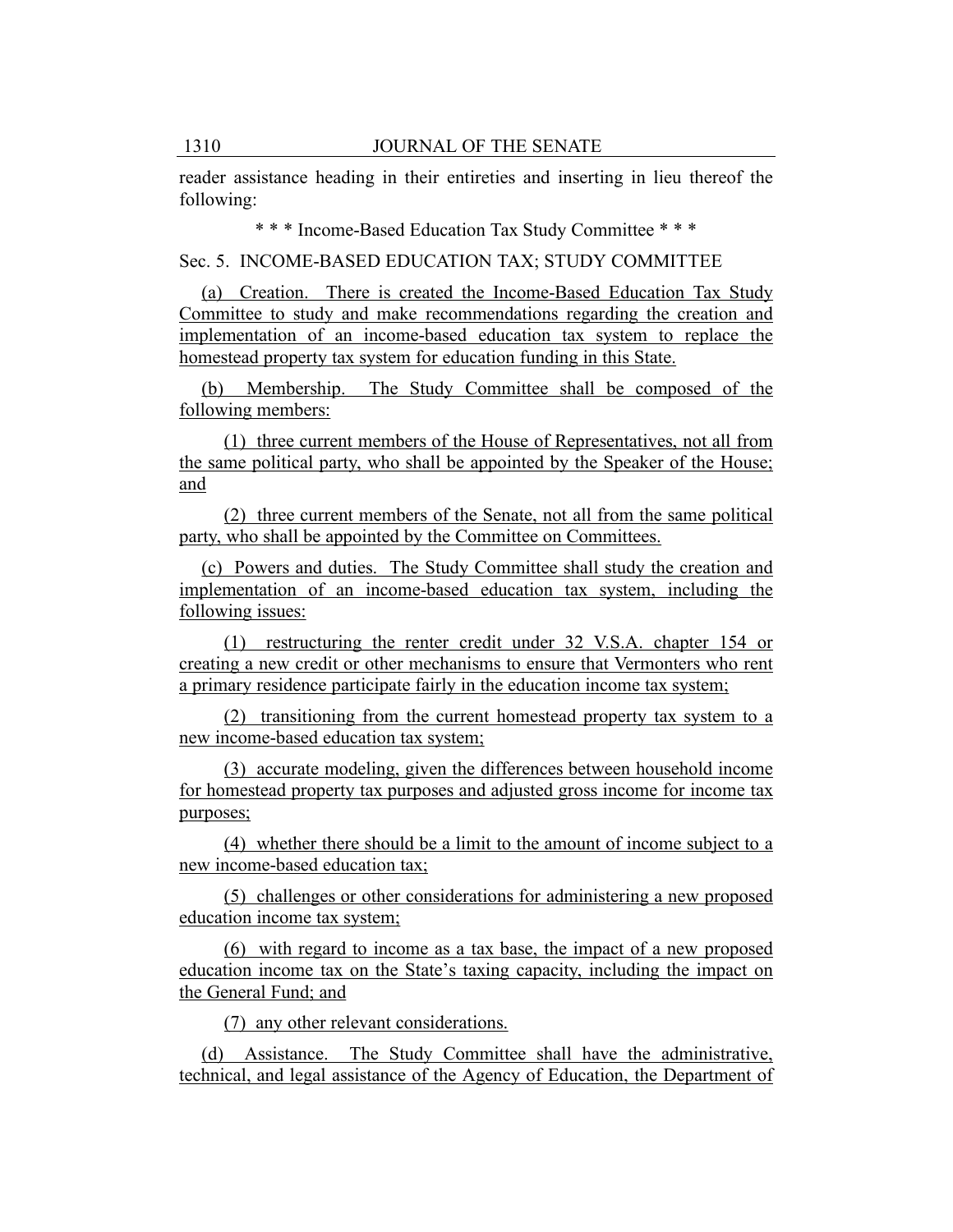Taxes, the Joint Fiscal Office, the Office of Legislative Counsel, and the Office of Legislative Operations and shall consult with the Vermont League of Cities and Towns and any other interested stakeholders.

(e) Report. On or before December 30, 2022, the Study Committee shall submit a written report to the House Committees on Education and on Ways and Means and the Senate Committees on Education and on Finance with its findings and recommendations for legislative action, which shall include proposed legislative language.

(f) Meetings.

(1) The Joint Fiscal Office shall call the first meeting of the Study Committee to occur on or before July 15, 2022.

(2) The Study Committee shall select a chair from among its members at the first meeting.

(3) A majority of the membership shall constitute a quorum.

(4) The Study Committee shall cease to exist on December 31, 2022.

(g) Compensation and reimbursement. For attendance at meetings during adjournment of the General Assembly, members of the Study Committee shall be entitled to per diem compensation and reimbursement of expenses pursuant to 2 V.S.A. § 23 for not more than six meetings. These payments shall be made from monies appropriated to the General Assembly.

\* \* \* Effective Date \* \* \*

Sec. 6. EFFECTIVE DATE

This act shall take effect on July 1, 2022.

Which was agreed to.

Thereupon, the pending question, Shall the Senate propose to the House to amend the bill as recommended by the Committee on Education, as amended?, was decided in the affirmative.

Thereupon, third reading of the bill was ordered.

### **Proposals of Amendment; Third Reading Ordered**

## **H. 738.**

Senator Cummings, for the Committee on Finance, to which was referred House bill entitled:

An act relating to technical and administrative changes to Vermont's tax laws.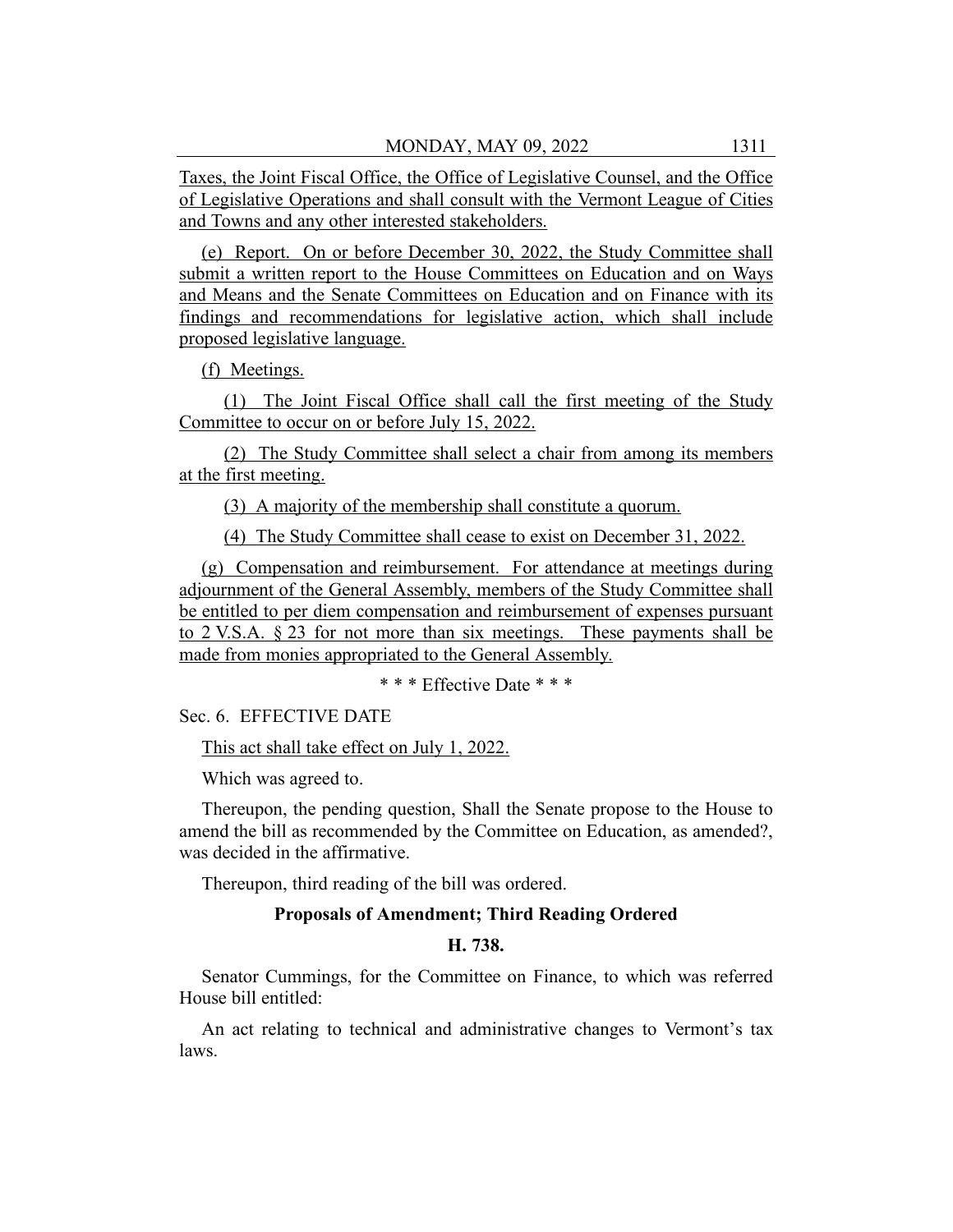Reported recommending that the Senate propose to the House to amend the bill as follows:

First: By striking out Sec. 15, 10 V.S.A.  $\S$  4255(c)(7), in its entirety and inserting in lieu thereof:

Sec. 15. 10 V.S.A.  $\S$  4255(c)(7) is amended to read:

(7) A certified citizen of a Native American Indian tribe that has been recognized by the State pursuant to 1 V.S.A. chapter 23 may receive a free permanent fishing license or, if the person qualifies for a hunting license, a free permanent combination hunting and fishing license free of charge one or all of the permanent fishing, hunting, or trapping licenses set forth in subdivisions  $(1)(A)$ –(D) of this subsection if qualified for the license and upon submission of a current and valid tribal identification card.

Second: By striking out Sec. 17, effective dates, and its reader assistance heading in their entireties and inserting in lieu thereof the following:

\* \* \* Legislative Expense Reimbursement \* \* \*

Sec. 17. 32 V.S.A. § 1052(b) is amended to read:

(b) During any session of the General Assembly, each member is entitled to receive expenses as follows:

(1) Mileage reimbursement. An allowance Reimbursement equal to the cost of one round-trip each day between Montpelier and the member's home actual mileage traveled for each day of session in which the member did not rent lodging in Montpelier or the vicinity. If a member rents lodging in Montpelier or the vicinity for an entire week of session, the member is entitled to an allowance for the cost of one round-trip for that week travels between Montpelier and the member's home or from Montpelier or from the member's home to another site on officially sanctioned legislative business. The allowance Reimbursement of actual mileage traveled under this subdivision shall be at the rate per mile determined by the federal Office of Governmentwide Policy and published in the Federal Register for the year of the session.

\* \* \*

(4) Intent. It is the intent of the General Assembly that only a member who is away from home and remains in Montpelier or the vicinity on the night preceding or following the day in which that member's chamber met shall receive reimbursement for expenses as provided in subdivision (1) of this subsection. [Repealed.]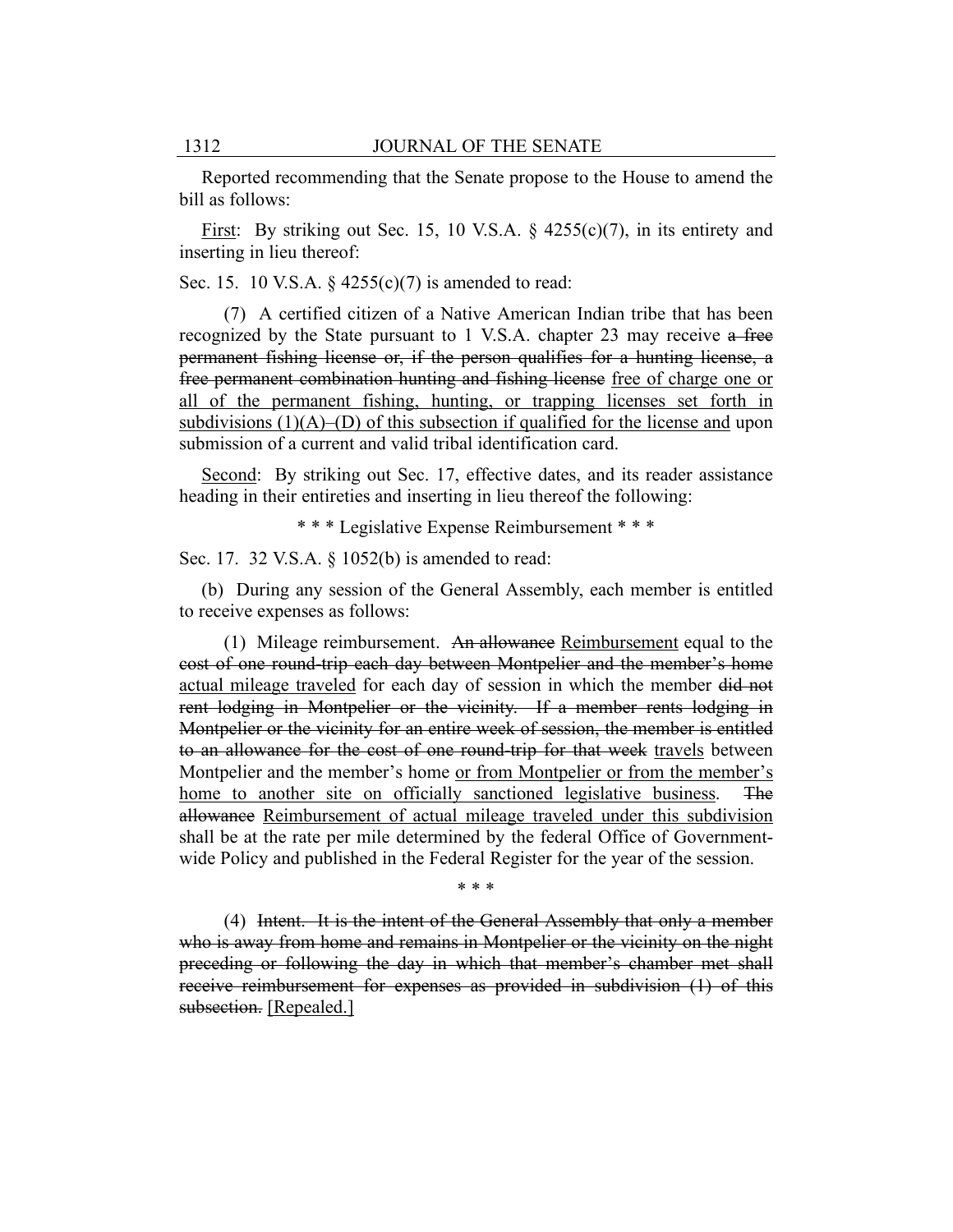\* \* \* 529 Plans; Student Loan Repayment; VHEIP Income Tax Credit \* \* \*

Sec. 18. 32 V.S.A. § 5825a(b) is amended to read:

(b) A taxpayer who has received a credit under subsection (a) of this section shall repay to the Commissioner 10 percent of any distribution from a higher education investment plan account, up to a maximum of the total credits received by the taxpayer under subsection (a) of this section minus any amount of repayment of such credits in prior tax years except when the distribution:

(1) is used exclusively for costs of attendance at an approved postsecondary education institution as defined in 16 V.S.A. § 2822(6);

(2) is used for a qualifying expense associated with a registered apprenticeship program pursuant to 26 U.S.C.  $\S$  529(c)(8); or

(3) is made after the death of the beneficiary or after the beneficiary becomes disabled pursuant to subdivisions  $(q)(2)(C)$  and  $(m)(7)$  of 26 U.S.C. § 72; or

(4) is used for qualified higher education expense loan repayment pursuant to 26 U.S.C.  $\S 529(c)(9)$ , provided the loan being repaid was used exclusively for costs of attendance at an approved postsecondary education institution as defined in 16 V.S.A. § 2822(6).

\* \* \* Communications Union Districts \* \* \*

Sec. 19. 30 V.S.A. § 8086(c)(3) is amended to read:

(3) establish standards for recouping grant funds and transferring ownership of grant-funded network assets to the State if a grantee materially fails to comply with the terms and conditions of a grant;

Sec. 20. 30 V.S.A. § 8086(h) is added to read:

(h)(1) The Board shall require a communications union district that borrows funds for the purpose of financing a broadband project to immediately provide written notice to the Board in the event the communications union district becomes aware that it is at risk of defaulting on the payment of principal or interest on a loan when due. The Board, in turn, shall promptly provide written notice to the General Assembly, or to the Joint Fiscal Committee if the General Assembly is not in session, of such risk of default and shall include in its notification a description of any potential ramifications of the default under the terms and conditions of the applicable loan.

(2) If a communications union district defaults on the payment of principal or interest on a loan secured by grant-funded network assets, such assets may not be transferred or sold for a period of 180 calendar days commencing on the day the loan became past due. To the extent reasonably practicable, it is the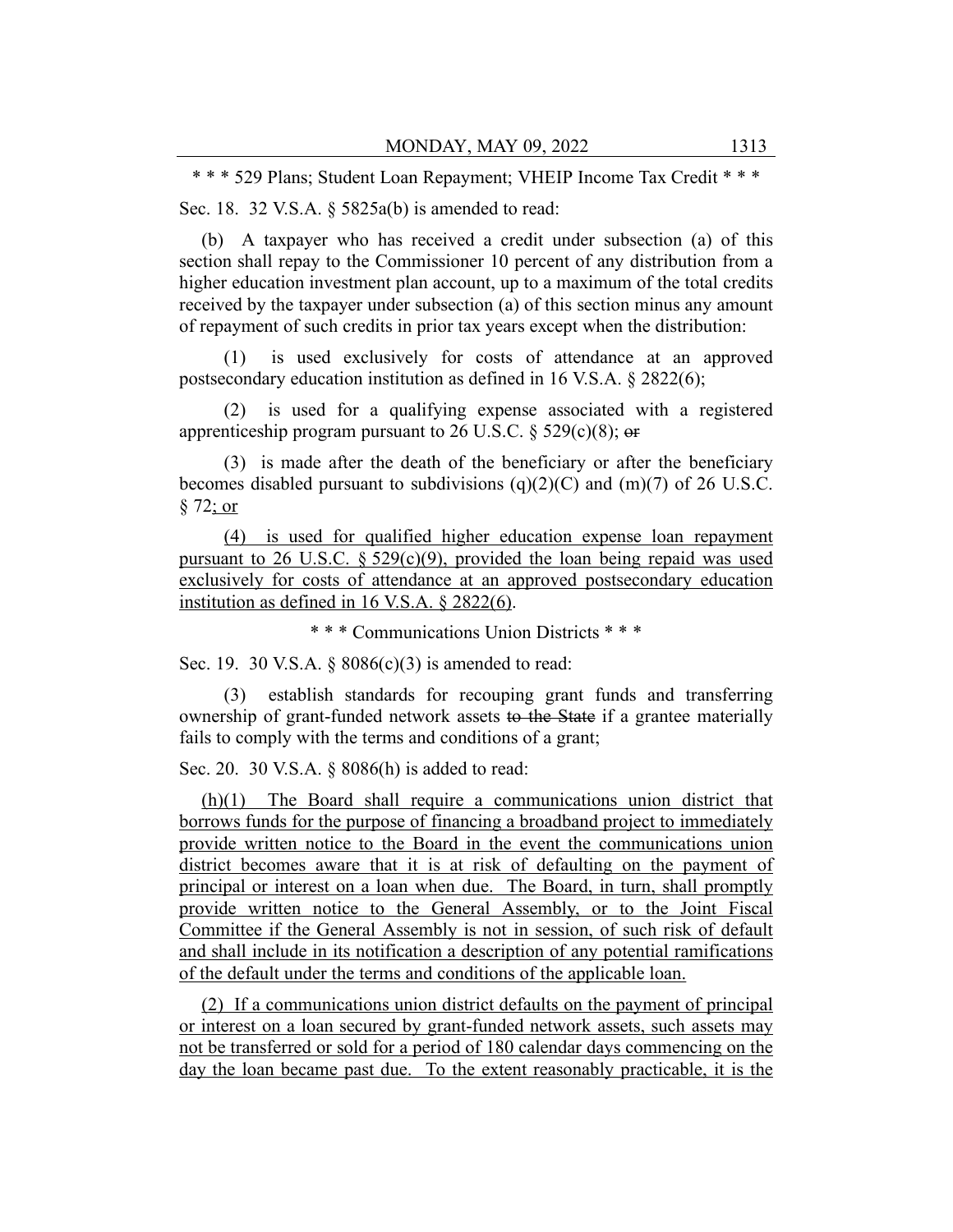intent of the General Assembly that publicly owned network assets remain publicly owned assets.

\* \* \* Crime Insurance Coverage; Municipal Officer or Employee \* \* \*

Sec. 21. 24 V.S.A. §§ 832 and 833 are amended to read:

## § 832. BONDS; REQUIREMENTS

Before the school directors, constable, road commissioner, collector of taxes, treasurer, assistant treasurer when appointed by the selectboard, clerk, and any other officer or employee of the town who has authority to receive or disburse town funds enter upon the duties of their offices, the selectboard shall require each to have crime insurance coverage or give a bond conditioned for the faithful performance of his or her duties: the school directors, to the town school district; the other named officers, to the town. The treasurer, assistant treasurer when appointed by the selectboard, and collector shall also be required to have crime insurance coverage or give a bond to the town school district for like purpose. All such crime insurance coverage or bonds shall be in sufficient sums and with sufficient sureties as prescribed and approved by the selectboard. If the selectboard at any time considers the crime insurance coverage or a bond of any such officer or employee to be insufficient, it may require, by written order, the officer or employee to give an additional bond in such sum as it deems necessary. If an officer or employee, so required, neglects for ten days after such request to give such original or additional bond, his or her office shall be vacant. A bond or crime insurance coverage furnished pursuant to the provisions of this section shall not be valid if signed by any other officer of the same municipality as surety thereon.

## § 833. APPROVAL; RECORD; EVIDENCE

On the approval of crime insurance coverage or a bond required by section 832 of this title, the selectboard of a town shall file the same in the office of the town clerk to be recorded by such clerk in a book kept for that purpose. Copies thereof duly certified by such clerk shall be evidence in court as if the original were produced.

## Sec. 22. 24 V.S.A. § 835 is amended to read:

## § 835. PAYMENT OF PREMIUMS

Bonds or crime insurance coverage required of officers of a municipality shall be paid for by the municipality requiring the same.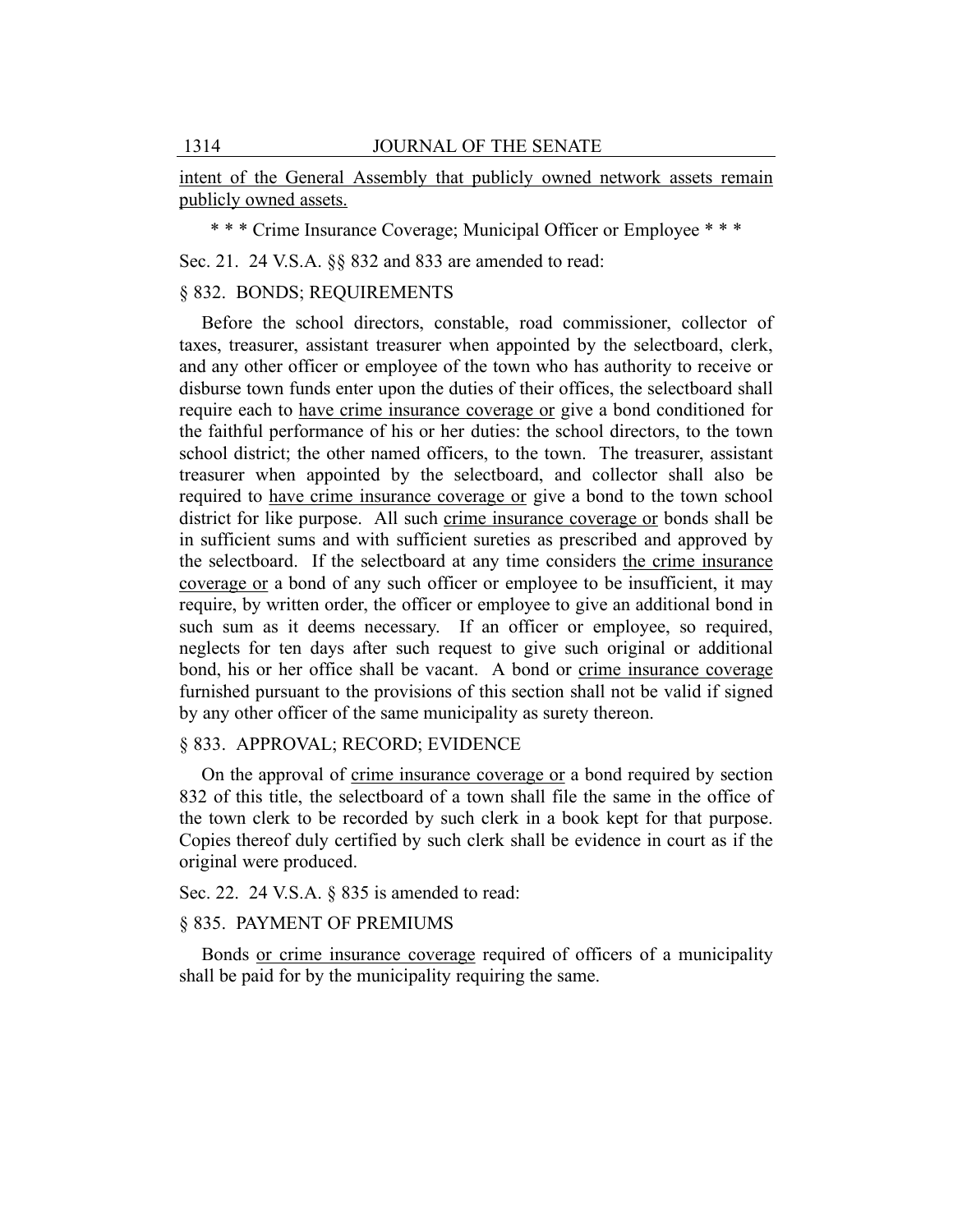Sec. 23. 24 V.S.A. § 1234 is amended to read:

#### § 1234. OATH; BOND

Before entering upon his or her a manager's duties, such a manager shall be sworn to the faithful performance of his or her the manager's duties and shall have crime insurance coverage or give a bond to the town in such the amount and with such the sureties as the selectboard may require.

Sec. 24. 24 V.S.A. § 1306 is amended to read:

#### § 1306. OATHS AND BONDS OF OFFICERS

The clerk, treasurer, and collector of such corporation shall be sworn. The treasurer and collector shall have crime insurance coverage or give a bond to the corporation in such sum and with such sureties as are prescribed and approved by the trustees, conditioned for the faithful performance of their duties.

Sec. 25. 24 V.S.A. § 2433 is amended to read:

§ 2433. BONDS; ACTIONS

The trustees shall have crime insurance coverage or give bonds to the satisfaction of the selectboard, conditioned for the faithful performance of their duties. In the name of the town, they may prosecute and defend a suit or action for the recovery or protection of the estate entrusted to their care.

\* \* \* City of Montpelier; Tax Increment Financing District \* \* \*

Sec. 26. MONTPELIER TIF DISTRICT; ORIGINAL TAXABLE VALUE

(a) Notwithstanding any other provision of law, and upon approval by the Vermont Economic Progress Council as provided in subsection (b) of this section, the City of Montpelier may reset its original taxable value, as defined in 24 V.S.A. § 1891(5), to the grand list values as of April 1, 2023, provided that the reset:

(1) maintains the same parcels as the City's certified original taxable value;

(2) does not change the creation date of the district; and

(3) does not extend the City's period to incur indebtedness beyond March 31, 2030.

(b) The reset of the original taxable value in the City of Montpelier's tax increment financing district shall only become final upon approval by the Vermont Economic Progress Council of the City's application for a five-year extension of the deadline to incur its first debt. Notwithstanding any other provision of law, the City may apply to the Vermont Economic Progress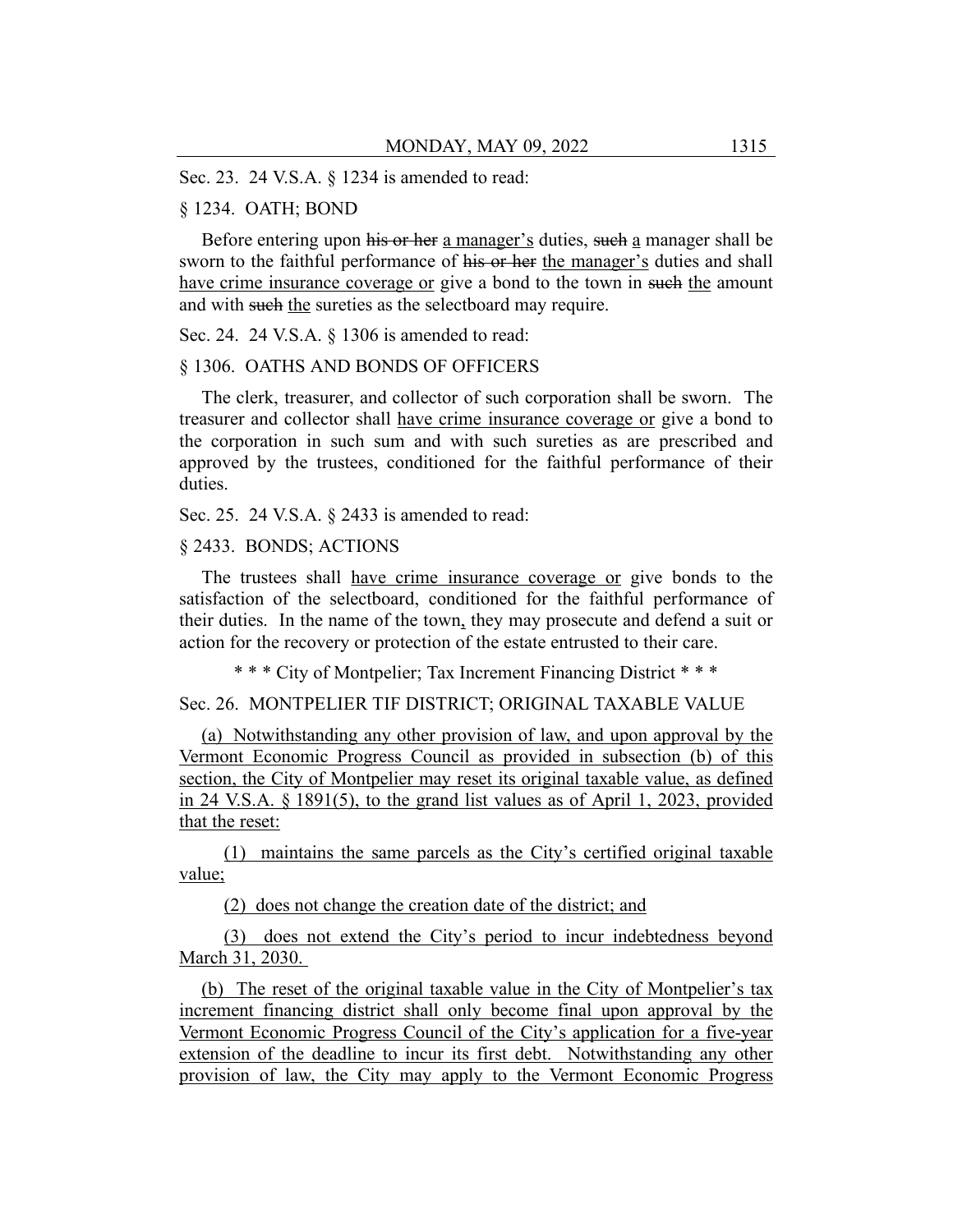Council for an extension of the period to incur its first debt not later than 90 days after the final April 1, 2023 grand list is filed with the city clerk. The City's extension application shall include an updated tax increment financing plan that incorporates the proposed reset original taxable value.

> \* \* \* Sales and Use Tax Exemption; Manufacturing Machinery and Equipment \* \* \*

Sec. 27. 32 V.S.A. § 9741(14) is amended to read:

(14)(A) Tangible personal property that becomes an ingredient or component part of, or is consumed or destroyed or loses its identity in the manufacture of tangible personal property for sale;.

(B) machinery Machinery and equipment for use or consumption directly and exclusively, except for isolated or occasional uses, used in or consumed as an integral or essential part of an integrated production operation by a manufacturing or processing plant or facility engaged in the manufacture of tangible personal property for sale, or in the manufacture of other machinery or equipment, parts, or supplies for use in the manufacturing process; and devices used to monitor manufacturing machinery and equipment or the product during the manufacturing process. Machinery and equipment used in administrative, managerial, sales, or other nonproduction activities, or used prior to the first production operation or subsequent to the initial packaging of a product, shall not be exempt from tax, unless such uses are merely isolated or occasional or unless the machinery used for initial packaging is also used for secondary packaging as part of an integrated process. Machinery and equipment shall not include buildings and structural components thereof. As used in this subdivision, it shall be rebuttably presumed that uses are not isolated or occasional if they total more than four percent of the time the machinery or equipment is operated. For the purposes of this subsection subdivision (14), "manufacture" includes extraction of mineral deposits, the entire printing and bookmaking process, and the entire publication process.

## (C) As used in this subdivision (14):

(i) "Integrated production operation" means an integrated series of operations at a manufacturing or processing plant or facility to process, transform, or convert tangible personal property by physical, chemical, or other means into a different form, composition, or character from that in which it originally existed. Integrated production operations begin when raw material is first changed physically, chemically, or otherwise in form, composition, or character, including being removed from storage or introduced for this manipulation, and end when the product is placed in initial packaging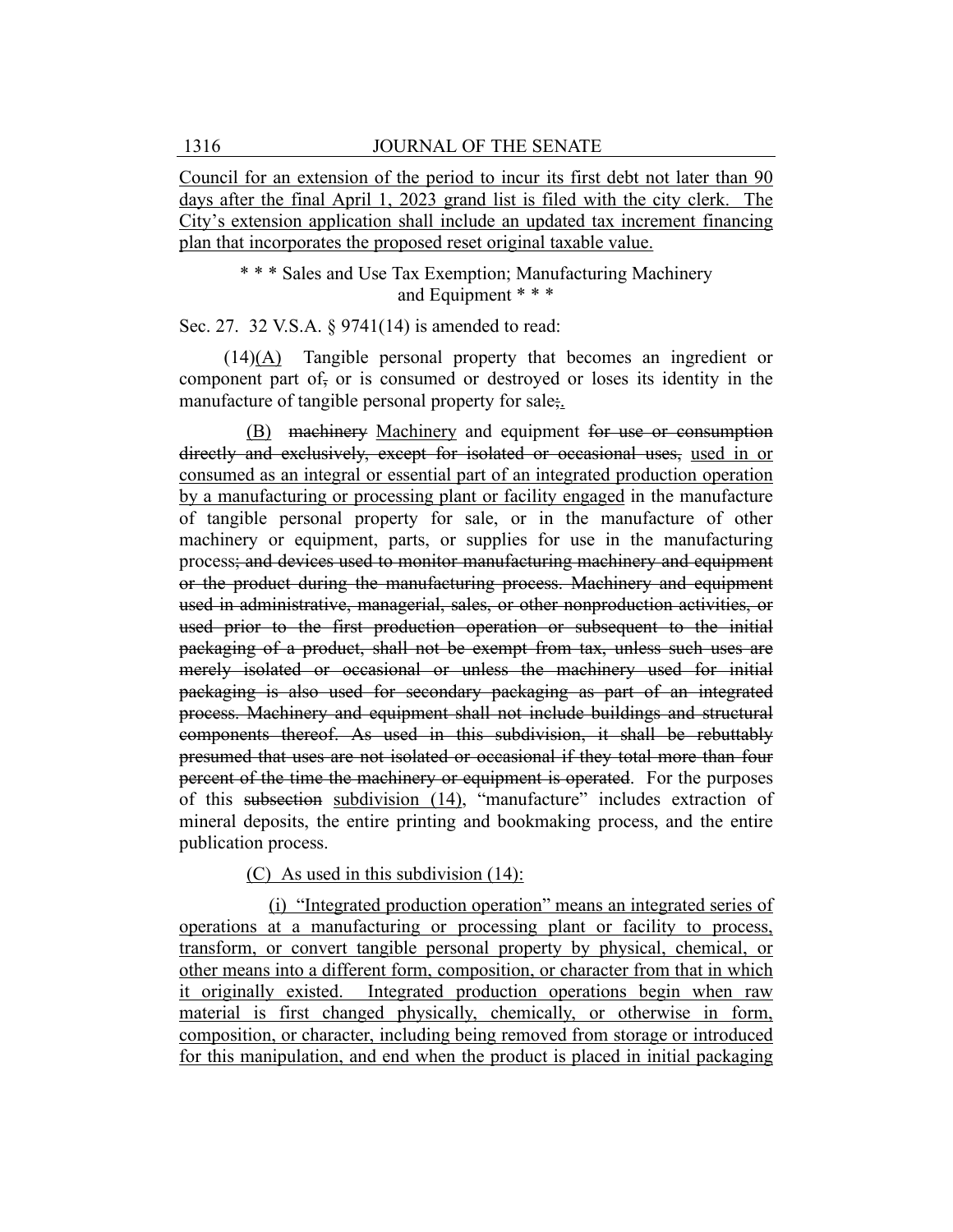and shall include production line operations, including initial packaging operations, and waste, pollution, and environmental control operations.

(ii) "Manufacturing or processing business" means a business that utilizes an integrated production operation to manufacture, process, fabricate, or finish items for wholesale and retail distribution as part of what is commonly regarded by the general public as an industrial manufacturing or processing operation or an agricultural commodity processing operation. "Manufacturing or processing business" does not include nonindustrial businesses whose operations are primarily retail and that produce or process tangible personal property as an incidental part of conducting the retail business, such as retailers who bake, cook, or prepare food products in the regular course of their retail trade; the assembling of product by retailers for sale; grocery stores, meat lockers, and meat markets that butcher or dress livestock or poultry in the regular course of their retail trade; contractors who alter, service, repair, or improve real property; and retail businesses that clean, service, or refurbish and repair tangible personal property for its owner. The examples provided in this subdivision (ii) shall not be construed as exclusive.

(iii) "Manufacturing or processing plant or facility" means a single, fixed location owned or controlled by a manufacturing or processing business that consists of one or more structures or buildings in a contiguous area where integrated production operations are conducted to manufacture or process tangible personal property to be ultimately sold at retail. A business may operate one or more manufacturing or processing plants or facilities at different locations to manufacture or process a single product of tangible personal property to be ultimately sold at retail.

(iv) "Primary" or "primarily" means more than 50 percent of the time.

(v) "Production line" means the assemblage of machinery and equipment at a manufacturing or processing plant or facility where the actual transformation or processing of tangible personal property occurs.

(D) For the purposes of this subdivision (14), machinery and equipment shall be deemed to be used as an integral or essential part of an integrated production operation when used during the integrated production operation:

(i) to transport, convey, handle, or store the property undergoing manufacturing or processing at any point from the beginning of the production line until it is placed into initial packaging;

(ii) to act upon, effect, promote, or otherwise facilitate a physical change to the property undergoing manufacturing or processing;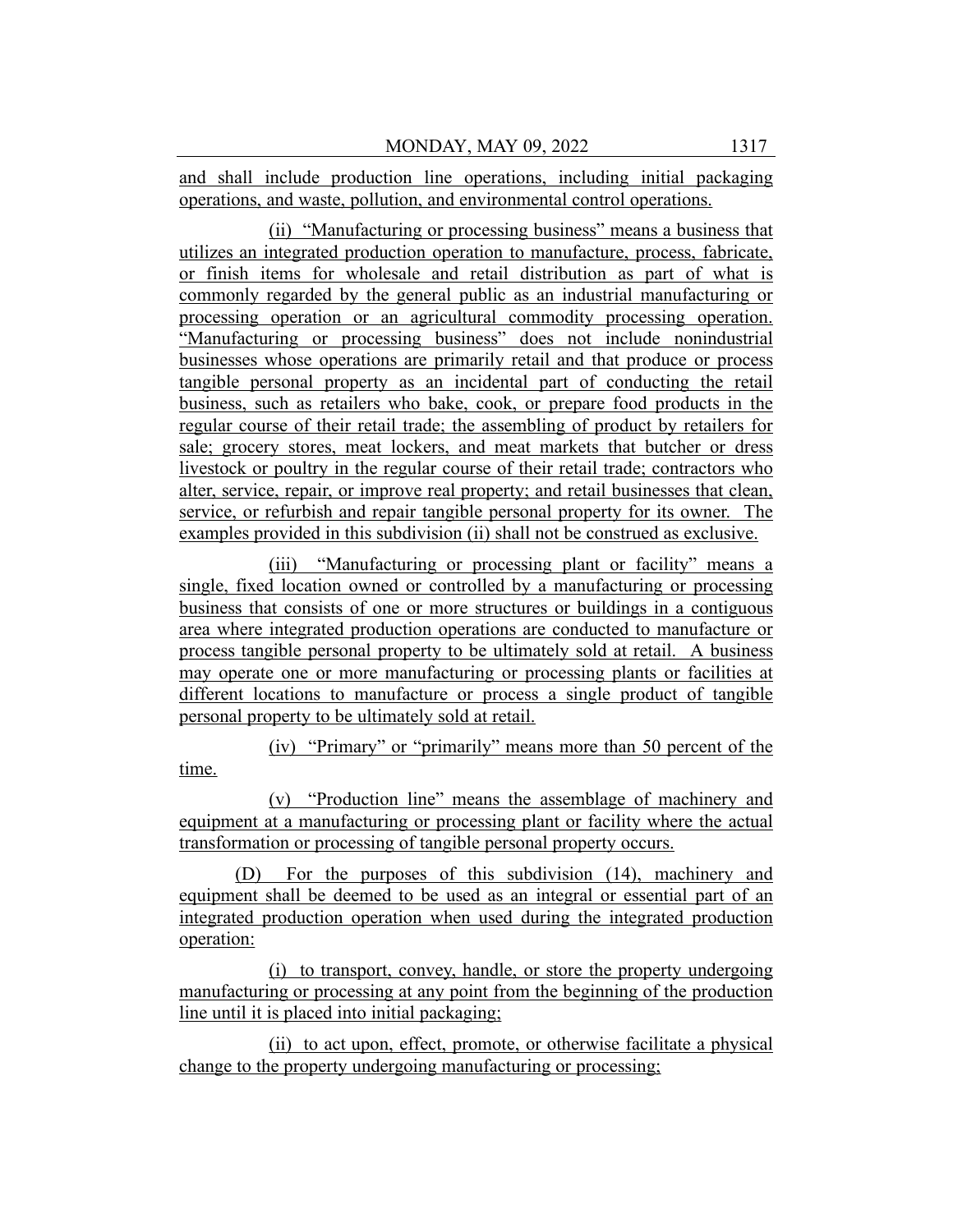(iii) to guide, control, or direct the movement of property undergoing manufacturing or processing;

(iv) to test or measure materials, the property undergoing manufacturing or processing, or the finished product during the manufacturer's integrated production operations;

(v) to plan, manage, control, or record the receipt and flow of property while undergoing manufacturing or processing;

(vi) to lubricate, control the operating of, or otherwise enable the functioning of other production machinery and equipment and the continuation of production operations;

(vii) to transmit or transport electricity, gas, water, steam, or similar substances used in production operations from the point of generation, if produced by the manufacturer or processor at the plant site, to that manufacturer's production operation; or, if purchased or delivered from off– site, from the point where the substance enters the site of the plant or facility to that manufacturer's production operations;

(viii) to package the property being manufactured or processed in any container or wrapping in which such property is normally sold or transported, even if the machinery operates after the point of initial packaging;

(ix) to cool, heat, filter, refine, or otherwise treat water, steam, acid, oil, solvents, or other substances that are used in production operations;

(x) to provide and control an environment required to maintain certain levels of air quality, humidity, or temperature in special and limited areas of the plant or facility where such regulation of temperature or humidity is part of and essential to the production process;

(xi) to treat, transport, or store waste or other byproducts of production operations at the plant or facility and to clean manufacturing machinery and equipment;

(xii) to control pollution at the plant or facility where the pollution is produced by the manufacturing or processing operation; or

(xiii) to inspect or conduct quality control on the product, even if the inspection or quality control machinery operates after the point of initial packaging.

(E) "Machinery and equipment used as an integral or essential part of an integrated production operation" does not mean:

(i) machinery and equipment used for nonproduction purposes, including machinery and equipment used for plant security, fire prevention,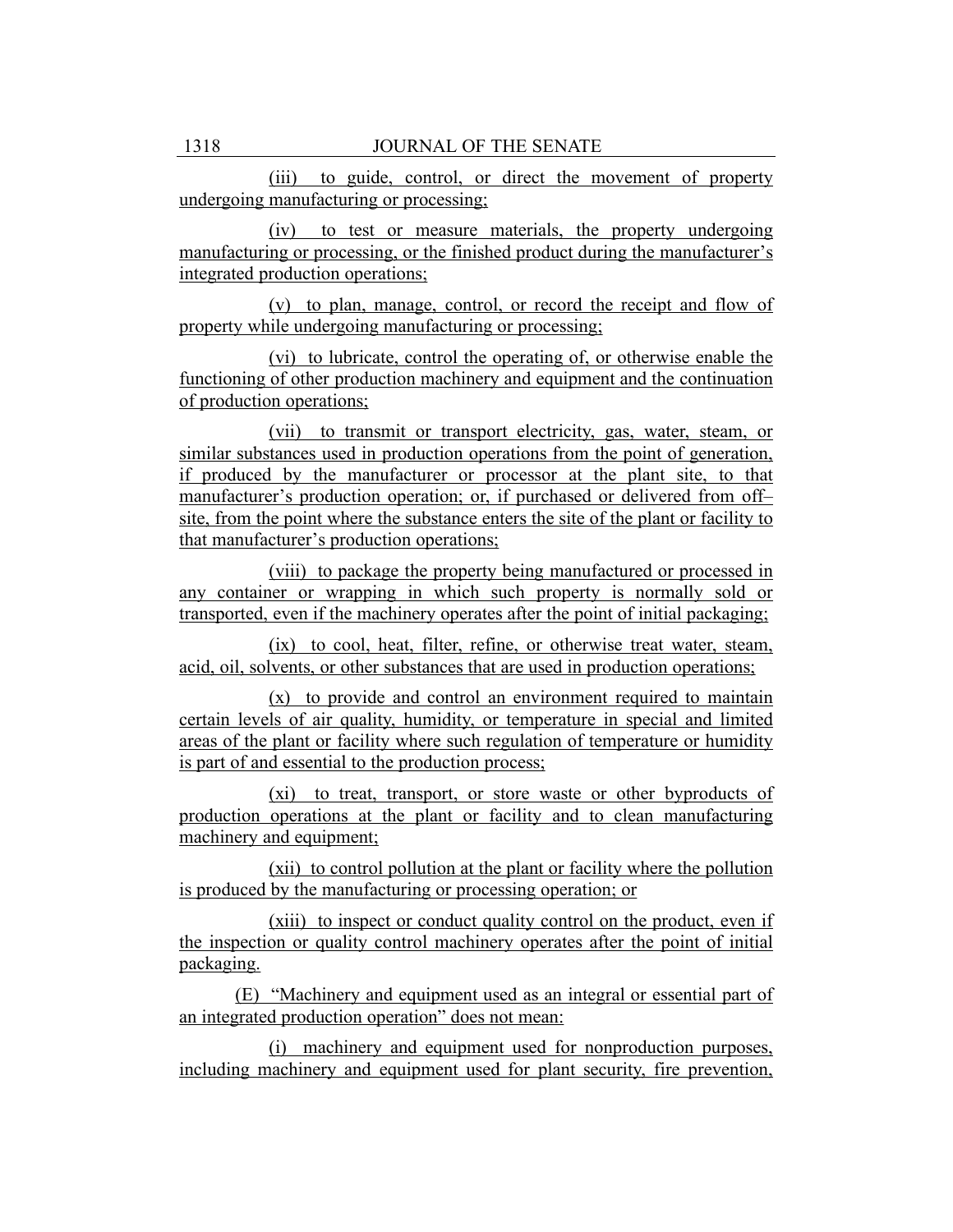first aid, accounting, administration, record keeping, advertising, marketing, sales or other related activities, plant cleaning, plant communications, and employee work scheduling;

(ii) machinery, equipment, and tools used primarily in maintaining and repairing any type of machinery and equipment or the building and plant;

(iii) transportation, transmission, and distribution equipment not primarily used in a production, warehousing, or material handling operation at the plant or facility, including the means of conveyance of natural gas, electricity, oil, or water, and related equipment, located outside the plant or facility;

(iv) office machines and equipment, including computers and related peripheral equipment, not used directly and primarily to control or measure the manufacturing process;

(v) furniture and other furnishings;

(vi) buildings, other than exempt machinery and equipment that is permanently affixed to or becomes a physical part of the building, and any other part of real estate that is not otherwise exempt;

(vii) building fixtures that are not integral to the manufacturing operation, such as utility systems for heating, ventilation, air conditioning, communications, plumbing, or electrical;

(viii) machinery and equipment used for general plant heating, cooling, and lighting; or

(ix) motor vehicles that are registered for operation on public highways.

(F) Subdivisions (D) and (E) of this subdivision (14) shall not be construed as exclusive lists of the machinery and equipment that qualify or do not qualify as an integral or essential part of an integrated production operation. When machinery or equipment is used as an integral or essential part of production operations part of the time and for nonproduction purposes at other times, the primary use of the machinery or equipment shall determine the qualification of the machinery or equipment for the exemption.

\* \* \* Effective Dates \* \* \*

Sec. 28. EFFECTIVE DATES

(a) This section shall take effect on passage.

(b) Notwithstanding 1 V.S.A. § 214, Secs. 1–3 (enhanced life estates; property transfer tax), 4 and 5 (underpayment penalties; deadlines), and 18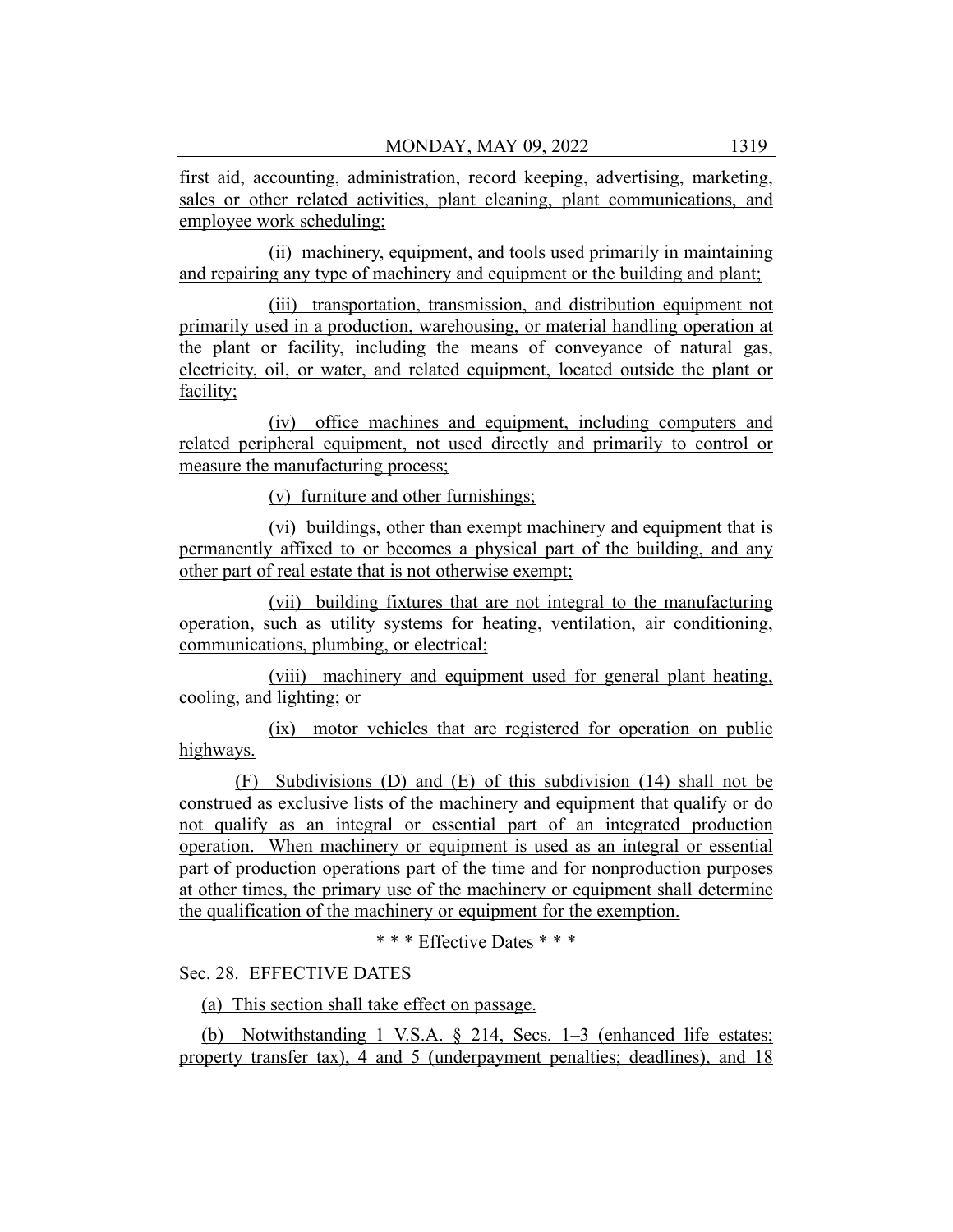(529 plans; student loan repayment; VHEIP income tax credit) shall take effect retroactively on January 1, 2022 and shall apply to taxable years beginning on and after January 1, 2022.

(c) Notwithstanding 1 V.S.A. § 214, Secs. 6 and 7 (annual link to federal statutes) shall take effect retroactively on January 1, 2022 and shall apply to taxable years beginning on and after January 1, 2021.

(d) Secs. 8 (32 V.S.A. § 5862b; Children's Trust Foundation checkoff) and 11 (transition; Children's Trust Fund; FY 2023 transfers) shall take effect on July 1, 2022.

(e) Secs. 9 (33 V.S.A. § 3303(b); Children's Trust Fund administration) and 10 (repeals; Children's Trust Fund) shall take effect on December 31, 2022.

(f) Notwithstanding 1 V.S.A. § 214, Secs. 12 and 13 (reporting federal audits and adjustments; partnerships) shall take effect retroactively on January 1, 2022 and shall apply to any adjustments to a taxpayer's federal taxable income with a final determination date occurring on and after July 1, 2022.

(g) Notwithstanding 1 V.S.A. § 214, Sec. 14 (taxation of land underlying solar plant or energy storage facility) shall take effect retroactively on July 1, 2021.

(h) Secs. 15 and 16 (fishing, hunting, and trapping licenses) shall take effect on January 1, 2023.

(i) Sec. 17 (legislative expense reimbursement) shall take effect on January 1, 2023.

(j) Secs. 19 and 20 (communications union districts), 21–25 (crime insurance coverage; municipal officer or employee), 26 (City of Montpelier; tax increment financing district), and 27 (sales and use tax exemption) shall take effect on July 1, 2022.

And that the bill ought to pass in concurrence with such proposals of amendment.

Senator Baruth, for the Committee on Appropriations, to which the bill was referred, reported recommending that the bill ought to pass in concurrence with proposals of amendment as recommended by the Committee on Finance.

Thereupon, the bill was read the second time by title only pursuant to Rule 43, the proposals of amendment were collectively agreed to.

Thereupon, Senator Hardy moved that the Senate proposal of amendment be amended as follows::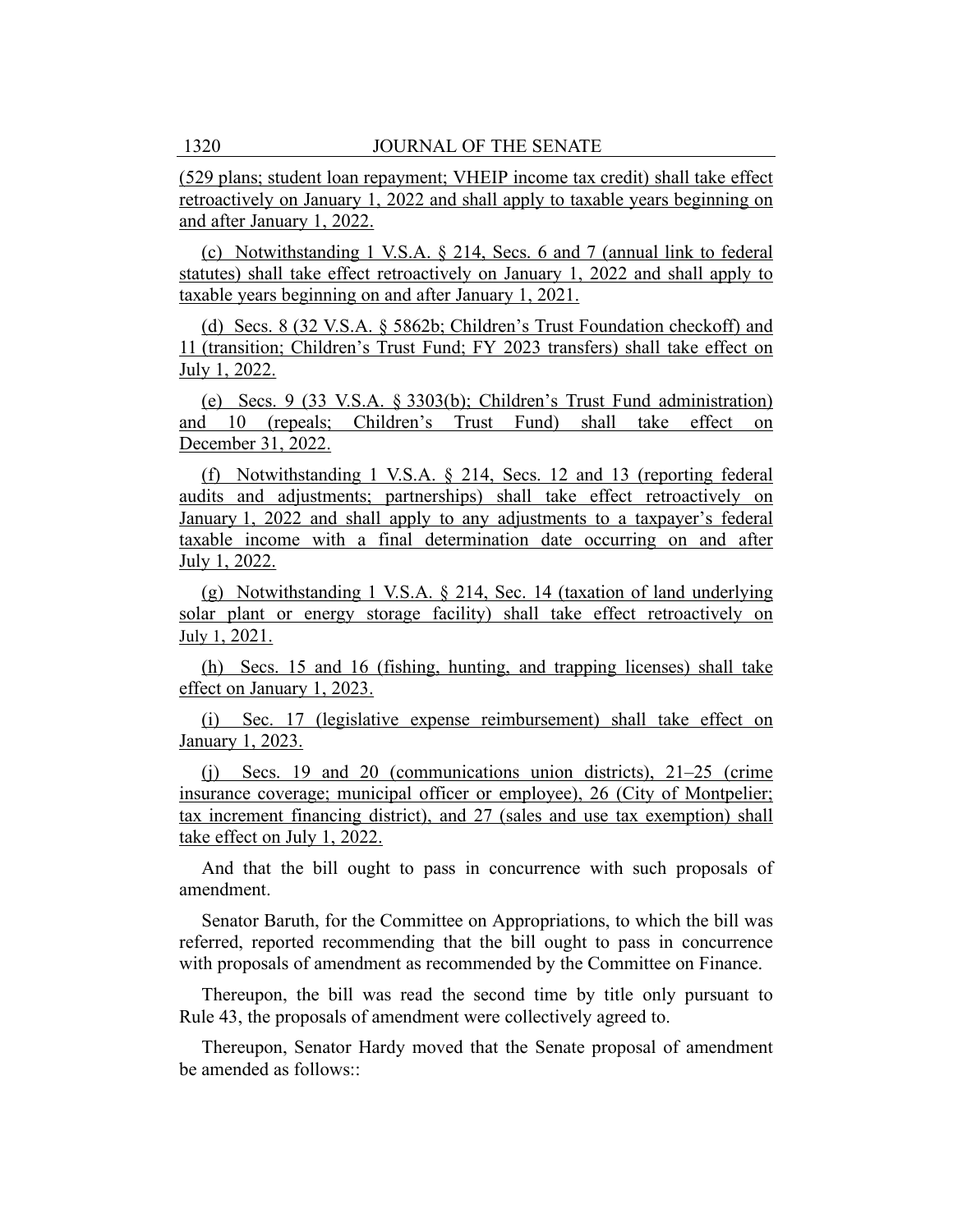First: By adding a reader assistance heading and two new sections to be Secs. 27a and 27b to read as follows:

\* \* \* Sales and Use Tax Exemption; Menstrual Products \* \* \*

Sec. 27a. 32 V.S.A. § 9706(oo) is amended to read:

(oo) The statutory purpose of the exemption for feminine hygiene menstrual products in subdivision 9741(56) of this title is to limit the cost of goods that are necessary for the health and welfare of Vermonters.

Sec. 27b. 32 V.S.A. § 9741(56) is amended to read:

(56) Feminine hygiene Menstrual products. As used in this subdivision, "feminine hygiene menstrual products" means tampons, panty liners, menstrual cups, sanitary menstrual napkins, and other similar tangible personal property designed for feminine hygiene use in connection with the human menstrual cycle but does not include "grooming and hygiene products" as defined in this chapter.

Second: In Sec. 28, effective dates, by striking out subsection (a) in its entirety and inserting in lieu thereof the following:

(a) This section and Secs. 27a and 27b (sales and use tax exemption; menstrual products) shall take effect on passage.

Which was agreed to.

Thereupon, third reading of the bill was ordered.

### **Proposal of Amendment; Third Reading Ordered**

## **H. 518.**

Senator Bray, for the Committee on Natural Resources and Energy, to which was referred House bill entitled:

An act relating to municipal energy resilience initiatives.

Reported recommending that the Senate propose to the House to amend the bill by striking out all after the enacting clause and inserting in lieu thereof the following:

## Sec. 1. FINDINGS; MUNICIPAL ENERGY RESILIENCE

The General Assembly finds that:

(1) Vermont's municipalities own and operate more than 2,000 buildings and facilities, which are used to provide services to its citizens, including libraries; storing town vehicles; providing space for civic engagement; and connecting citizens to healthcare, education, and commercial interests.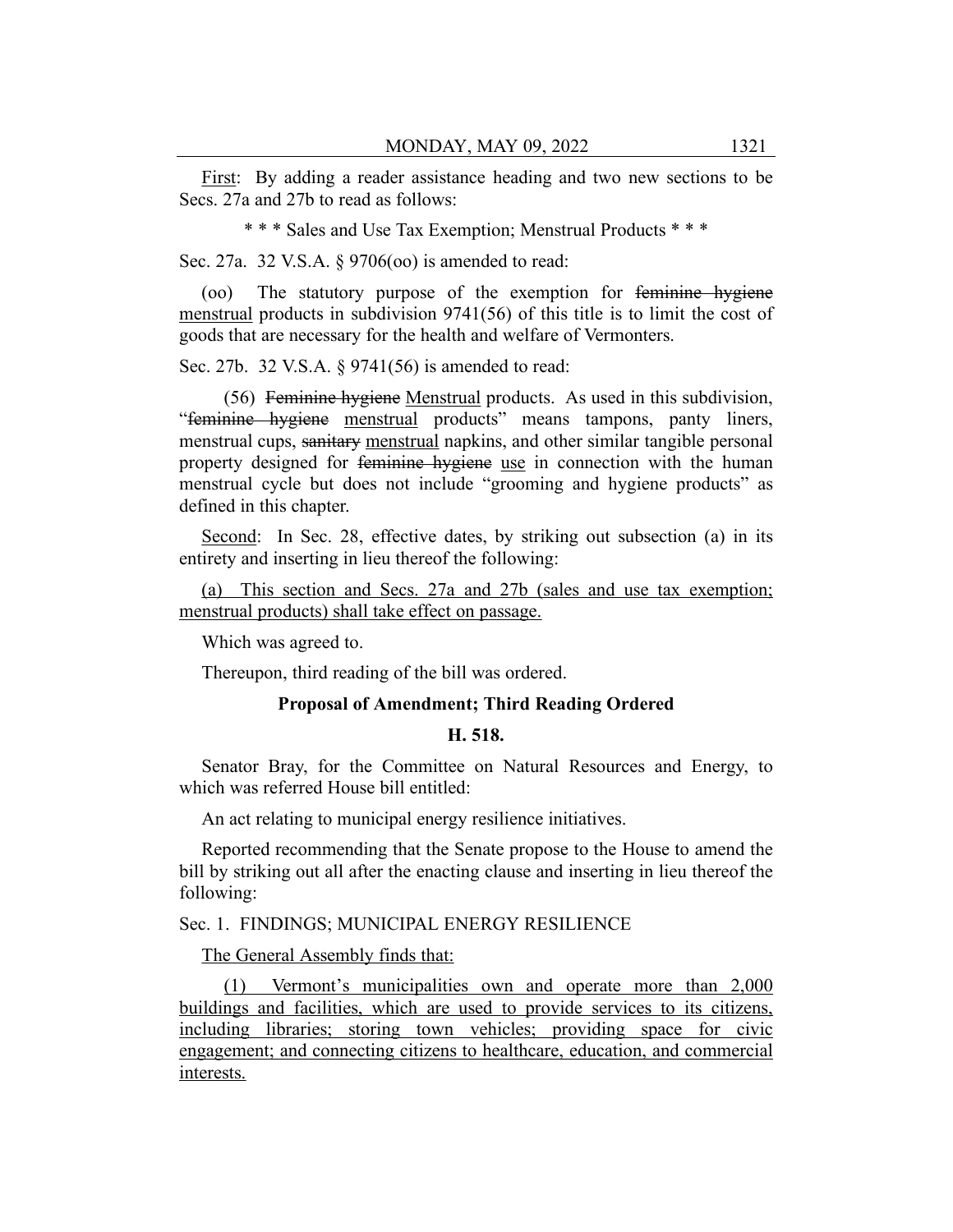(2) Vermont's Global Warming Solutions Act sets aggressive targets for greenhouse gas emissions reductions, and the heating of buildings provide significant opportunities for meeting these targets.

(3) The volatile cost of fossil fuel heating is often one of the largest line items in a municipal budget, which impacts the residential and commercial taxpayers in that municipality.

(4) A modest expansion to the State Energy Management Program, established in 29 V.S.A. § 168, made in 2019 can assist municipalities with responding to the greenhouse gas emissions targets set forth in the Global Warming Solutions Act.

(5) Connecting technical resources at the local, regional, and State level and expanding the State's energy management program to include municipal buildings will promote increased resilience and sustained connection to critical services for all Vermonters.

## Sec. 2. MUNICIPAL ENERGY RESILIENCE; DEPARTMENT OF BUILDINGS AND GENERAL SERVICES; ASSESSMENTS

(a) Energy resilience assessments. On or before September 1, 2022, the Department of Buildings and General Services shall issue a request for proposal for a comprehensive energy resilience assessment of covered municipal buildings and facilities.

(b) Request for proposal. The Commissioner of Buildings and General Services shall contract with an independent third party to conduct the assessment described in subsection (a) of this section. The assessment shall be completed on or before January 15, 2024.

(c) Application. A covered municipality shall submit an application to the Department of Buildings and General Services to receive an assessment of its buildings and facilities pursuant to the guidelines established in subsection (e) of this section. As part of the application process, a municipality may use the assistance of a regional planning commission to develop plans.

(d) Scope. For each covered municipality, the assessment described in subsection (a) of this section shall include a scope of work, cost, and timeline for completion for each building or facility. The assessment shall also include:

(1) recommendations for improvements that reduce the operating and maintenance costs, enhance comfort, and reduce energy intensity in a municipal building or facility, including:

(A) the improvement or replacement, or both, of heating, ventilation and air conditioning systems;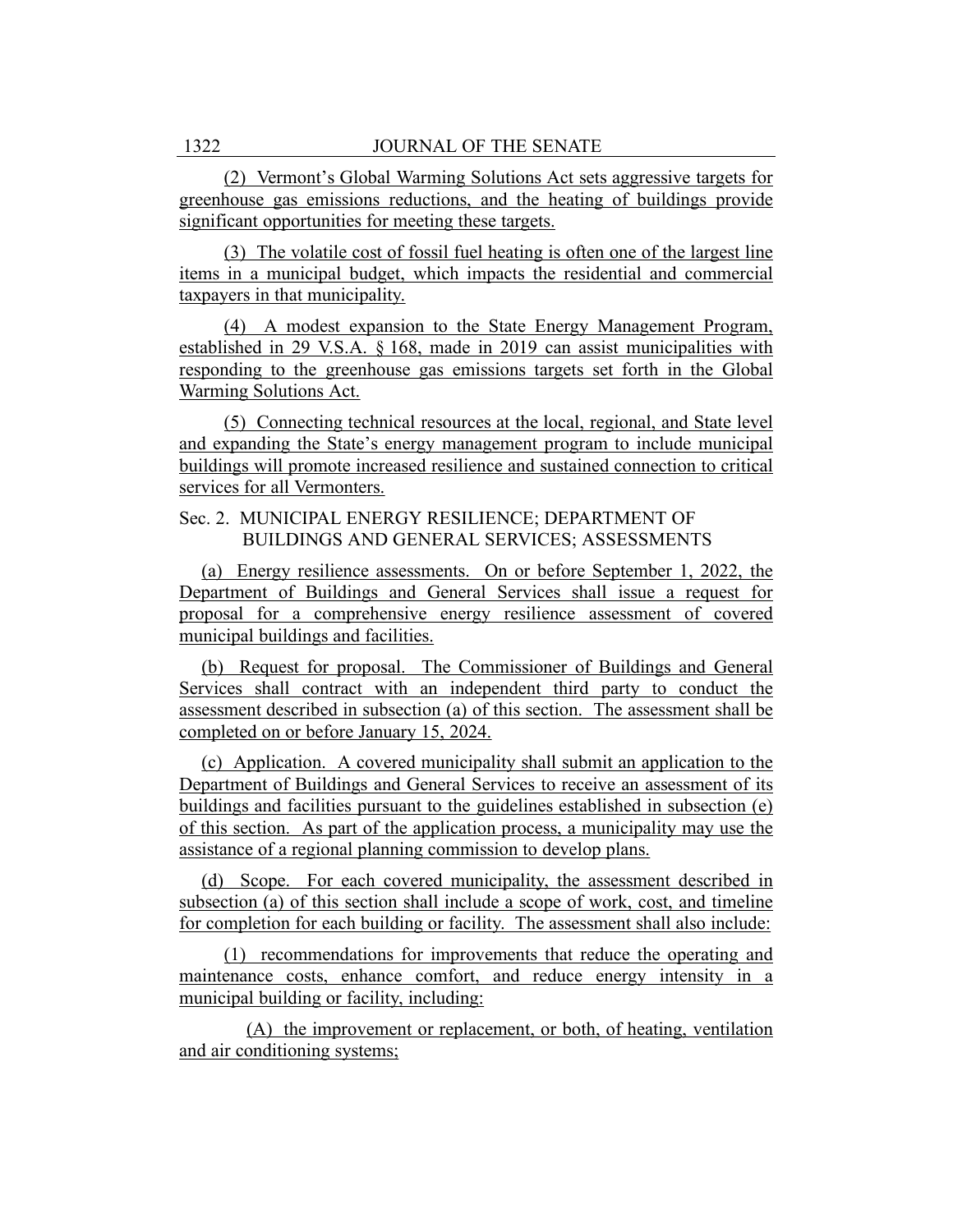(B) the use of a renewable energy source for heating systems, provided that recommendations for the use of a heating systems that uses fossil fuels is not eligible; and

(C) improvements to the buildings or facilities thermal envelope;

(2) an evaluation on the reasonableness of battery storage and EV charging stations and recommended locations, as applicable;

(3) an evaluation of the potential for on-site renewable energy generation options and recommendation on the one most feasible, as applicable;

(4) an estimate of costs for each recommendation;

(5) an estimate of system and equipment life cycle costs and consumption data; and

(6) the potential to phase the scope of work and suggest a prioritized order of completion separate from the energy assessment scope.

(e) Administration. The Department of Buildings and General Services shall establish guidelines for a covered municipality to receive an assessment and shall require at a minimum that:

(1) the covered municipality has access to high-speed Internet as defined in the State's Telecommunication Plan set forth in 30 V.S.A. § 202c or a plan is in place by 2024 to ensure access to high-speed Internet; and

(2) any building that is assessed is compliant with the American Disabilities Act at the time the project is completed.

(f) Definition. As used in this section, "covered municipality" means a city, town, fire district or incorporated village, and all other governmental incorporated units.

Sec. 3. MUNICIPAL ENERGY RESILIENCE GRANT PROGRAM

(a) Program established. In fiscal year 2023, there is established the Municipal Energy Resilience Grant Program to award grants to:

(1) make recommendations to municipalities on the use of more efficient heating systems; and

(2) make necessary improvements to reduce emissions by reducing fossil fuel usage and increasing efficiency in municipally owned buildings.

(b) Definition. As used in this section, "covered municipality" means a city, town, fire district or incorporated village, and all other governmental incorporated units.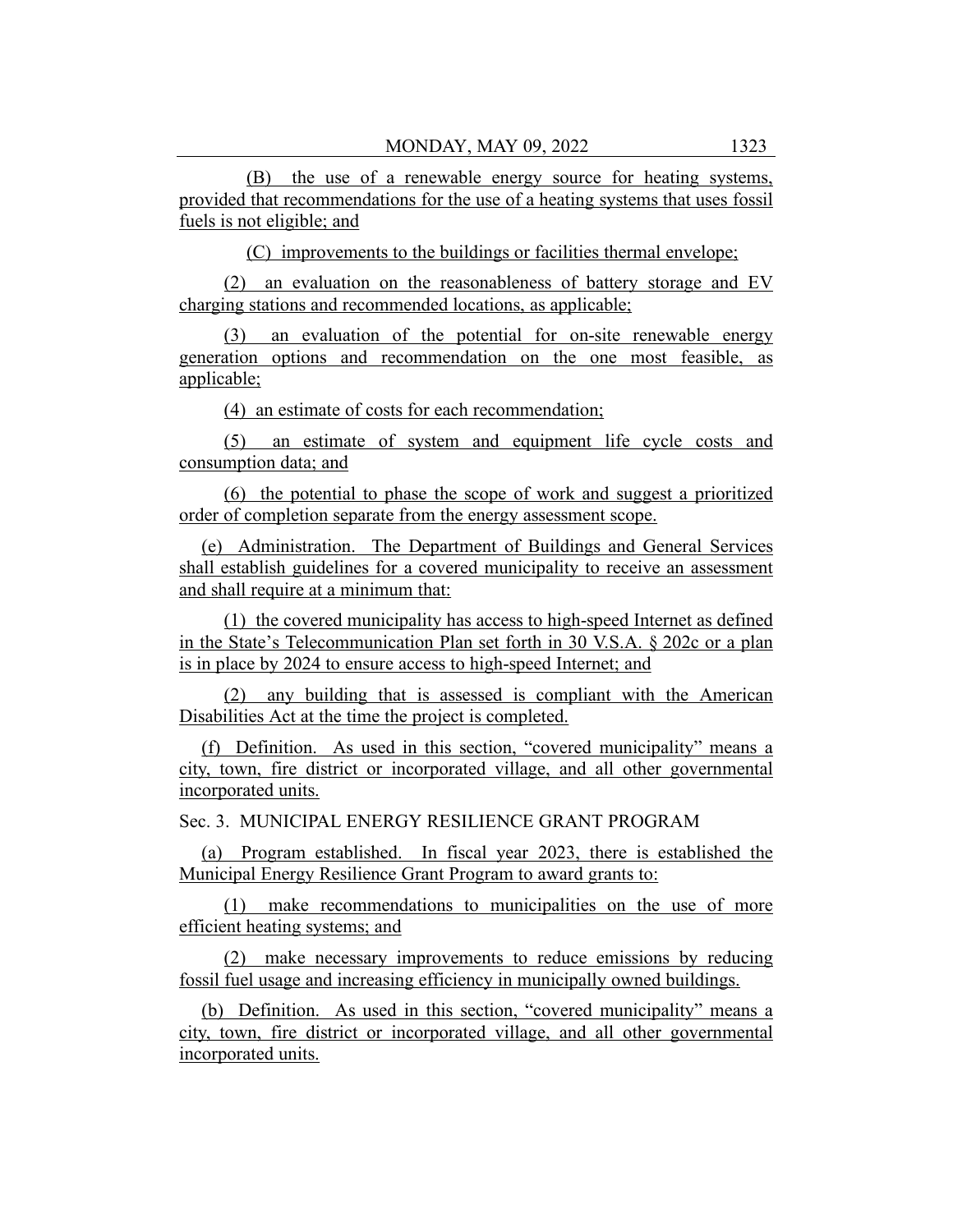(c) Administration; implementation.

(1) Grant awards. The Department of Buildings and General Services, in coordination with Efficiency Vermont, through the State Energy Management Program, shall administer the Program, which shall award grants for the following:

(A) not more than \$500,000.00 to each covered municipality for approved projects for weatherization, thermal efficiency, to supplement or replace fossil fuel heating systems with more efficient heating systems, and any other expenditures necessary for the project to be eligible for funding under federal law and guidelines; and

(B) not more than \$4,000.00 to each covered municipality to facilitate community meetings and communication about municipal energy resilience.

(2) Grant program design. The Department of Buildings and General Services, in consultation with Efficiency Vermont; the Vermont League of Cities and Towns; regional planning commissions; and experts in the field of thermal enclosure, energy efficiency, and renewable building space systems, shall design the Program. The Program shall include a streamlined and minimal application process for a municipality to apply directly to the Department of Buildings and General Services or with the assistance of a regional planning commission. The Program design shall establish:

(A) an outreach and education plan by regional planning commissions, including specific tactics to reach and support each covered municipality;

(B) an equitable system for distributing grants statewide on the basis of need according to a system of priorities, including the following ranked in priority order:

(i) a municipality with the highest energy burden community needs and lowest resources, as defined in Efficiency Vermont's 2019 Energy Burden Report;

(ii) a municipality that may not have administrative support to apply for grants;

(iii) geographic location;

(iv) community size; and

(v) whether another division of the municipality has already received a grant;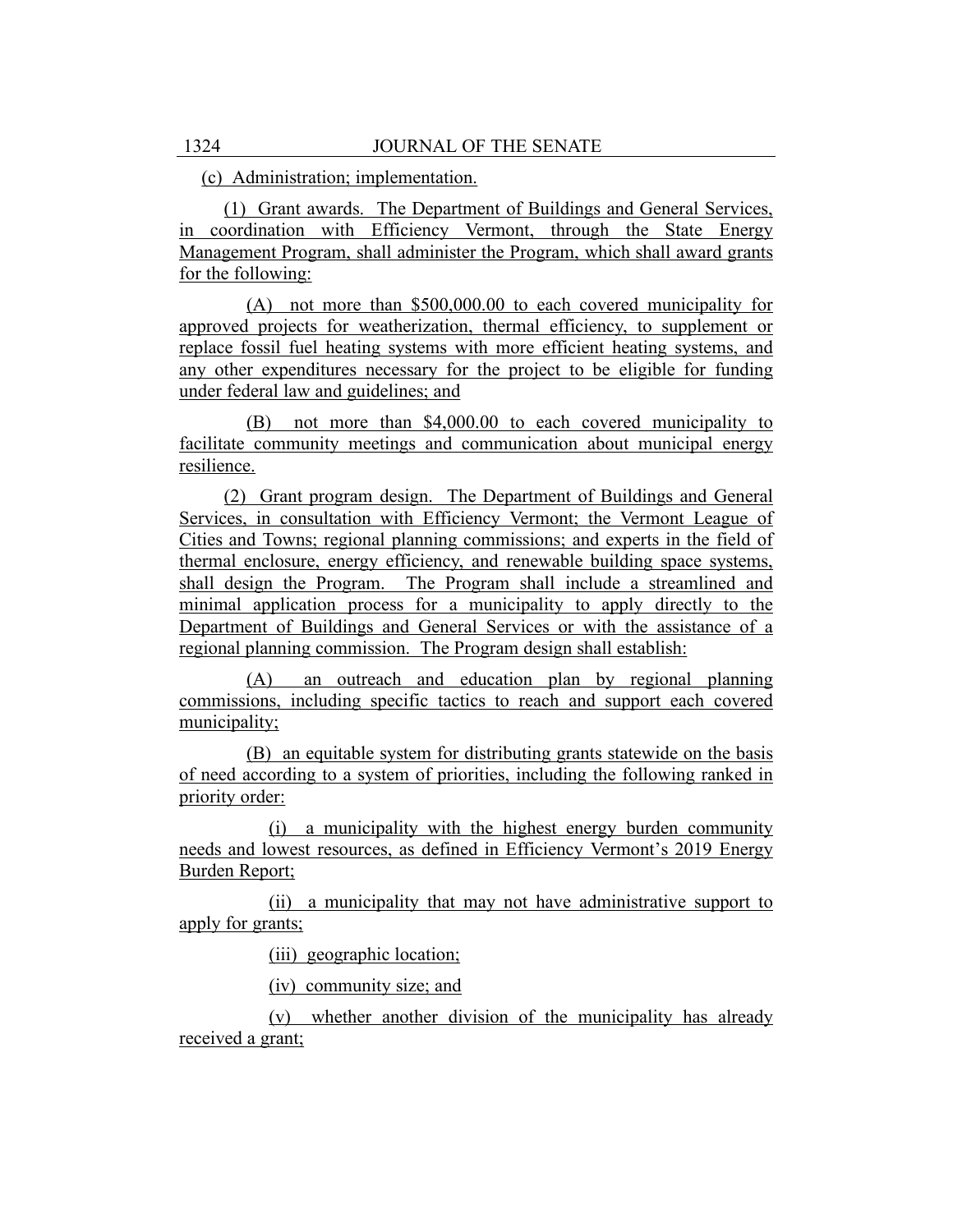(C) guidelines for renewable and energy efficiency buildings systems resilience, durability, health, and efficiency measures and costs that will be eligible for grant funding; and

(D) eligibility criteria for covered municipalities, including written commitment by the municipality to conduct community workshops and a selfassessment.

(d) Coordination. The Department of Buildings and General Services shall coordinate with any other State entities and agencies working with covered municipalities to provide grants for the Program.

(e) Funding. The Program shall be funded by the American Rescue Plan Act State and Local Fiscal Recovery Fund.

(f) Assessment. A covered municipality is only eligible for a grant under this section if an assessment of its buildings and facilities has been conducted pursuant to Sec. 2 of this act.

Sec. 4. MUNICIPAL ENERGY RESILIENCE GRANT PROGRAM; APPROPRIATION

In fiscal year 2023, the amount of \$35,000,000.00 shall be appropriated from the American Rescue Plan Act (ARPA) from the State and Local Fiscal Recovery Fund to the Municipal Energy Resilience Grant Program for use as follows:

(1) The amount of \$2,400,000.00 shall be appropriated to the Department of Buildings and General Services for regional planning commissions to assist with grant and assessment applications and provide programming and technical assistance to covered municipalities. The funding to regional planning commissions shall be distributed as follows:

(A) Fifty-five percent of the funds shall be divided equally among the regional planning commissions.

(B) Forty-five percent of the funds shall be allocated according to the number of Vermont member municipalities in each regional planning commission as of July 1, 2022.

(2) The amount of \$32,600,000.00 shall be appropriated to the Department of Buildings and General Services to be used as follows:

(A) \$5,000,000.00 for hiring a contractor to conduct assessments pursuant to Sec. 2 of this act;

(B) \$1,000,000.00 for costs associated with administering the grant program; and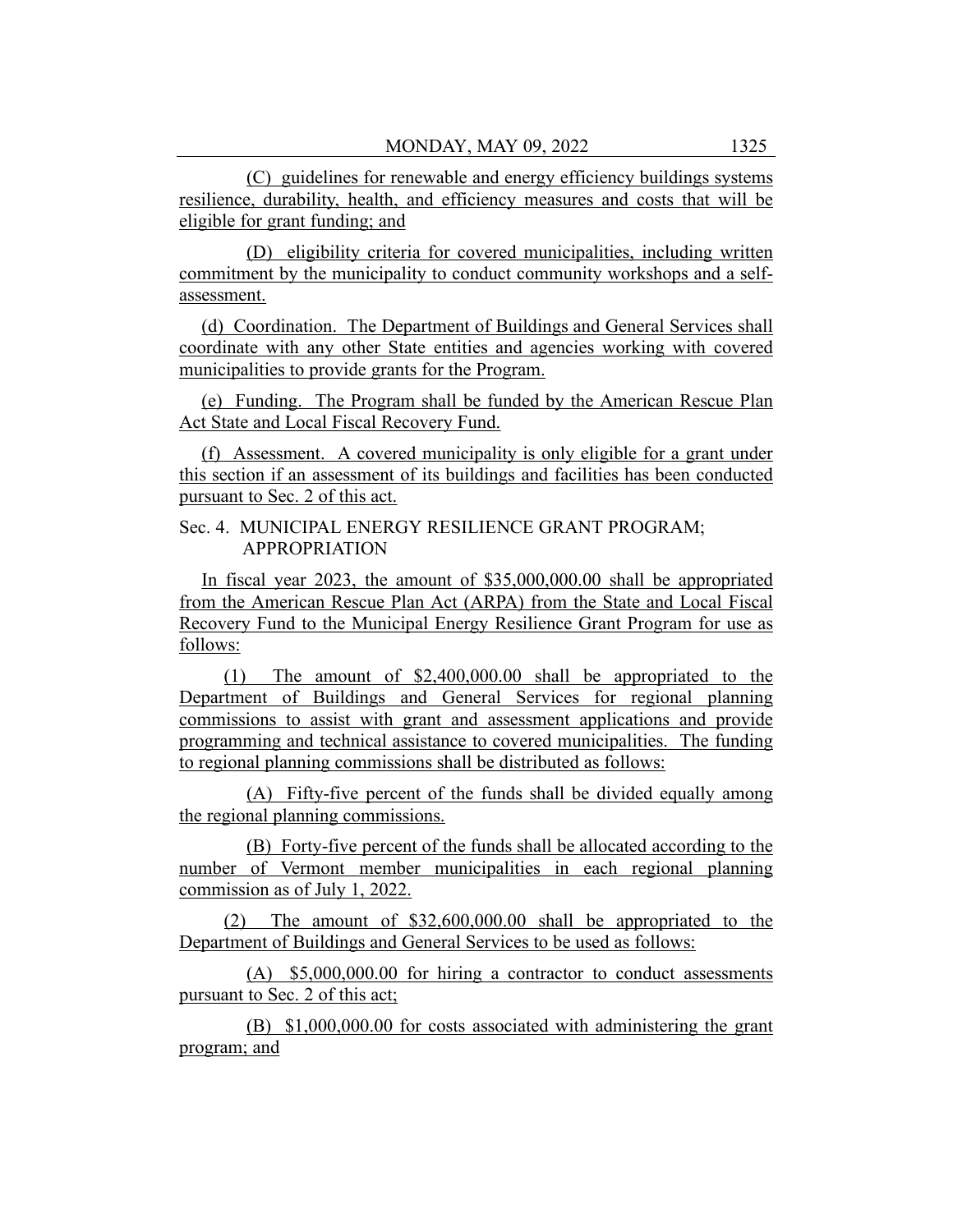(C) \$26,600,000.00 for grants to covered municipalities for weatherization, thermal efficiency, and to supplement or replace less efficient heating systems.

\* \* \* Municipal Energy Loan Program \* \* \*

Sec. 5. 29 V.S.A. § 168a is added to read:

§ 168a. MUNICIPAL ENERGY LOAN PROGRAM

(a) Authority. The Department of Buildings and General Service is authorized to provide financing to municipalities through the Municipal Energy Loan Program for equipment replacement, studies, weatherization, construction of improvements affecting the use of energy resources, the implementation of energy efficiency and conservation measures, and the use of renewable resources.

(b) Loan eligibility and criteria. The Commissioner shall establish for the Program described in subsection (a) of this section:

(1) criteria to determine eligibility for funding, including repayment terms;

(2) a priority basis for the selection process that ensures equitable allocation of funds to municipalities, considering at least financial need, geographic distribution, and ability to repay; and

(3) loan conditions that ensure accountability by a municipality receiving funds.

(c) Definitions. As used in this section:

(1) "Energy efficiency improvement" has the same meaning as in section 168 of this title.

(2) "Municipality" means a city, town, fire district or incorporated village, and all other governmental incorporated units.

(3) "Renewables" has the same meaning as in 30 V.S.A. § 8002.

(4) "Resource conservation measures" has the same meaning as in section 168 of this title.

Sec. 6. 29 V.S.A. § 168b is added to read:

§ 168b. MUNICIPAL ENERGY REVOLVING FUND

(a) Creation. There is established the Municipal Energy Revolving Fund to provide financing for the Municipal Energy Loan Program established in section 168a of this title.

(b) Monies in the Fund. The Fund shall consist of: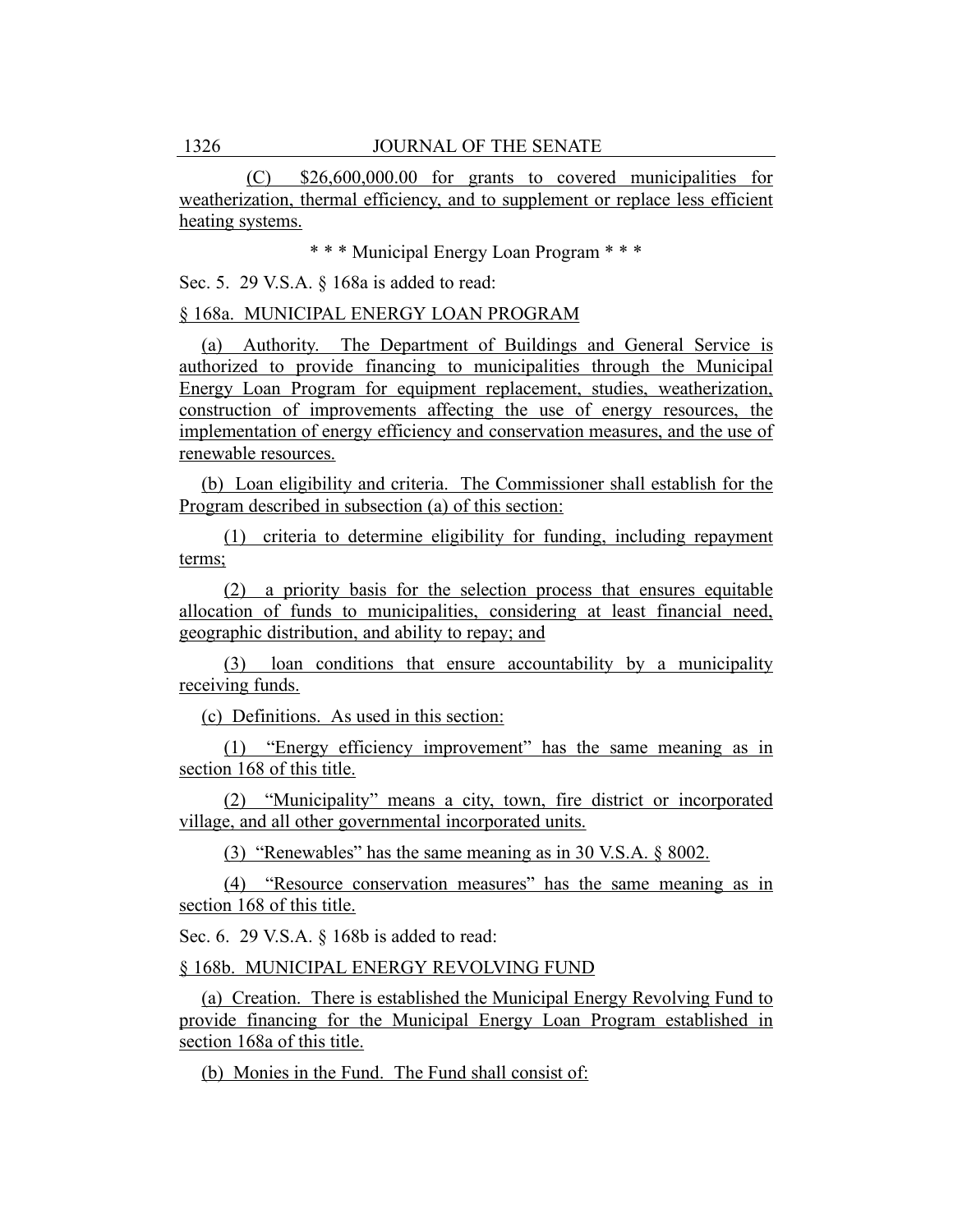(1) monies appropriated to the Fund and;

(2) loan repayment by municipalities

(c) Repayment terms. A municipality receiving funding shall repay the Fund through its regular operating budget according to a schedule established by the Commissioner.

(d) Fund administration.

(1) The Commissioner of Finance and Management may anticipate receipts to this Fund and issue warrants based thereon.

(2) The Commissioner of Buildings and General Services shall maintain accurate and complete records of all receipts by and expenditures from the Fund.

(3) All balances remaining at the end of a fiscal year shall be carried over to the following year.

(e) Definitions. As used in this section:

(1) "Energy efficiency improvement" has the same meaning as in section 168 of this title.

(2) "Renewables" has the same meaning as in 30 V.S.A. § 8002.

(f) Annual report. Beginning on or before January 15, 2023 and annually thereafter, the Commissioner of Buildings and General Services shall report to the House Committees on Corrections and Institutions and on Energy and Technology and the Senate Committee on Institutions on the expenditure of funds from the Municipal Energy Revolving Fund. For each fiscal year, the report shall include a summary of each project receiving funding and the municipality's expected savings. The provisions of 2 V.S.A. § 20(d) (expiration of required reports) shall not apply to the report to be made under this subsection.

## Sec. 7. MUNICIPAL ENERGY REVOLVING FUND; DEPARTMENT OF BUILDINGS AND GENERAL SERVICES; FEE RECOMMENDATION

On or before January 15, 2023, the Commissioner of Buildings and General Services shall submit a recommendation to the House Committee on Ways and Means and the Senate Committee on Finance for a fee amount to be charged to pay for administrative costs associated with the Municipal Energy Revolving Fund.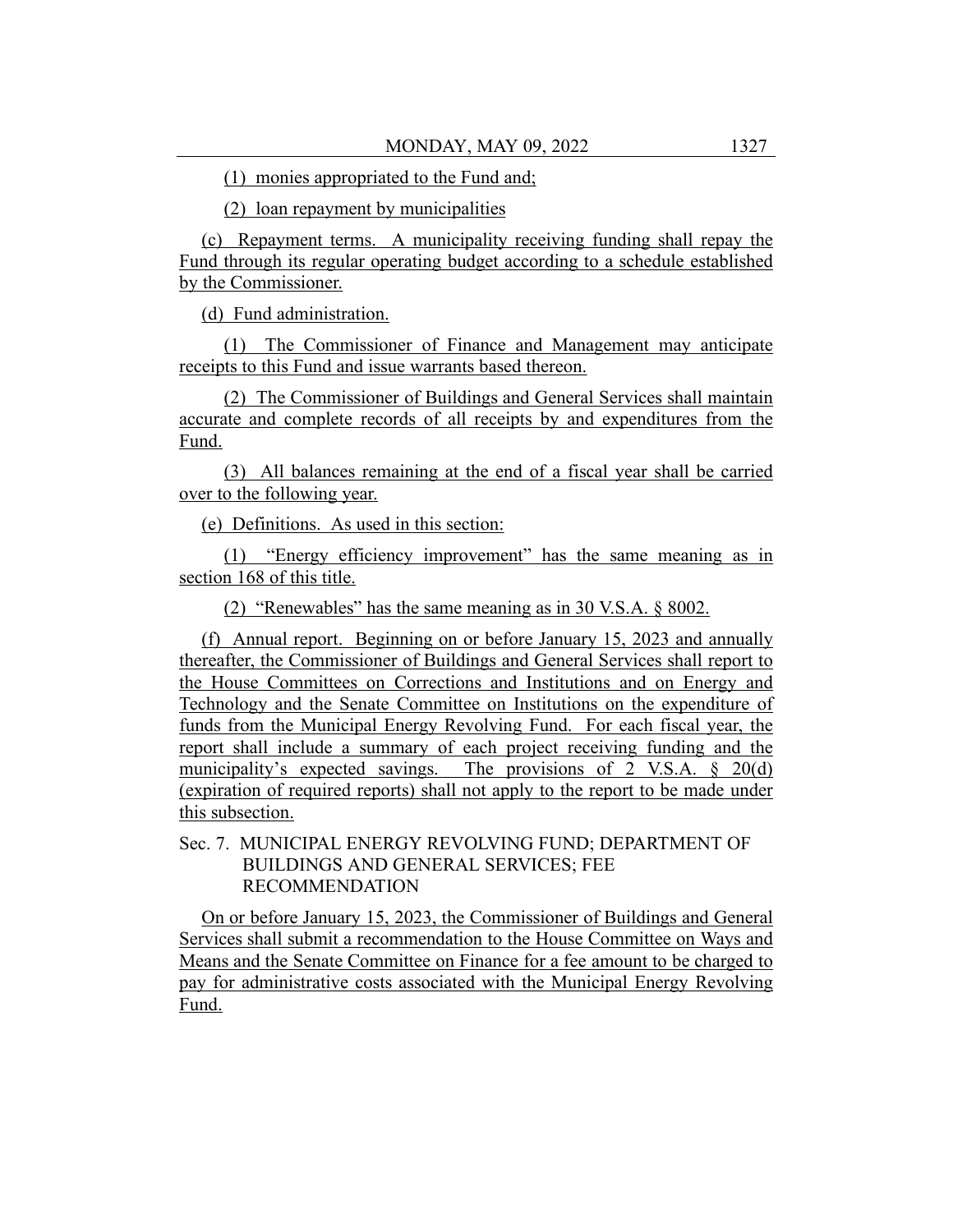## Sec. 8. MUNICIPAL ENERGY REVOLVING FUND; FY 2023 APPROPRIATION; REPORT

(a) In FY 2023, to the extent permitted by federal law, the following amounts shall be transferred to the Department of Buildings and General Services from the Department of Public Service for the Municipal Energy Revolving Fund, as established in 29 V.S.A. § 168b:

(1) not more than \$800,000.00 from the Energy Efficiency Revolving Loan Fund Capitalization Grant allocated in the Infrastructure Investment and Jobs Act, Pub. L. No. 117-58 pursuant to the process set forth in 32 V.S.A. § 5; and

(2) not more than \$2,000,000.00 from the Energy Efficiency and Renewable Energy Block Grant Fund in the Infrastructure Investment and Jobs Act, Pub. L. No. 117-58 pursuant to the process set forth in 32 V.S.A. § 5.

(b) On or before January 15, 2023, the Department of Public Service shall report to the House Committee on Energy and Technology and the Senate Committee on Finance on the total grant amounts approved by the State and transferred to the Municipal Energy Revolving Fund pursuant to subsection (a) of this section.

Sec. 9. 2015 Acts and Resolves No. 58, Sec. E.112, as amended by 2019 Acts and Resolves No. 72, Sec. E.112, is further amended to read:

# Sec. E.112 ENERGY EFFICIENCY; STATE BUILDINGS AND FACILITIES

\* \* \*

(b) Notwithstanding any provision of Title 30 of the Vermont Statutes Annotated, Public Service Board order, or other provision of law to the contrary:

(1) The Department and Efficiency Vermont (EVT) shall augment the Program for a preliminary period of eight 11 years commencing in fiscal year 2016 under which EVT shall provide the Department with support for the Program to deliver cost-effective energy efficiency and conservation measures to State buildings and facilities, with the goal of this pilot to create a selfsustaining program at the Department, with annual savings from energy projects exceeding the annual cost to staff the Program. The Department and EVT may agree to continue conducting this augmented Program in subsequent fiscal years, after considering recommendations for improvement based on evaluation of the preliminary period.

\* \* \*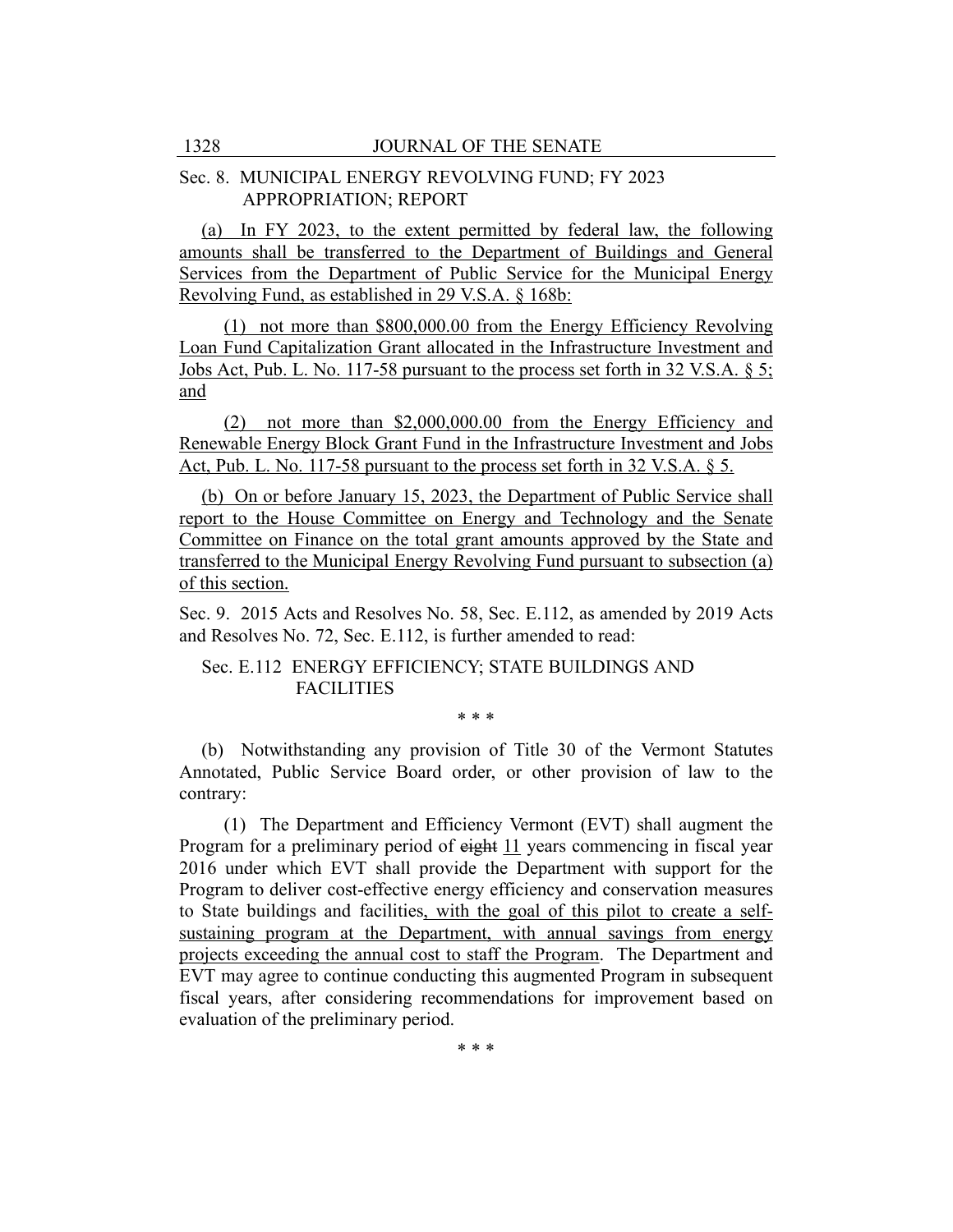(2) In addition to the requirements of subdivision (1) of this subsection, the project shall include provision by EVT of support for personnel to implement the Program during fiscal years 2016 to 2023 2027.

\* \* \*

(B) Under this subdivision (2), EVT shall provide up to \$290,000 during fiscal year 2016. For the remaining seven 10 fiscal years, EVT shall provide an additional amount sufficient to support annual salary and benefit adjustments make available under agreement with the Department an additional amount sufficient to support annual salary and benefit adjustments. These funds shall be received in the Facilities Operations Fund established in 29 V.S.A.  $\S$  160a<sub>7</sub> and may be spent using excess receipts authority. Efficiency Vermont and the Department may agree to adjust the funding committed to this Program based on a joint evaluation that annual energy savings generated by this Program exceed the annual cost of the staff positions.

(3) The Public Service Board shall adjust any performance measures applicable to EVT to recognize the requirements of this section.

(c) The Department and EVT shall execute a new or amended memorandum of understanding to implement this section, which shall include targets for future energy savings, a process for determining how savings targets are met, and details of EVT's commitment for personnel over an eight-year a 10-year time period.

(d) On or before October 1 of each year commencing in 2016 and ending in 2023 2027, the Department and EVT shall provide a joint report on the implementation of this section.

\* \* \*

(5) The report to be submitted in 2019 and, in 2023, and in 2027 shall contain an evaluation of the Program authorized under this section and any resulting recommendations, including recommendations related to Program continuation beyond 2023 2027.

\* \* \*

## Sec. 10. FY 2023; APPROPRIATION; DEPARTMENT OF BUILDINGS AND GENERAL SERVICES; REGIONAL PLANNING COMMISSIONS; POSITIONS

(a) Department of Buildings and General Services. Two full-time, limitedservice positions are created in the Department of Buildings and General Services in fiscal year 2023 for three fiscal years to administer the municipal energy resilience assessments pursuant to Sec. 2 of this act. The positions shall be responsible for determining project eligibility; coordinating with the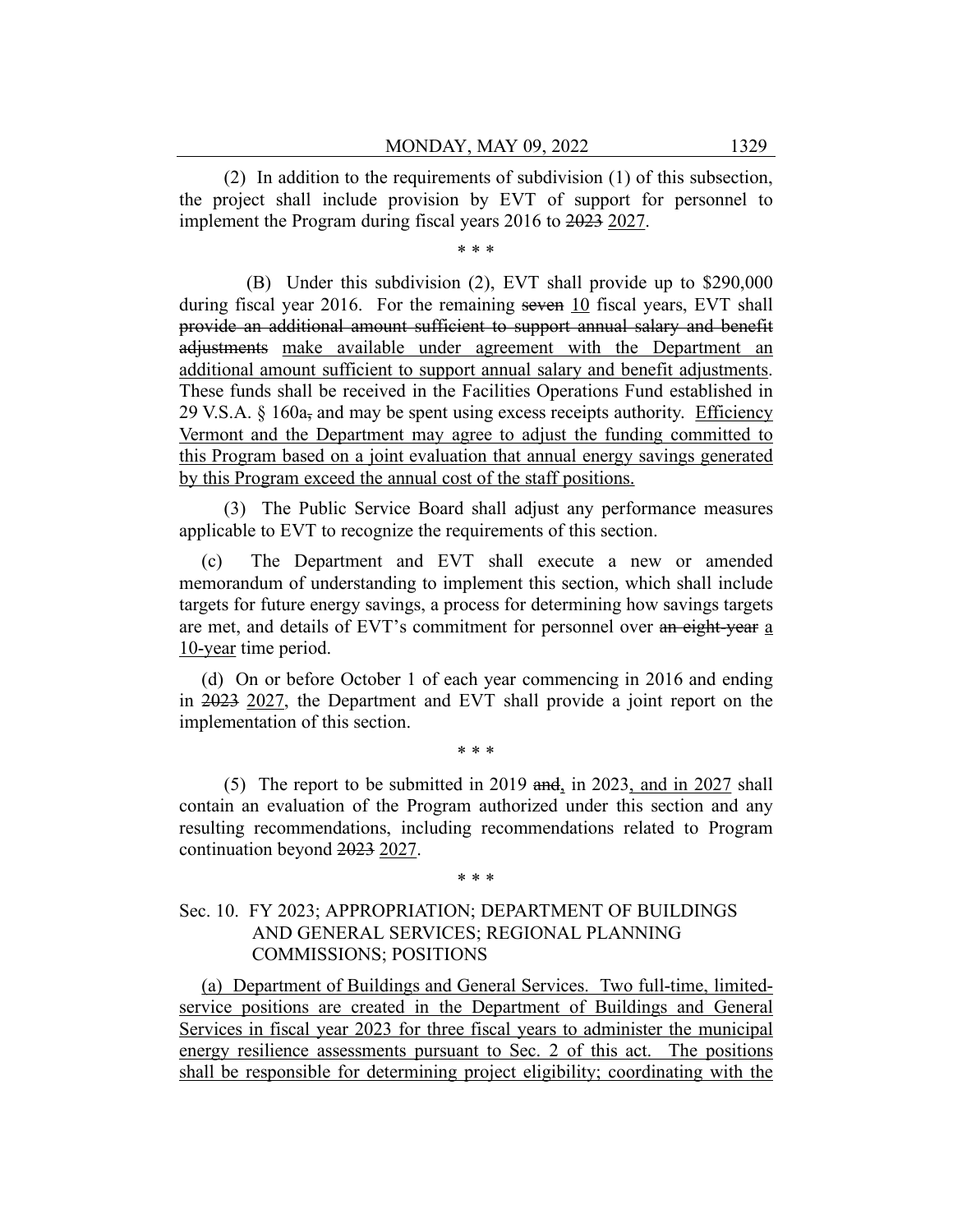State Energy Management Program to recruit and coordinate auditors, engineers, and contractors; and providing financing technical assistance for municipalities implementing projects. These positions shall be funded from the amount appropriated in Sec.  $4(2)(B)$  of this act.

(b) Department of Buildings and General Services; Municipal Energy Resilience Grant Program. Two full-time, limited-service positions are created in the Department of Buildings and General Services in fiscal year 2023 for three fiscal years to administer the Municipal Energy Resilience Grant Program created in Sec. 3 of this act. The positions shall be funded from the amount of  $$1,000,000.00$  for administrative costs appropriated in Sec.  $4(2)(B)$ of this act.

#### \* \* \* Effective Date \* \* \*

## Sec. 11. EFFECTIVE DATE

This act shall take effect on July 1, 2022.

And that the bill ought to pass in concurrence with such proposal of amendment.

Senator Bray, for the Committee on Finance to which the bill was referred, reported recommending that the bill ought to pass in concurrence with proposal of amendment as recommended by the Committee on Natural Resources and Energy.

Senator Nitka, for the Committee on Appropriations, to which the bill was referred, reported recommending that the Senate propose to the House that the bill be amended as recommended by the Committee on Natural Resources and Energy with the following amendment thereto:

In Sec. 4, Municipal Energy Resilience Grant Program; appropriation, in the first sentence, by striking out "\$35,000,000.00" and inserting in lieu thereof \$45,000,000.00, in subdivision (2), by striking out "\$32,600,000.00" and inserting in lieu thereof  $$42,600,000.00$ , and in subdivision (2)(C), by striking out "\$26,600,000.00" and inserting in lieu thereof \$36,600,000.00

And that the bill ought to pass in concurrence with such proposal of amendment.

Thereupon, the bill was read the second time by title only pursuant to Rule 43, and the recommendation of proposal of amendment of the Committee on Natural Resources and Energy was amended as recommended by the Committee on Appropriations.

Thereupon, pending the question, Shall the Senate propose to the House that the bill be amended as recommended by the Committee on Natural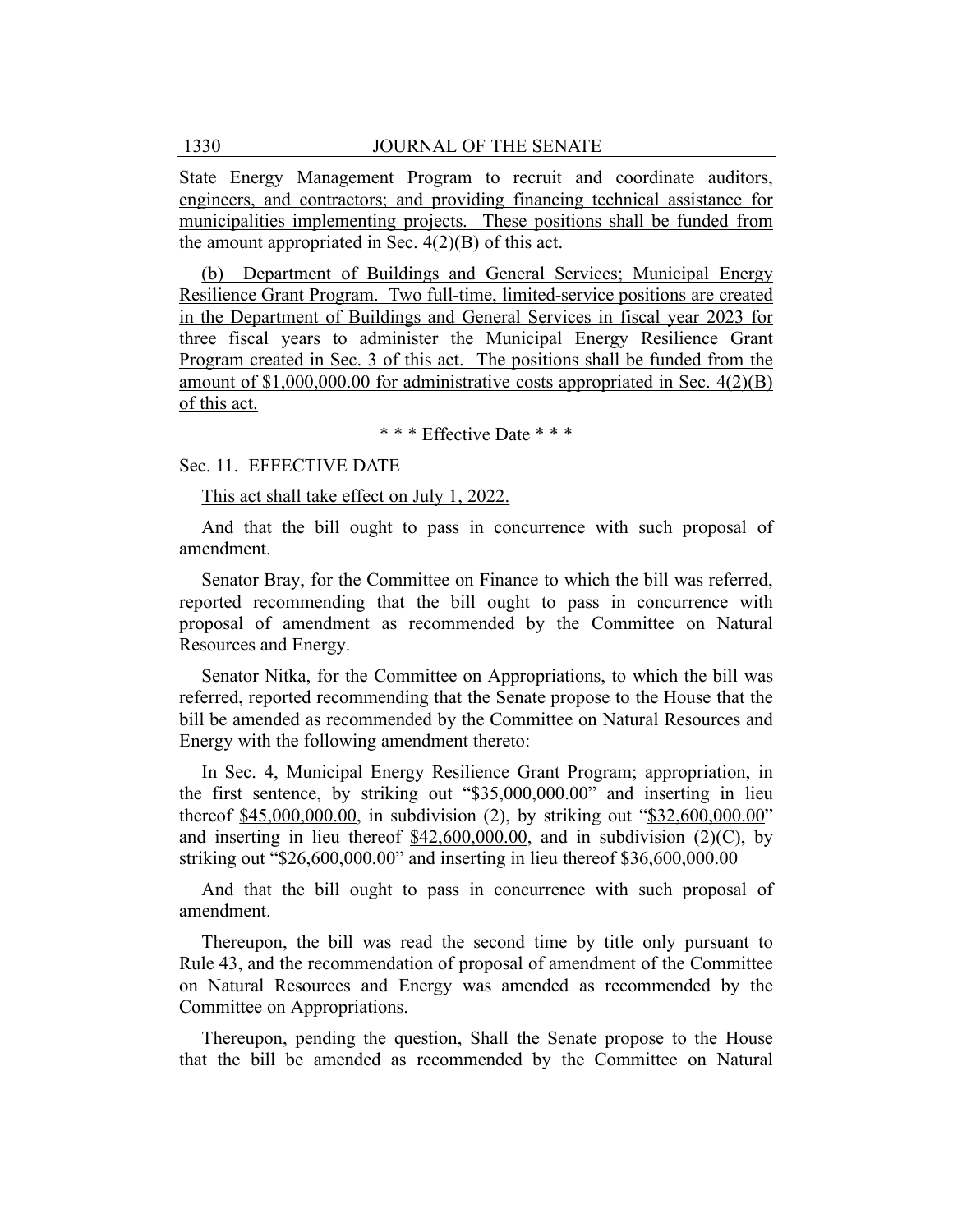Resources and Energy, as amended?, Senators Bray, Campion, Cummings, Hardy, MacDonald, McCormack, Pearson and Westman moved to amend the proposal of amendment of the Committee on Natural Resources and Energy, as amended, as follows:

First: In Sec. 2, municipal energy resilience; Department of Buildings and General Services; assessments, by striking out subsection (f) in its entirety and inserting in lieu thereof a new subsection (f) to read as follows:

(f) Definition. As used in this section, "covered municipality" means a city, town, fire district or incorporated village, and all other governmental incorporated units except for school districts.

Second: By striking out Sec. 3, Municipal Energy Resilience Grant Program, in its entirety and inserting in lieu thereof a new Sec. 3 to read as follows:

Sec. 3. MUNICIPAL ENERGY RESILIENCE GRANT PROGRAM

(a) Program established.

(1) In fiscal year 2023, there is established the Municipal Energy Resilience Grant Program to award grants to:

(A) make recommendations to municipalities on the use of more efficient renewable or electric heating systems; and

(B) make necessary improvements to reduce emissions by reducing fossil fuel usage and increasing efficiency in municipally owned buildings.

(2) For the awards granted pursuant to this subsection, the primary design of replacement systems shall prioritize renewable or electric heating systems as the preferred heating source. If, after review, a non-fossil fuel heating system is not technically feasible as a primary heating source, the recommendation may include upgrades for other heating systems, provided they reduce fossil fuel consumption and meet the goals of this act.

(b) Definition. As used in this section, "covered municipality" means a city, town, fire district or incorporated village, and all other governmental incorporated units except for school districts.

(c) Administration; implementation.

(1) Grant awards. The Department of Buildings and General Services, in coordination with Efficiency Vermont, through the State Energy Management Program, shall administer the Program, which shall award grants for the following: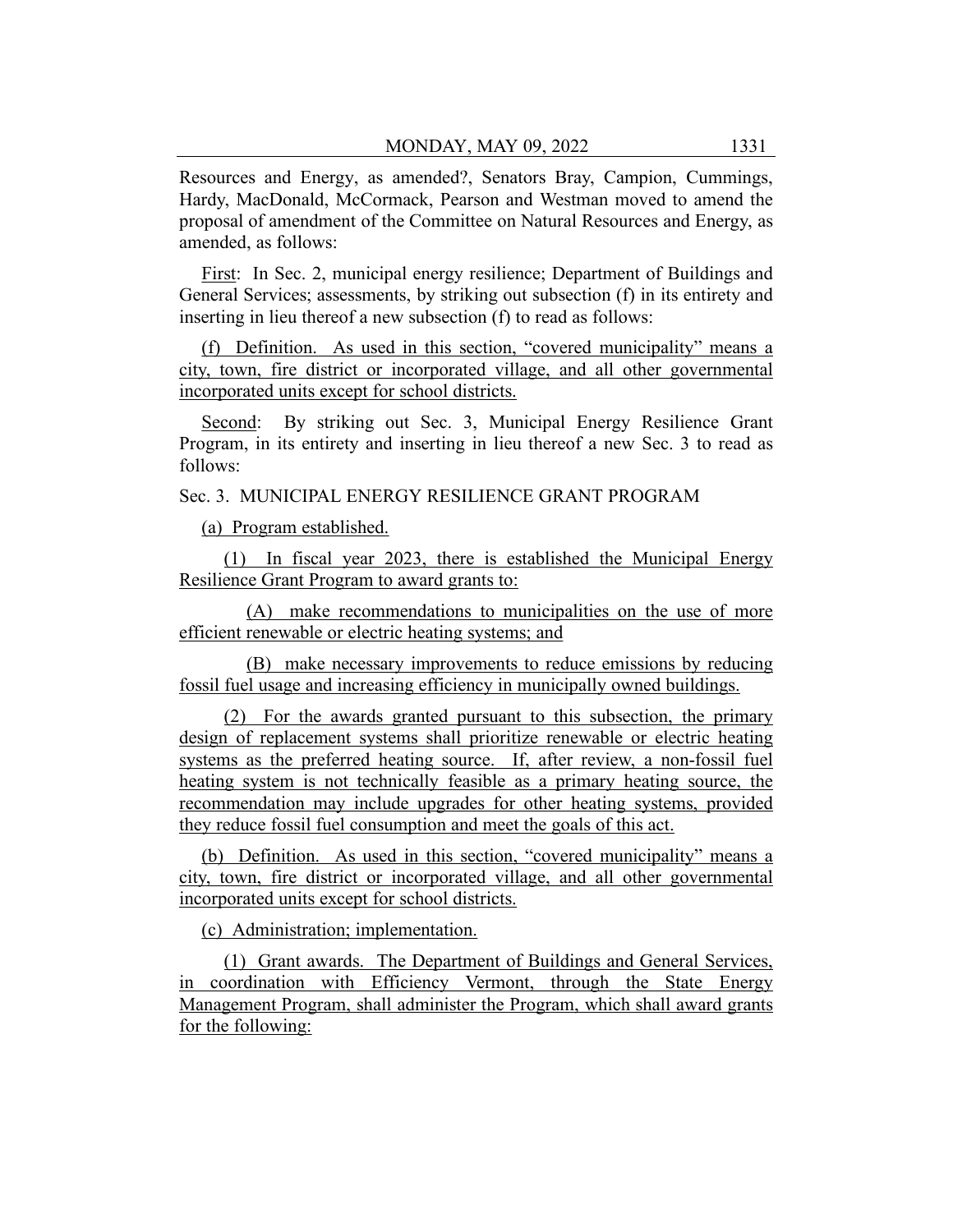(A) not more than \$500,000.00 to each covered municipality for approved projects for weatherization, thermal efficiency, to supplement or replace fossil fuel heating systems with more efficient renewable or electric heating systems, and any other expenditures necessary for the project to be eligible for funding under federal law and guidelines; and

(B) not more than \$4,000.00 to each covered municipality to facilitate community meetings and communication about municipal energy resilience.

(2) Grant Program design. The Department of Buildings and General Services, in consultation with Efficiency Vermont; the Vermont League of Cities and Towns; regional planning commissions; and experts in the field of thermal enclosure, energy efficiency, and renewable building space systems, shall design the Program. The Program shall include a streamlined and minimal application process for a municipality to apply directly to the Department of Buildings and General Services or with the assistance of a regional planning commission. The Program design shall establish:

(A) an outreach and education plan by regional planning commissions, including specific tactics to reach and support each covered municipality;

(B) an equitable system for distributing grants statewide on the basis of need according to a system of priorities, including the following ranked in priority order:

(i) a municipality with the highest energy burden community needs and lowest resources, as defined in Efficiency Vermont's 2019 Energy Burden Report;

(ii) a municipality that may not have administrative support to apply for grants;

(iii) geographic location;

(iv) community size; and

(v) whether another division of the municipality has already received a grant;

(C) guidelines for renewable and energy efficiency buildings systems resilience, durability, health, and efficiency measures and costs that will be eligible for grant funding; and

(D) eligibility criteria for covered municipalities, including written commitment by the municipality to conduct community workshops and a selfassessment.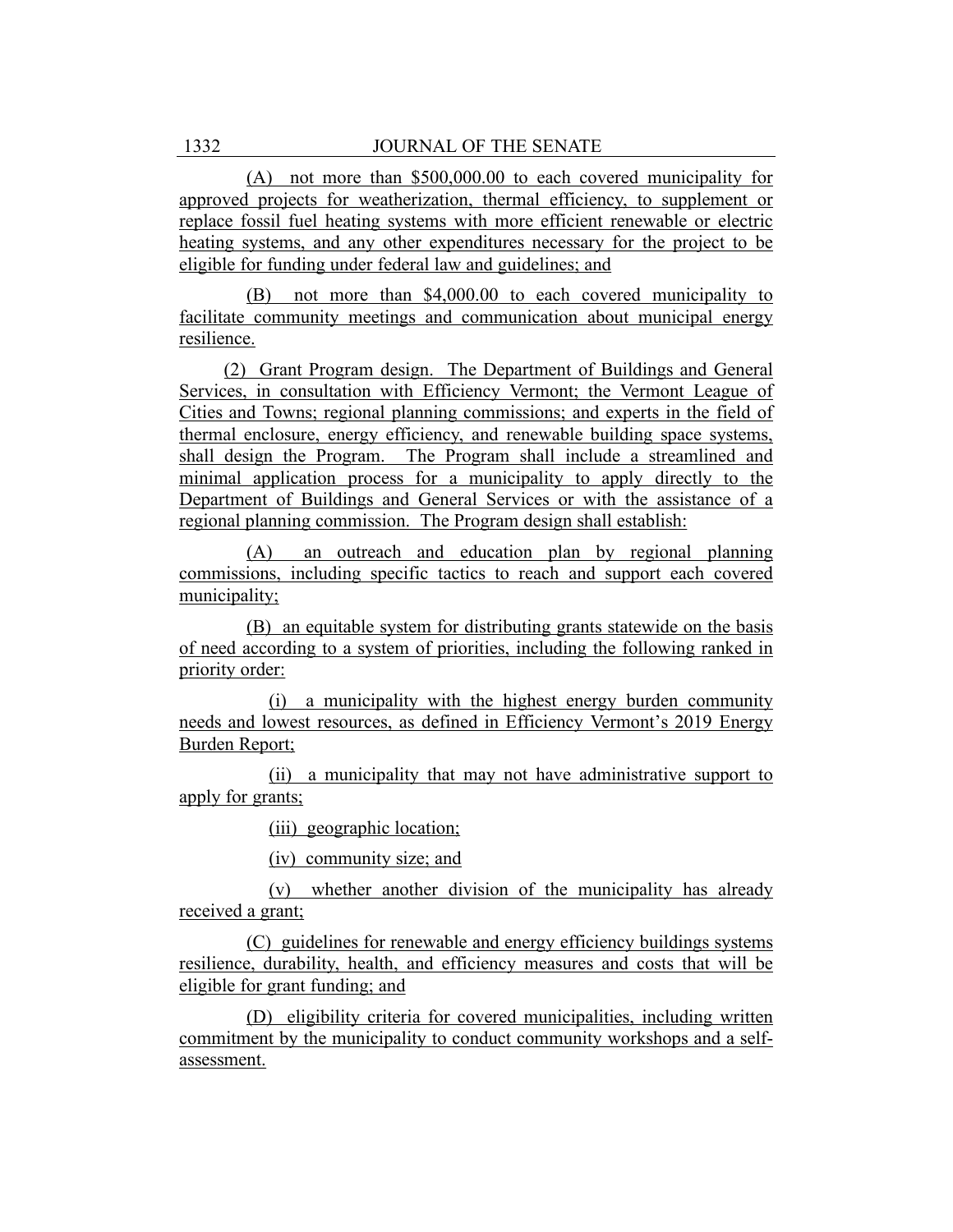(d) Coordination. The Department of Buildings and General Services shall coordinate with any other State entities and agencies working with covered municipalities to provide grants for the Program.

(e) Funding. The Program shall be funded by the American Rescue Plan Act State and Local Fiscal Recovery Fund.

(f) Assessment. A covered municipality is only eligible for a grant under this section if an assessment of its buildings and facilities has been conducted pursuant to Sec. 2 of this act.

Third: In Sec. 5, 29 V.S.A.  $\S$  168a, by striking out subdivision (c)(2) in its entirety and inserting in lieu thereof a new subdivision (c)(2) to read as follows:

(2) Definition. As used in this section, "covered municipality" means a city, town, fire district or incorporated village, and all other governmental incorporated units except for school districts.

Which was agreed to.

Thereupon, pending the question, Shall the Senate propose to the House that the bill be amended as recommended by the Committee on Natural Resources and Energy, as amended?, Senator Perchlik moved to amend the proposal of amendment of the Committee on Natural Resources and Energy, as amended, as follows:

First: By adding a new section to be Sec. 3a to read as follows:

## Sec. 3a. RENEWABLE AND EFFICIENCY HEATING SYSTEMS; SCHOOLS; GRANT PROGRAM

(a) Program established. In fiscal year 2023, there is established the Renewable and Efficiency Heating Systems Grant Program (Program) to award grants for renewable and efficient heating systems in schools. Renewable and efficient heating systems grants shall be used to make necessary improvements to address building systems in covered schools to improve health, safety, and efficiency in response to the COVID-19 emergency.

(b) Definition. As used in this section, "covered school" means public schools and approved independent schools as defined under 16 V.S.A. § 11.

(c) Administration; implementation.

(1) The Agency of Education shall administer the Program, which shall:

(A) provide consulting services to covered schools;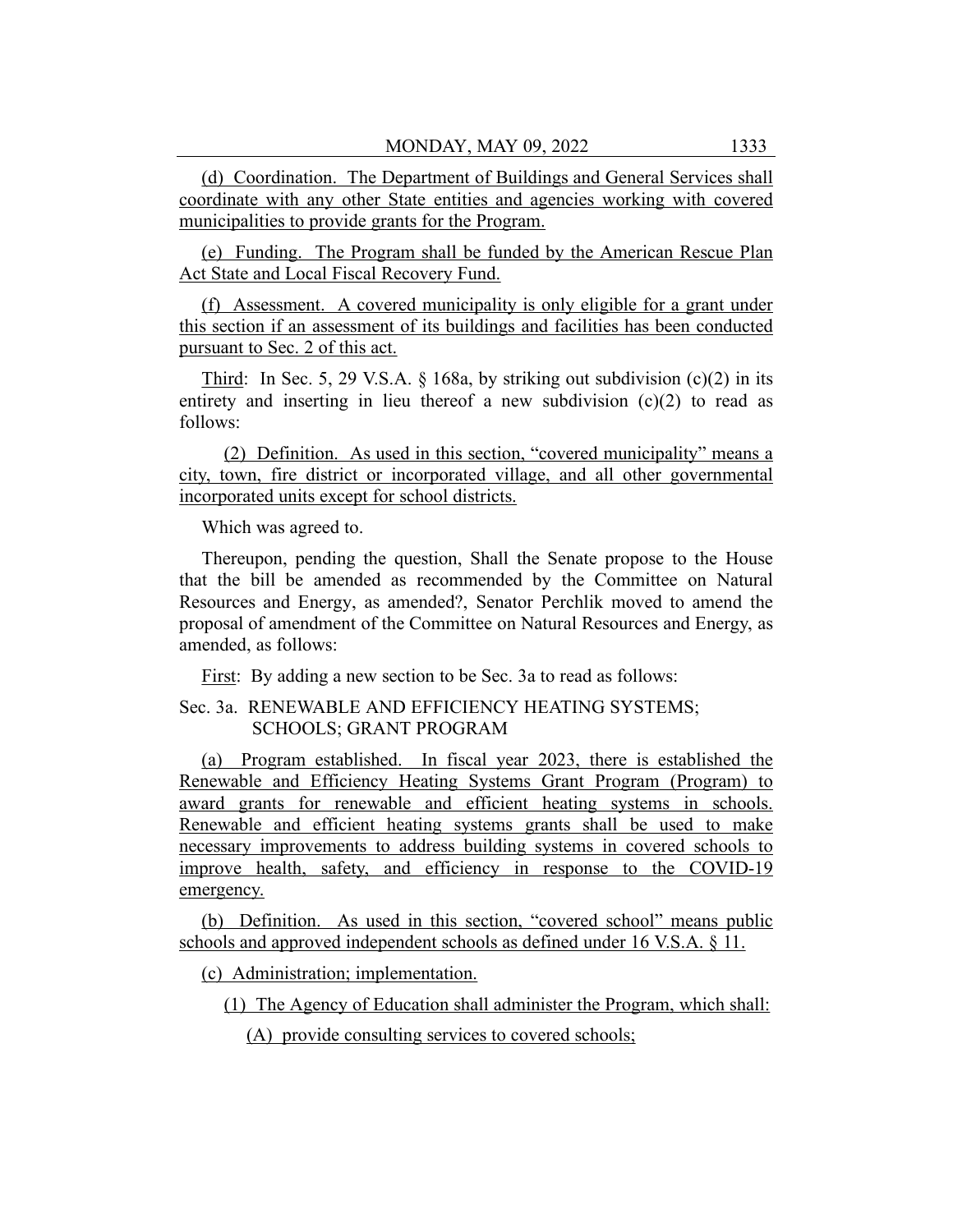(B) award grant funds to covered schools of not more than 50 percent of the total cost for the improvement or repair of existing heating systems, with a focus on renewable energy systems, energy efficiency, and providing appropriate space conditioning; and

(C) award grant funds to covered schools for the installation of renewable or efficiency electric space heating and conditioning systems.

(2) Grant Program design. The Agency of Education, in consultation with the Vermont Superintendents Association and other State entities and experts in the fields of thermal enclosure, energy efficiency, and renewable building space systems, shall design the Program. The Program design shall establish:

(A) an outreach and education plan, including specific tactics to reach and support all covered schools;

(B) an equitable system for distributing grants statewide based on geographic location, school size, grant dollar amount, and assessed need, with an emphasis on schools that may not have administrative support to apply for grants; and

(C) guidelines for thermal enclosure and renewable and energy efficiency buildings systems resilience, durability, health, and efficiency measures and costs that will be eligible for grant funding.

(d) Costs and fees. The State is authorized to use up to \$150,000.00 of the amounts appropriated in Sec. 4 to the Program for administration costs.

(e) Coordination. The Agency of Education may coordinate with any other State entities and agencies working with public schools to provide grants for the Program.

Second: By striking out Sec. 4, Municipal Energy Resilience Grant Program; appropriation, in its entirety and inserting in lieu thereof a new Sec. 4 to read as follows:

# Sec. 4. MUNICIPAL ENERGY RESILIENCE GRANT PROGRAM; RENEWABLE AND EFFICIENCY HEATING SYSTEMS GRANT PROGRAM; FY 2023 APPROPRIATIONS

(a) In fiscal year 2023, the amount of \$40,000,000.00 shall be appropriated from the American Rescue Plan Act (ARPA) from the State and Local Fiscal Recovery Fund to the Municipal Energy Resilience Grant Program for use as follows:

(1) The amount of \$2,400,000.00 shall be appropriated to the Department of Buildings and General Services for regional planning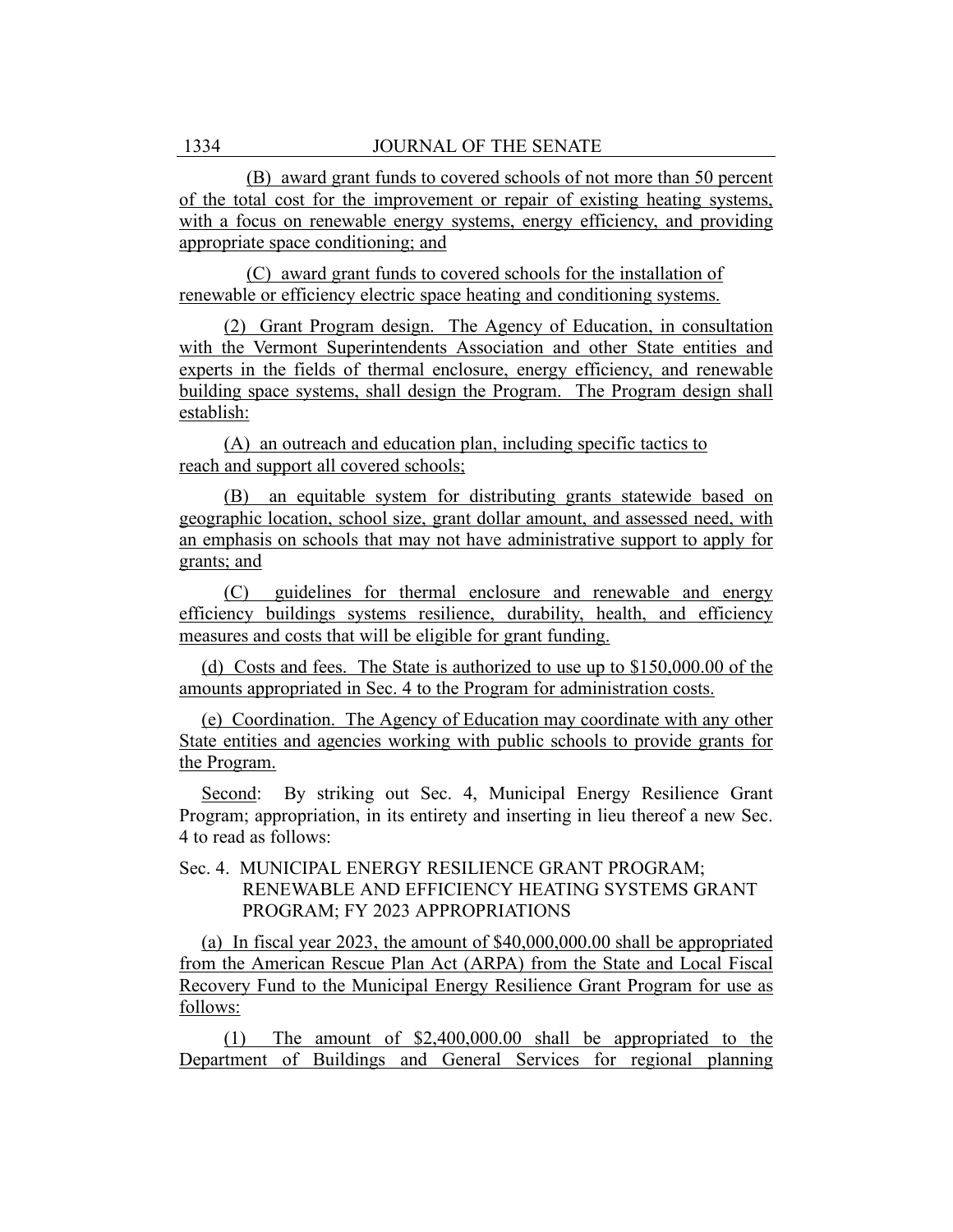commissions to assist with grant and assessment applications and provide programming and technical assistance to covered municipalities. The funding to regional planning commissions shall be distributed as follows:

(A) Fifty-five percent of the funds shall be divided equally among the regional planning commissions.

(B) Forty-five percent of the funds shall be allocated according to the number of Vermont member municipalities in each regional planning commission as of July 1, 2022.

(2) The amount of \$37,600,000.00 shall be appropriated to the Department of Buildings and General Services to be used as follows:

(A) \$5,000,000.00 for hiring a contractor to conduct assessments pursuant to Sec. 2 of this act;

(B) \$1,000,000.00 for costs associated with administering the Grant Program; and

(C) \$31,600,000.00 for grants to covered municipalities for weatherization, for thermal efficiency, and to supplement or replace less efficient heating systems.

(b) In fiscal year 2023, the amount of \$5,000,000.00 shall be appropriated to the Agency of Education from the American Rescue Plan Act (ARPA) from the State and Local Fiscal Recovery Fund for the Renewable and Efficiency Heating Systems Grant Program for grants to covered schools as described in Sec. 3a of this act.

Thereupon, pending the question, Shall the proposal of amendment of the Committee on Natural Resources and Energy, as amended, be amended as proposed by Senator Perchlik?, Senator Perchlik requested and was granted leave to withdraw the proposal of amendment.

Thereupon, the proposal of amendment of the Committee on Natural Resources and Energy, as amended, was agreed to and third reading of the bill was ordered.

### **Rules Suspended; Bill Passed in Concurrence with Proposal of Amendment**

## **H. 738.**

On motion of Senator Mazza, the rules were suspended and House bill entitled:

An act relating to technical and administrative changes to Vermont's tax laws.